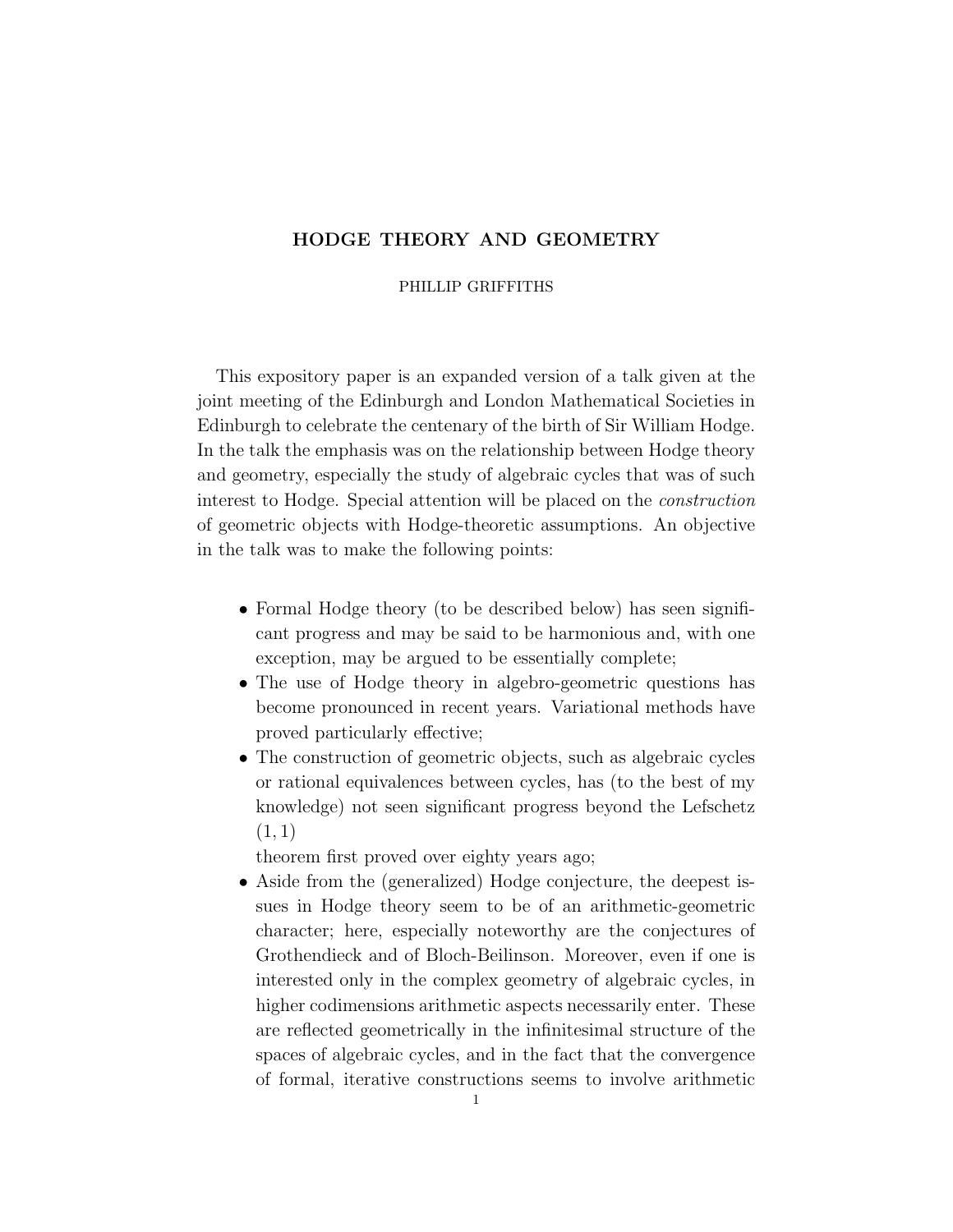as well as Hodge-theoretic considerations. They are also reflected in Hodge-theoretic invariants, based on arithmetic constructions, of cycles in Chow groups.

- The use of non-linear PDE methods, which have proved so powerful in complex geometry, may be applied with considerable effectiveness to Hodge theory;
- The combination of formal homological methods with ideas from the classical topology of algebraic varieties can lead to extensive extensions of the classical Hodge conjecture as well as an attractive proposal for the elusive theory of "motivic cohomology".

In this report we shall use a number of mostly standard abbreviations which we now list:

| <b>HS</b>   | $\frac{1}{2}$ | Hodge structure                              |
|-------------|---------------|----------------------------------------------|
| MHS         | $\equiv$ .    | mixed Hodge structure                        |
| <b>VHS</b>  |               | - variation of Hodge structure               |
| HC          |               | $-$ Hodge conjecture                         |
| GHC         |               | - generalized Hodge conjecture               |
| <b>IVHS</b> |               | - infinitesimal variation of Hodge structure |
| <b>CVHS</b> |               | - complex variation of Hodge structure       |
| <b>HYM</b>  |               | - Hermitian-Yang-Mills                       |
| MHC         |               | - motivic Hodge structure                    |
| <b>HCAP</b> |               | - Hodge conjecture for admissible pairs      |
| ECM         |               | - effective cohomological matrices           |
| SCC         | $\equiv$      | standard cycle conjectures                   |
|             |               |                                              |

#### **OUTLINE**

- 1. Formal Hodge theory
- 2. Hodge theory and algebraic cycles
- 3. Infinitesimal methods in Hodge theory
- 4. Some arithmetic aspects of Hodge theory
- 5. Hodge-theoretic invariants of algebraic cycles
- 6. A use of non-linear PDE in Hodge theory
- 7. A recent formal construction of Nori

## 1. Formal Hodge theory

The basic objects of formal Hodge theory discussed in this paper are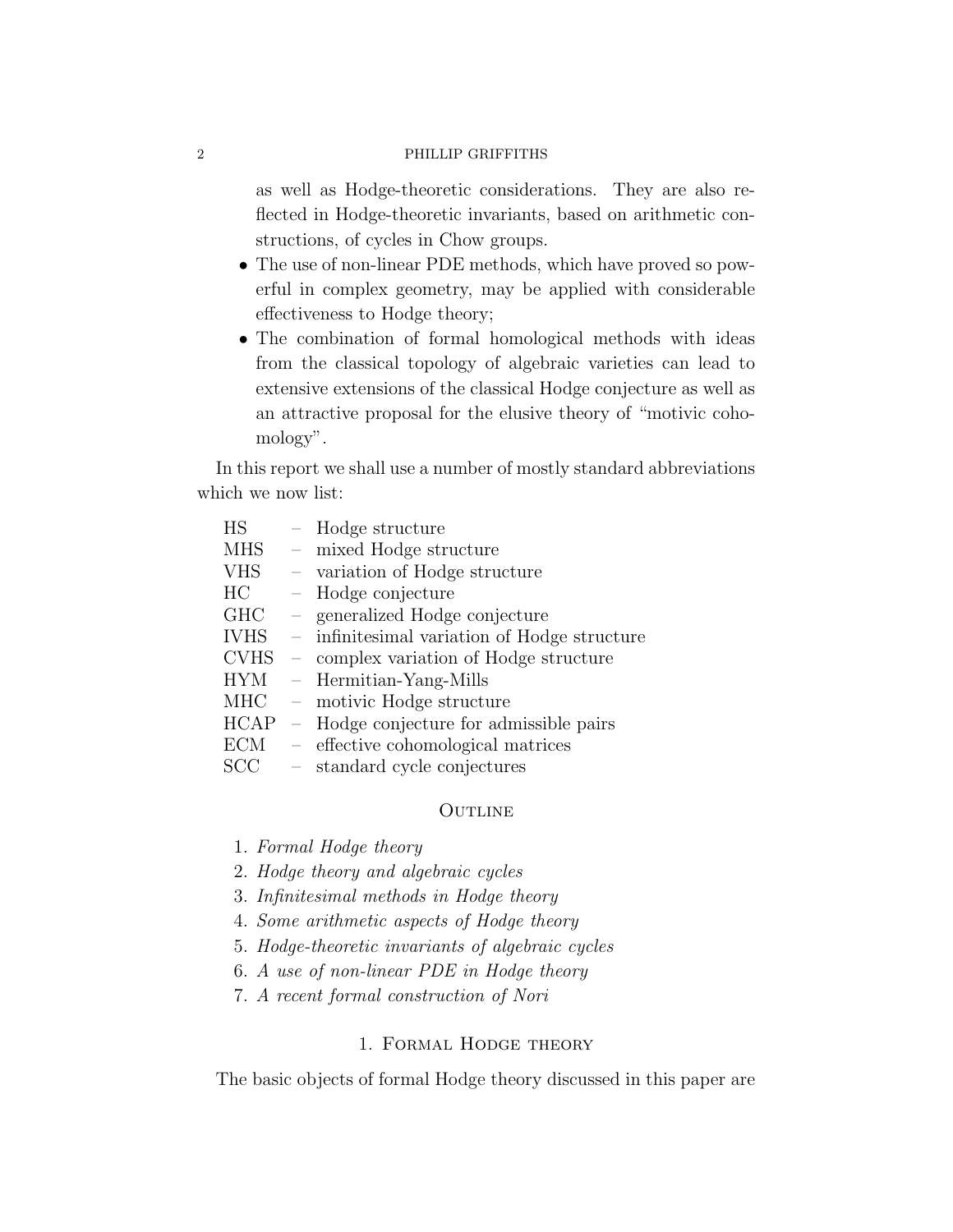- A *Hodge-structure* (more specifically a polarized Hodge structure of weight  $m$ );
- A *mixed Hodge structure* (again, more specifically a polarized mixed Hodge structure); and
- A variation of Hodge structure and, more generally, a variation of mixed Hodge structure (again one or both with polarizations);
- The period map associated to a variation of Hodge structure.

The first three of these objects are abstractions of respectively the cohomology in degree  $m$  of a smooth complex projective algebraic variety, the cohomology of an arbitrary complex algebraic variety, and the cohomology in a family of projective varieties whose general member is smooth (for variation of mixed Hodge structure one drops the assumptions of projectivity and smoothness). The last object — a period  $map$  — is essentially a differential geometric formulation of a polarized variation of Hodge structure. We shall not discuss variation of mixed Hodge structure, but instead refer to the references cited below which provide a guide to the literature on this topic.

Formal Hodge theory consists of the study of the above objects and, especially, their interrelationships. Of particular importance for this expository paper are the use of analytic methods to study the algebrogeometric and topological properties of a family of algebraic varieties, both globally and locally when the varieties acquire singularities (and these are of course related). Our emphasis will be on the use of these techniques to construct something of algebro-geometric interest. As there are several existing accounts (cf. [22] for a series of expository papers presenting the state of the subject twenty years ago, [6], [3], [47], and [7] for excellent more comprehensive and recent expositions) of formal Hodge theory, here we shall only summarize the basic definitions and results.

**Definition:** A Hodge structure of weight m is given by the data  $(H_{\mathbb{Z}}, F^p)$ where  $H_{\mathbb{Z}}$  is a finitely generated lattice and  $F^p$   $(p = 0, \ldots, m)$  is a decreasing filtration on the complexification  $H = H_{\mathbb{Z}} \otimes \mathbb{C}$  such that the maps

$$
(1.1) \tFp \oplus \bar{F}^{m-p+1} \to H
$$

are isomorphisms for all p.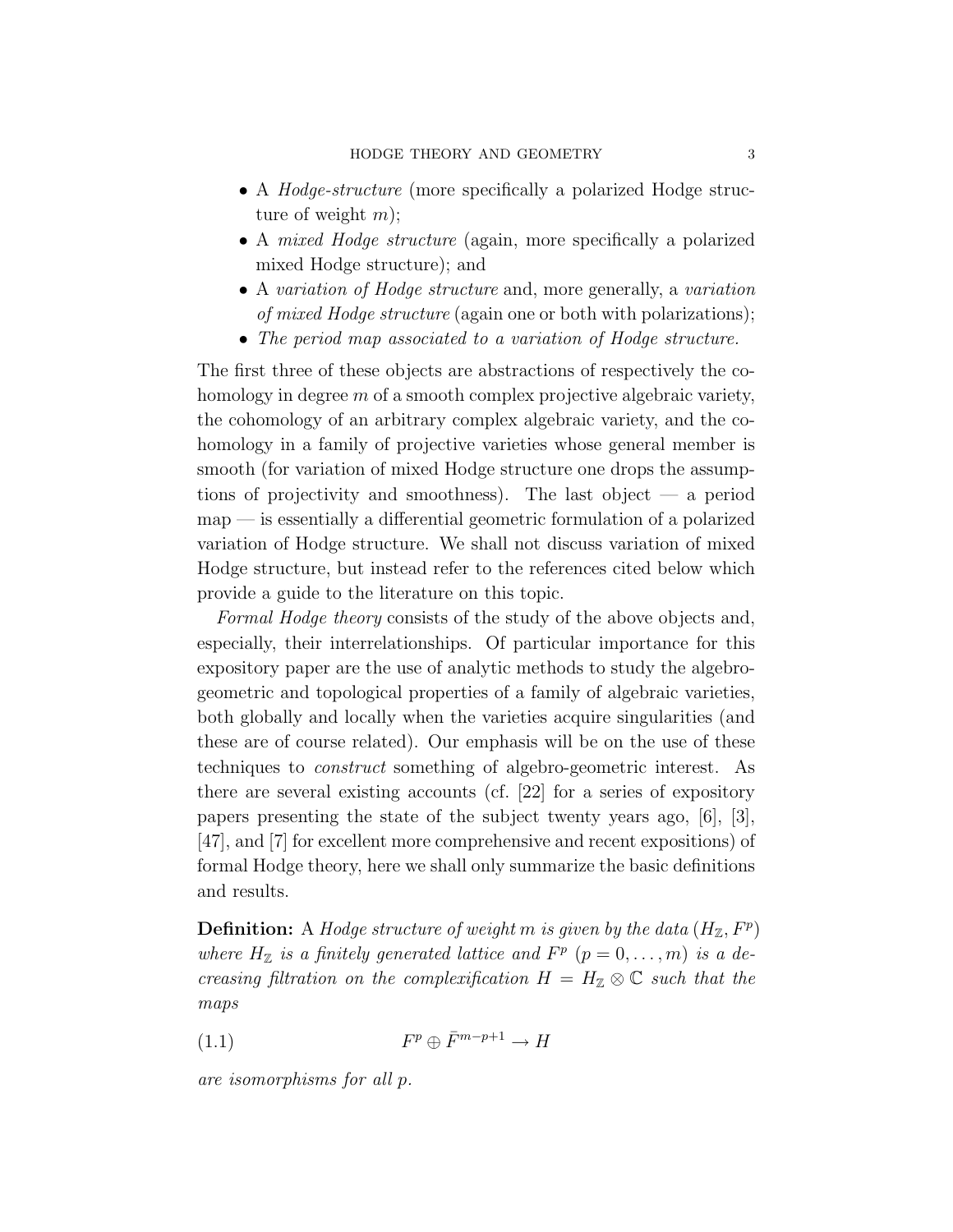Setting

$$
H^{p,q} = F^p \cap \overline{F}^q
$$

the condition (1.1) is equivalent to

(1.2) 
$$
H = \bigoplus_{p+q=m} H^{p,q}, \qquad H^{p,q} = \bar{H}^{q,p}.
$$

The relation between them is

$$
F^p = \bigoplus_{p' \geq p} H^{p',m-p'}.
$$

We shall use the abbreviation HS for "Hodge structure."

A sub-Hodge structure is given by a sub-lattice  $H'_{\mathbb{Z}}$  such that, setting  $F'{}^p = H' \cap F^p$ ,  $(H'_{\mathbb{Z}}, F'{}^p)$  is again a Hodge structure.

Definition: A polarized Hodge structure of weight m is given by the data  $(H_{\mathbb{Z}}, F^p, Q)$  where  $(H_{\mathbb{Z}}, F^p)$  is a Hodge structure of weight m and

$$
Q: H_{\mathbb{Z}} \otimes H_{\mathbb{Z}} \to \mathbb{Z}
$$

is a bilinear form satisfying the conditions

(1.3) 
$$
\begin{cases}\n(i) & Q(u, v) = (-1)^m Q(v, u) \\
(ii) & Q(F^p, F^{m-p+1}) = 0 \\
(iii) & the Hermitian form Q(Cu, v) is definite where \\
& Cu = (\sqrt{-1})^{p-q}u, \quad u \in H^{p,q}.\n\end{cases}
$$

A sub-Hodge structure of a polarized Hodge structure is again a polarized Hodge structure, as is its orthogonal under Q, and up to a subgroup of finite index in the lattice the original Hodge structure is a direct sum of the sub-Hodge structure and its orthogonal.

The cohomology groups  $H^m(X,\mathbb{Z})$ /torsion of a compact Kähler manifold have a canonical Hodge structure of weight  $m$ , with  $(1.2)$  being the famous *Hodge decomposition*. In case  $X$  is a smooth complex projective algebraic variety with  $\omega = c_1(\mathcal{O}_X(L))$  the Kähler class associated to an ample line bundle  $L \to X$ , for  $m \leq n = \dim X$  the primitive cohomology (here everything is modulo torsion)

$$
H^m(X, \mathbb{Z})_{\text{prim}} = \ker \left\{ H^m(X, \mathbb{Z}) \xrightarrow{\omega^{n-m+1}} H^{2n-m+2}(X, \mathbb{Z}) \right\}
$$

has a polarization given by

$$
Q(u, v) = \int_X u \wedge v \wedge \omega^{n-m} .
$$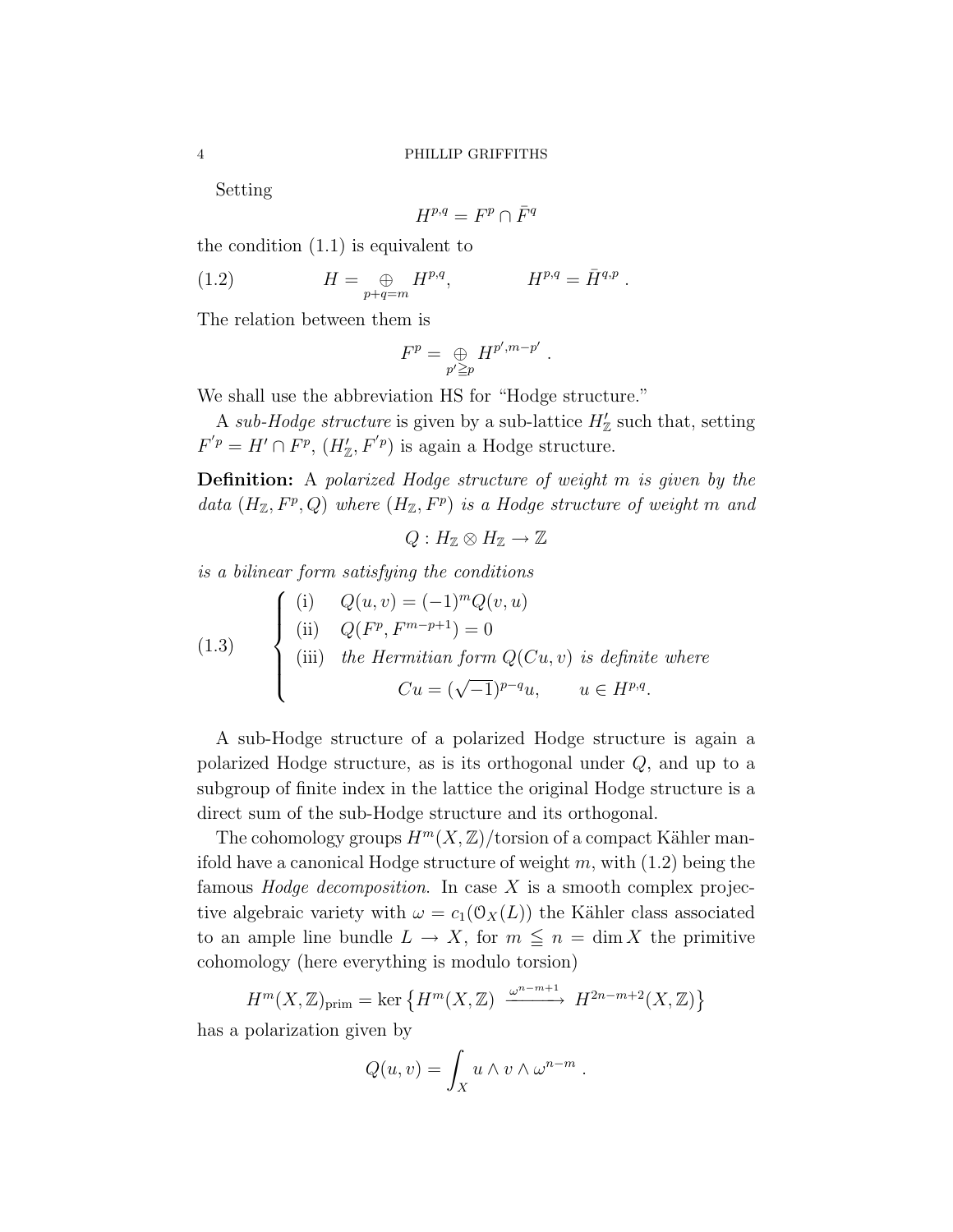Because of the hard Lefschetz theorem (which was first actually proved by Hodge)

$$
H^m(X, \mathbb{Q}) \xrightarrow{\omega^{n-m}} H^{2n-m}(X, \mathbb{Q})
$$

and the primitive decomposition theorem

$$
H^m(X, \mathbb{Q}) = \bigoplus_k \omega^k \cdot H^{m-2k}(X, \mathbb{Q})_{\text{prim}} ,
$$

the primitive cohomologies are the basic building blocks of the cohomology of a smooth projective variety. In case  $L = \mathcal{O}_X(1)$  is very ample and  $Y \in [0_X(1)]$  is a smooth hyperplane section, because of the Lefschetz theorems stating that

$$
(1.4) \tHq(X, \mathbb{Z}) \to Hq(Y, \mathbb{Z})
$$

is an isomorphism for  $q \leq n-2$  and is injective for  $q = n-1$ , the cohomology groups  $H^m(X,\mathbb{Z})$  for  $m = n$  and, to a somewhat lesser extent, for  $m = n - 1$ , are of particular importance.

For the definitions of a mixed Hodge structure (MHS) and a variation of Hodge structure (VHS) it will be convenient to work over Q instead of  $\mathbb Z$ . Thus, e.g.  $H_{\mathbb Q}$  will denote a finite dimensional  $\mathbb Q$  vector space and in the geometric case we will have

$$
H_{\mathbb{Q}}=H_{\mathbb{Z}}\otimes\mathbb{Q}
$$

where  $H_{\mathbb{Z}}$  is a lattice.

**Definition:** A mixed Hodge structure is given by data  $(H_{\mathbb{Q}}, W_m, F^p)$ where  $W_m$  and  $F^p$  are a pair of finite filtrations with the weight filtration

 $\cdots \subset W_m \subset W_{m+1} \subset \cdots$ 

defined over Q and the Hodge filtration

$$
\cdots \subset F^p \subset F^{p-1} \subset \cdots
$$

defined on  $H = H_{\mathbb{Q}} \otimes \mathbb{C}$ , and where the filtrations  $F^p(\mathrm{Gr}_m^W)$  induced by F <sup>p</sup> on

$$
\operatorname{Gr}_m^W = W_m/W_{m-1}
$$

give a Hodge structure of weight m.

There is also the notion of a polarized mixed Hodge structure, whose formal definition we will not give here; the main property is that it gives polarized Hodge structures on the  $\mathrm{Gr}_m^W$ 's.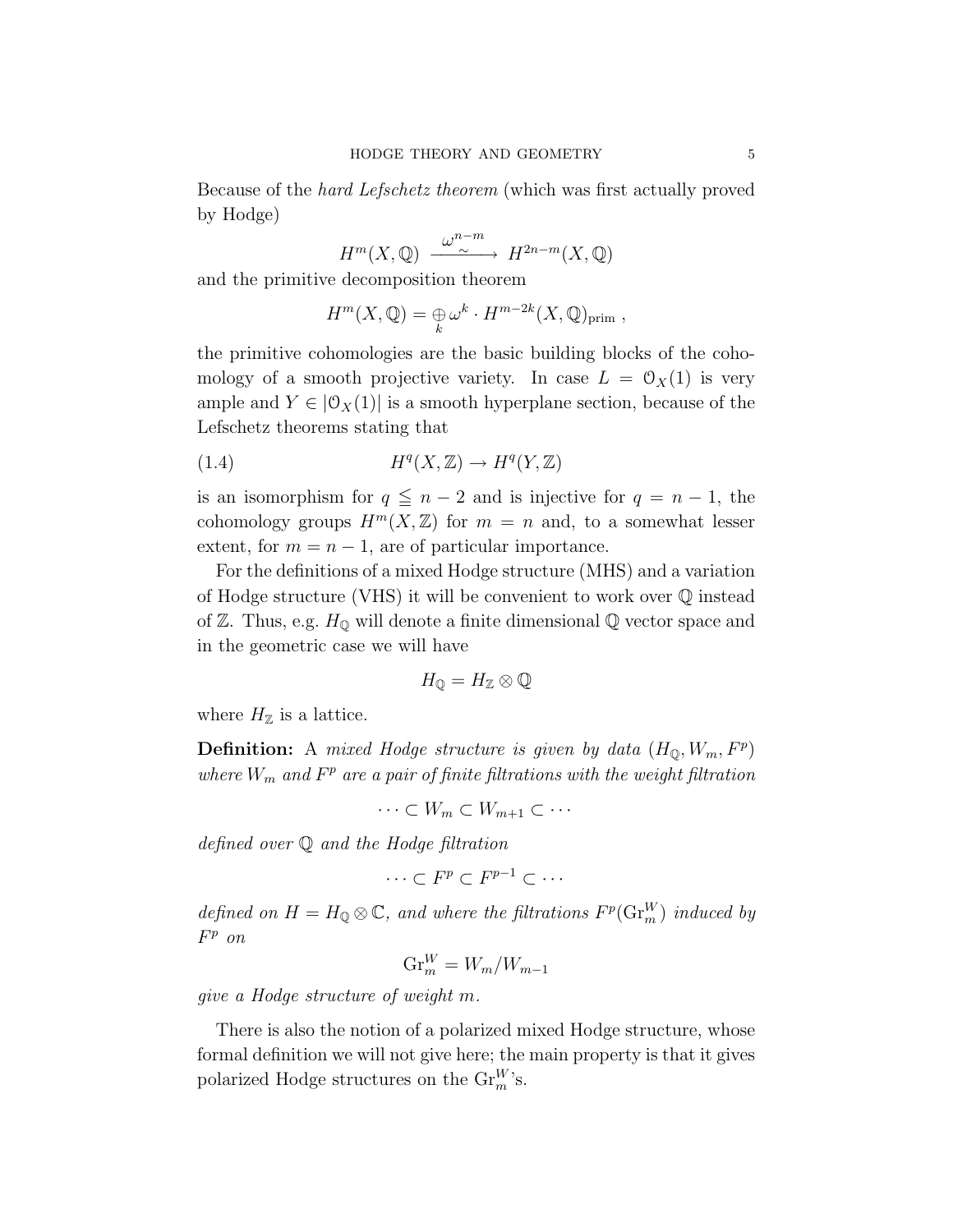The basic example of a mixed Hodge structure is given by the cohomology  $H^k(X, \mathbb{Q})$  of a complex variety X, where the weights satisfy  $0 \leq m \leq 2k$ . For X smooth but possibly non-complete the weights satisfy  $k \leq m \leq 2k$ , while for X complete but possibly singular they satisfy  $0 \leq m \leq k$ . These mixed Hodge structures are functorial in all reasonable senses. For a pair of complex algebraic varieties  $Y \subset X$  the relative cohomology groups  $H^k(X,Y)$  have a mixed Hodge structure and the long exact cohomology sequence is an exact sequence of mixed Hodge structures.

Although the definition of a MHS is relatively simple, the underlying linear algebra is rather subtle. For example, a morphism of type  $(r, r)$ between MHS's  $(H_{\mathbb{Q}}, W_m, F^p)$  and  $(H'_{\mathbb{Q}}, W'_l, F'^q)$  is given by a linear map

$$
L: H_{\mathbb{Q}} \to H'_{\mathbb{Q}}
$$

satisfying

$$
\begin{cases} L(W_m) \subset W'_{m+2r} \\ L(F^p) \subset F'^{p+r}. \end{cases}
$$

Any such morphism is then *strict* in the sense that  $L(F^p) = F'^{p+r} \cap \text{Im } L$ and similarly for the weight filtration. Because of strictness, kernels and cokernels of morphisms inherit MHS's.

Definition: A variation of Hodge structure (VHS) is given by data  $(S, \mathcal{H}_{\mathbb{Q}}, \mathcal{F}^p, \nabla)$  where

- S is a smooth complex algebraic variety;
- $\mathcal{H}_{\mathbb{Q}}$  is a local system of  $\mathbb{Q}\text{-vector spaces};$
- $\mathcal{H} = \mathcal{H}_{\mathbb{Q}} \otimes \mathcal{O}_X$  is a holomorphic vector bundle with a filtration  $\mathfrak{F}^p \subset \mathfrak{H}$  by holomorphic sub-bundles; and
- $\nabla \: : \: \mathcal{H} \to \Omega^1_S \otimes \mathcal{H}$  is an integrable connection,

and where the conditions

- $\nabla \mathcal{H}_0 = 0$ ;
- for each  $s \in S$ , on each fibre the induced data  $(H_{\mathbb{Q},s}, F_s^p)$  gives a Hodge structure of weight m; and
- the transversality conditions

$$
\nabla \mathfrak{F}^p \subset \Omega^1_S \otimes \mathfrak{F}^{p-1}
$$

are satisfied.

 $(1.5)$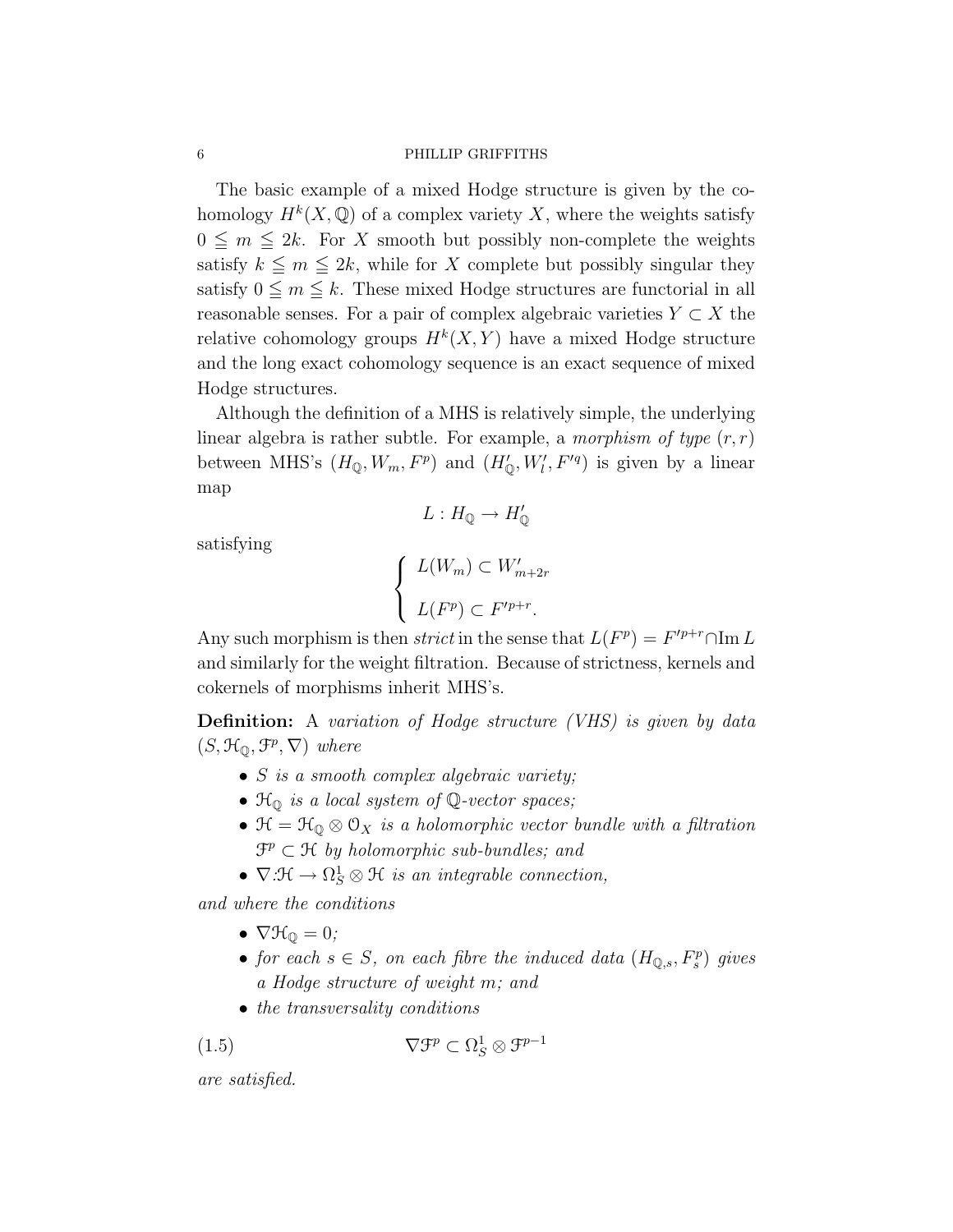The basic example is the cohomology along the fibres  $X_s = \pi^{-1}(s)$  of a smooth family

$$
(1.6) \t\t X \xrightarrow{\pi} S
$$

of compact complex manifolds, where  $X$  is Kähler and where

$$
\begin{cases}\n\mathcal{H}_{\mathbb{Q}} = R_{\pi_*}^m \mathbb{Q} \\
F_s^p = F^p H^m(X_s, \mathbb{C})\n\end{cases}
$$

There is also the notion of a polarized variation of Hodge structure given by the additional data of

$$
\Omega:\mathcal{H}_\mathbb{Q}\otimes\mathcal{H}_\mathbb{Q}\to\mathbb{Q}
$$

satisfying  $\nabla Q = 0$  and inducing a polarized Hodge structure on each fibre. In case (1.6) is quasi-projective we then obtain a polarized VHS by taking the primitive cohomology along the fibres.

A rich interaction between MHS's and VHS occurs in the abstraction of a 1-parameter degenerating family

$$
\begin{array}{rcl}\nX & \subset & \bar{X} \\
\downarrow & & \downarrow \\
S & \subset & \bar{S}\n\end{array}
$$

where  $\bar{S} = \{|s| < 1\}$  is a disc,  $S = \bar{S} \setminus \{0\}$  a punctured disc, and  $X, \overline{X}$  and  $X_s$  for  $s \neq 0$  are smooth. Then there is a monodromy transformation

$$
T: H_{\mathbb{Z}} \to H_{\mathbb{Z}}, \qquad H_{\mathbb{Z}} = H^m(X_{s_0}, \mathbb{Z}).
$$

It is known (cf. Chapter VI in [22]) that, after possibly passing to a finite covering of  $S$ , we have

$$
(T-I)^{m+1}=0.
$$

Setting

$$
N = \log T
$$

a weight filtration is defined on  $H_{\mathbb{Q}}$  by the conditions

$$
\begin{cases}\n(i) & N: W_k \to W_{k-2} \\
(ii) & N^k: W_{m+k}/W_{m+k-2} \xrightarrow{\sim} W_{m-k}/W_{m-k-2}.\n\end{cases}
$$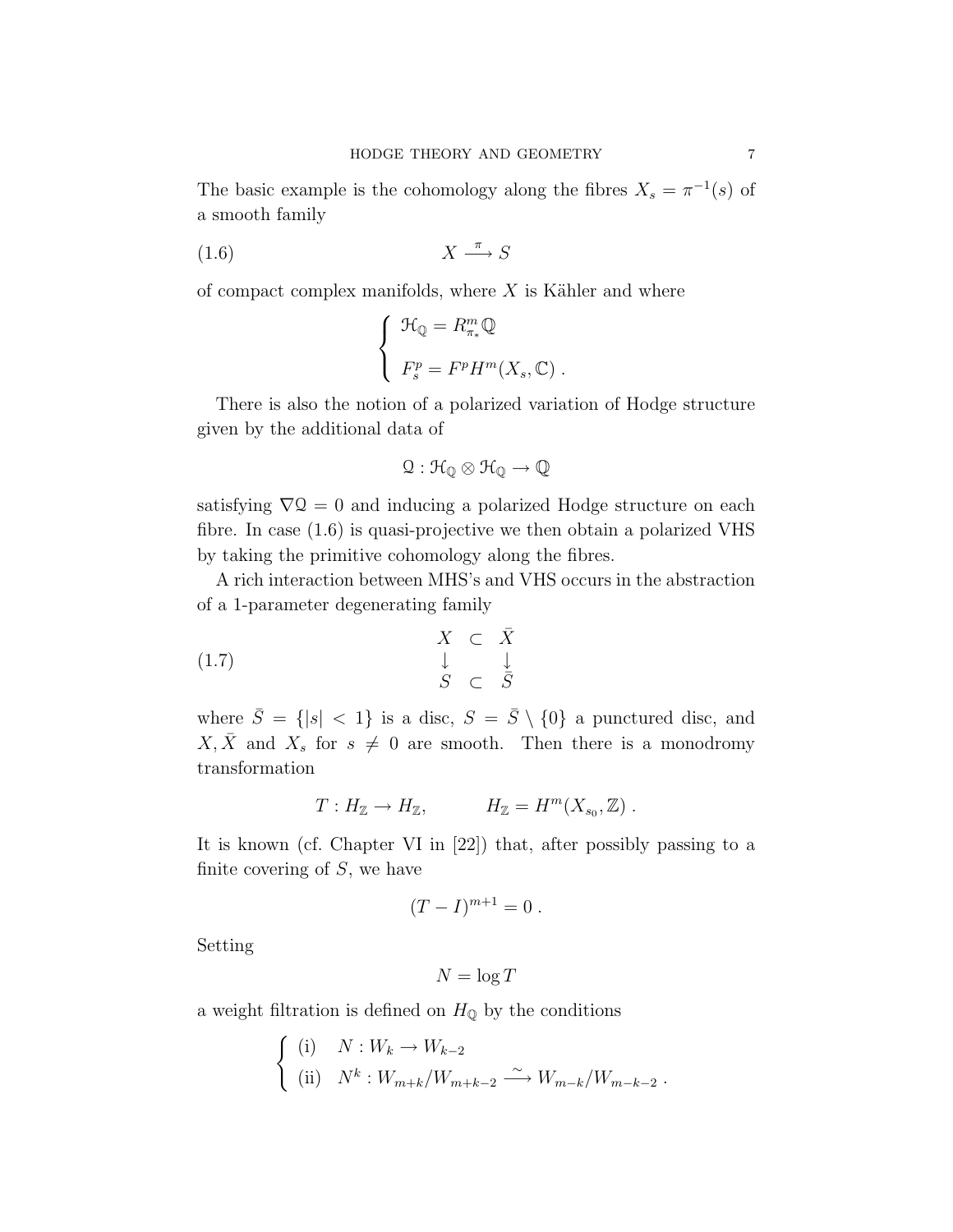Letting  $s = \exp(\sqrt{-1}t)$  where Im  $t > 0$ , in the early 1970's Schmid proved that

$$
\lim_{\text{Im }t\to\infty}F_s^p=:F_\infty^p
$$

exists and that  $(H_{\mathbb{Q}}, W_k, F_{\infty}^p)$  gives a polarized MHS relative to which N is a morphism of type  $(-1, -1)$  (cf. chapter IV in [22]). The asymptotic analysis leads to extensions  $\bar{\mathcal{H}} \to \bar{S}$  and  $\bar{\mathcal{F}}^p \to \bar{S}$  of the Hodge bundles such that

$$
\nabla \bar{\mathcal{H}} \subset \Omega_{\bar{S}}^1(\log D) \otimes \bar{\mathcal{H}}, \qquad D = \bar{S} \setminus S.
$$

In the geometric situation analogous results were proved by Steenbrink (chapter VII in [22]), and a comprehensive understanding of the topology of the pair  $X_{s_0} \subset X$  was given by Clemens and Schmid (chapter VI in [22]). The extension  $\bar{\mathcal{H}}$  is given by  $\mathbb{R}_{\pi_*}^m \Omega_{\bar{X}/\bar{S}}^{\bullet}(\log(\bar{X}\setminus X))$ , using the Zariski topology and coherent algebraic sheaves.

There have been numerous applications of the theory. For example,

Let  $(S, \mathcal{H}_{\mathbb{Q}}, \mathcal{F}^p, V)$  be a VHS where S is quasi-projective. Then the mondromy group is semi-simple, and in the geometric case a section of  $H^0(S, \mathcal{H}_Q)$  comes by restriction of a class in  $H^m(\bar{X}, \mathbb{Q})$  (global invariant cycle theorem).

The case of the VHS arising from the abstraction of (1.6) where there are several parameters was finally understood in the mid 1980's through the work of Cattani, Kaplan and Schmid ([8]), Kashiwara [23], Kawamata [24], and by M. Saito [37] in the geometric case. For the study of the asymptotics one may take  $\bar{S}$  to be a polycylinder  $\{|s_i| < 1\}$ in  $\mathbb{C}^N$  and

$$
S = \bar{S} \setminus D
$$

where D is the divisor with normal crossings given by  $s_1 \cdots s_n = 0$ . Passing again to finite coverings, the monodromy transformations  $T_i$ around the punctures  $s_i = 0$  satisfy

$$
\begin{cases} (T_i - I)^{m+1} = 0\\ [T_i, T_j] = 0. \end{cases}
$$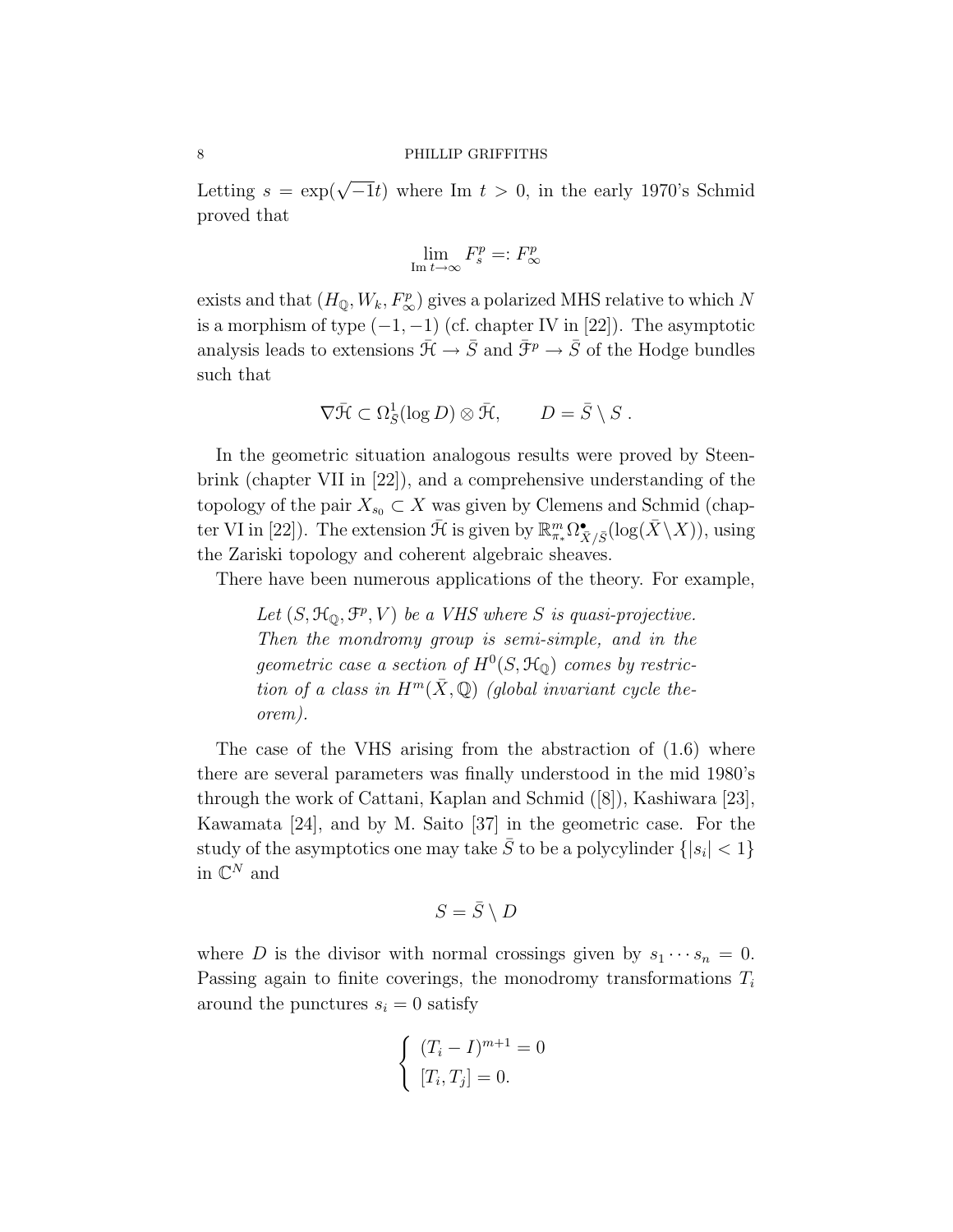A key step in the analysis is the following result of Cattani-Kaplan (cf. chapter V in [22])

(1.9) For  $\lambda \in (\lambda_1, \ldots, \lambda_n) \in \mathbb{R}^n$  with  $\lambda_i > 0$ , set  $N(\lambda) = \sum \lambda_i N_i$  and let  $W(\lambda)_k$  be the weight filtration (1.8) defined by  $N(\lambda)$ . Then  $W(\lambda)_k$  is independent of  $\lambda$ .

Roughly speaking, the asymptotic analysis tells us that for each subset  $I = \{i_1, \ldots, i_k\} \subset \{1, \ldots, n\}$  if we set  $D_I = \{s_{i_1} = \cdots = s_{i_k} = 0\}$ , then there is over each  $D_I$  a variation  $V_I$  of mixed Hodge structure, where the MHS's arise as the Schmid limit as we approach points  $s_0 \in D_I$ along discs  $\Delta \subset \Delta^N$  with  $\Delta \cap D = \{s_0\}$ . For subsets  $I \subset J$  there is a degeneration

$$
V_I \to V_J
$$

whose asymptotics also have a precise description. This description depends on an ordering of  $\{1, \ldots, n\}$ , but geometric conclusions such as those to be described shortly, are independent of the ordering.

An important application of the analysis of the asymptotics of a VHS over a punctured polycylinder as above is the isomorphism, proved by Cattani-Kaplan-Schmid [9] and independenly by Kashiwara [23],

(1.10) 
$$
H_2^*(\bar{S}, \mathcal{H}_{\mathbb{Q}}) \cong IH^*(\bar{S}, i_*\mathcal{H}_{\mathbb{Q}}).
$$

Here, the left-hand side is the  $L^2$ -cohomology with coefficients in the local system  $\mathcal{H}_{\mathbb{Q}}$  and where the metrics are the Hodge metrics induced from the polarizations along the fibres and with any metric asymptotic to the Poincaré metric on the base. The right-hand side is the intersection cohomology of the local system  $\mathcal{H}_{\mathbb{Q}}$  where  $i : S \hookrightarrow \overline{S}$  is the inclusion. A corollary is that

> For a VHS over a Zariski open S in a smooth complete variety  $\bar{S}$  such that  $\bar{S}\backslash S$  is a divisor with normal crossings,  $IH^{l}(\bar{S}, i_{*}\mathcal{H}_{Q})$  carries a pure Hodge structure of weight  $m+$ l.

As will be explained below the appearance of intersection cohomology turns out to be also rooted in geometry, but it seems that the deeper application to geometry of results such as (1.10) may be yet to come.

Another application, due to Cattani-Kaplan-Schmid ([8]), states that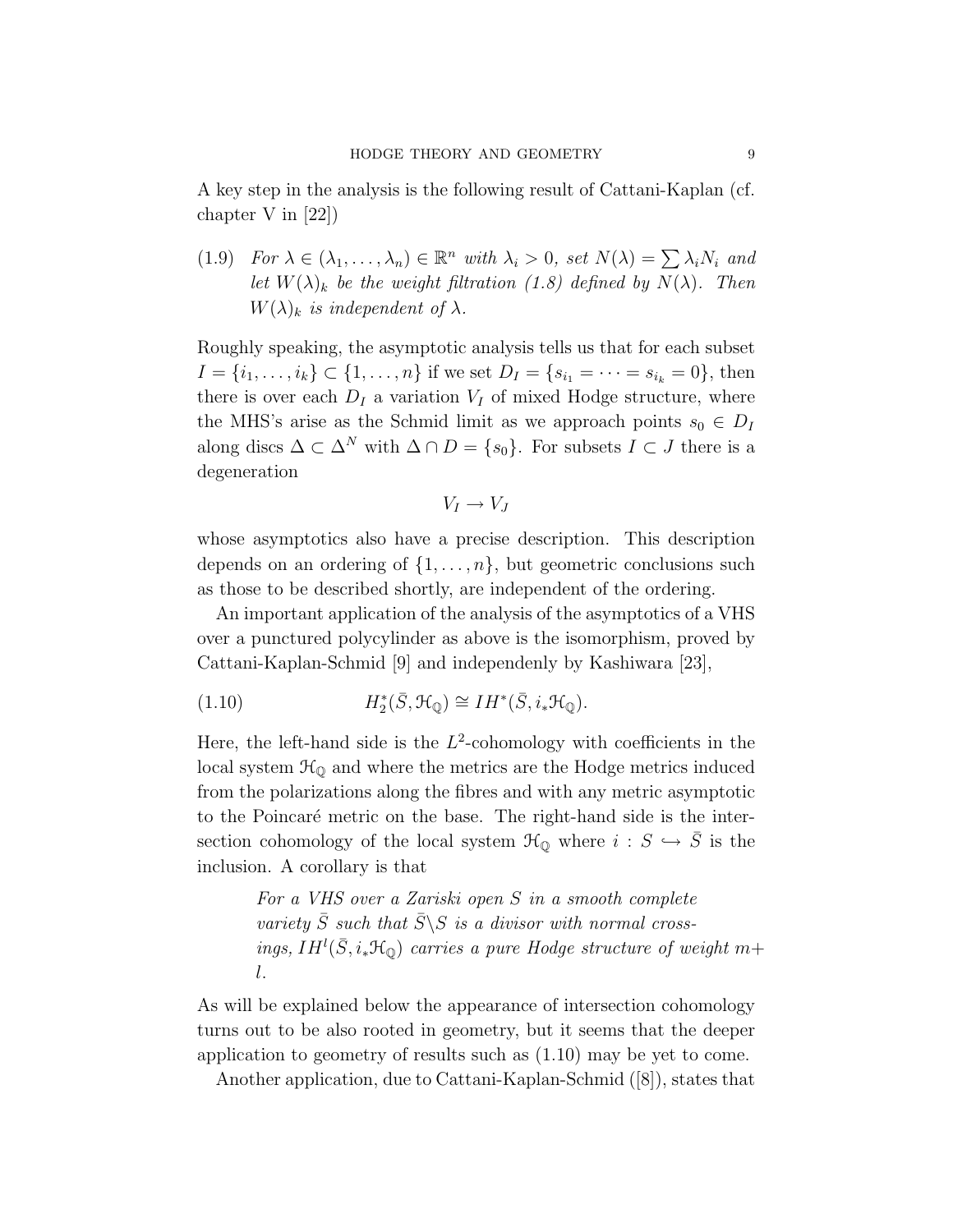the currents defined by the Chern forms  $c_k(\Theta_{\bar{F}p})$  of the (singular) Hodge metrics of the extended Hodge bundles are equal to the Chern classes of those bundles

(intuitively, the singularities of  $\Theta_{\bar{F}p}$  do not create "residues" along D).

These results, together with the asymptotic analysis of the VHS, have recently been used to show that

the Kodaira dimension satisfies

 $\kappa(\omega_{\bar{S}}(\log D)) = \dim S$ 

if the differential of the period mapping is injective at one point  $(Zuo [51])$ , and that the moduli space of canonically polarized complex manifolds is Brody-hyperbolic  $(Vieweg-Zuo [43]).$ 

In the global geometric case where one has a situation (1.7) with  $\bar{X}$  and  $\bar{S}$  smooth and projective and the dimension of  $\bar{S}$  is arbitrary, the Leray spectral sequence of the map may not degenerate at  $E_2$  as it does when  $\overline{S}$  is a curve. The description of the cohomology of  $\overline{X}$  with its Hodge structure in terms of the VHS associated to  $X \to S$  in this case is then replaced by a general structure theorem due to Beilinson-Bernstein-Deligne and Gabber [2]. This result essentially describes  $H^*(\bar{X})$  in terms of the intersection cohomology associated to VHS's over the strata in a stratification of  $\overline{S}$ . The proof given in [2] uses reduction to characteristic p and the Weil conjectures as proved by Deligne. A proof in the setting of complex algebraic geometry has been given by M. Saito [37] using his theory of mixed Hodge modules. Perhaps because of its technical complexity, the deeper applications of these results to geometry may also be in the future.

Finally recall that a *period map* is given by a locally liftable, holomorphic mapping

$$
(1.11)\qquad \qquad \phi: S \to \mathcal{D}/\Gamma
$$

where  $\mathcal D$  is the classifying space for Hodge structures  $(H_{\mathbb Z}, \mathcal{F}^p, Q)$  with given Hodge numbers  $h^{p,q}$ ,  $\Gamma$  is a subgroup of  $\text{Aut}(H_{\mathbb{Z}}, Q)$  and  $\varphi$  satisfies the differential condition

$$
\phi_*: TS \to HTD
$$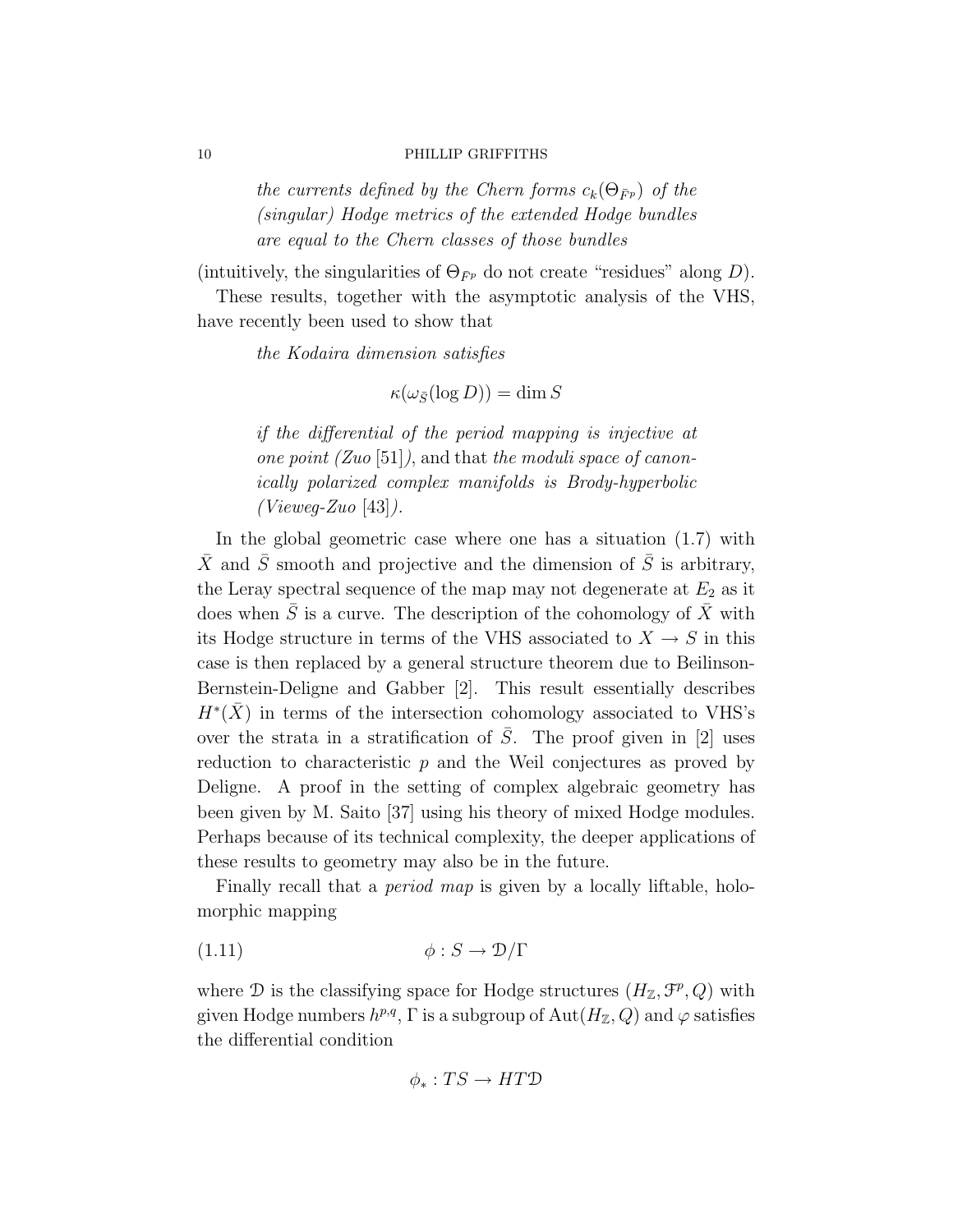where  $HT_s\mathcal{D} \subset T_s\mathcal{D}$  are the 1<sup>st</sup> order variations of a Hodge structure  $(H_{\mathbb{Z}}, F_s^p, Q)$  that satisfy the transversality conditions. An application of the global invariant cycle theorem stated above is the following rigidity result:

> A period mapping (1.11) is uniquely determined by its value at one point  $s_0$  and the induced map  $\phi_* : \pi_1(S, s_0) \rightarrow$ Γ.

A long standing question, recently resolved by Kato and Usui ([25]), has been to enlarge  $\mathcal{D}$  to a space  $\mathcal{D}^{\Sigma}$  of extended Hodge structures with a set of natural properties, the most important being that  $(1.11)$ extends to

(1.12) 
$$
\bar{\phi} : \bar{S} \to \mathcal{D}^{\Sigma}/\Gamma .
$$

This construction, which is based on the work of Cattani-Kaplan-Schmid, constructs  $\mathcal{D}^{\Sigma}/\Gamma$  as a "fine moduli space for polarized logarithmic Hodge structures with Γ-level structures". Although not an analytic variety in the usual sense, holomorphic maps to it are welldefined and  $\mathcal{D}^{\Sigma}/\Gamma$  does have an infinitesimal structure that allows one to define the differential of the period map at the boundary. As will be illustrated below, this should pave the way for geometric applications of variational techniques to certain singular varieties.

In summary, I believe one may say that formal Hodge theory is now a harmonious subject, and is perhaps one whose main applications to geometry are now begining to reach fruition.

One incomplete aspect of the formal theory regards normal functions. Given a HS of odd weight  $m = 2l - 1$  there is canonically associated the complex torus

$$
J = H/F^{l} + H_{\mathbb{Z}}.
$$

For a VHS  $(S, \mathcal{H}_{\mathbb{Z}}, \mathcal{F}^p, \nabla)$  of weight  $2l-1$  there is then an associated holomorphic fibre space

(1.13) J → S

of complex tori. For  $\nu$  a holomorphic section of this fibre space, if  $\nu$  is any local lifting to  $\beta$  then the condition

$$
(1.14) \t\nabla v \equiv 0 \mod \mathfrak{F}^{l+1}
$$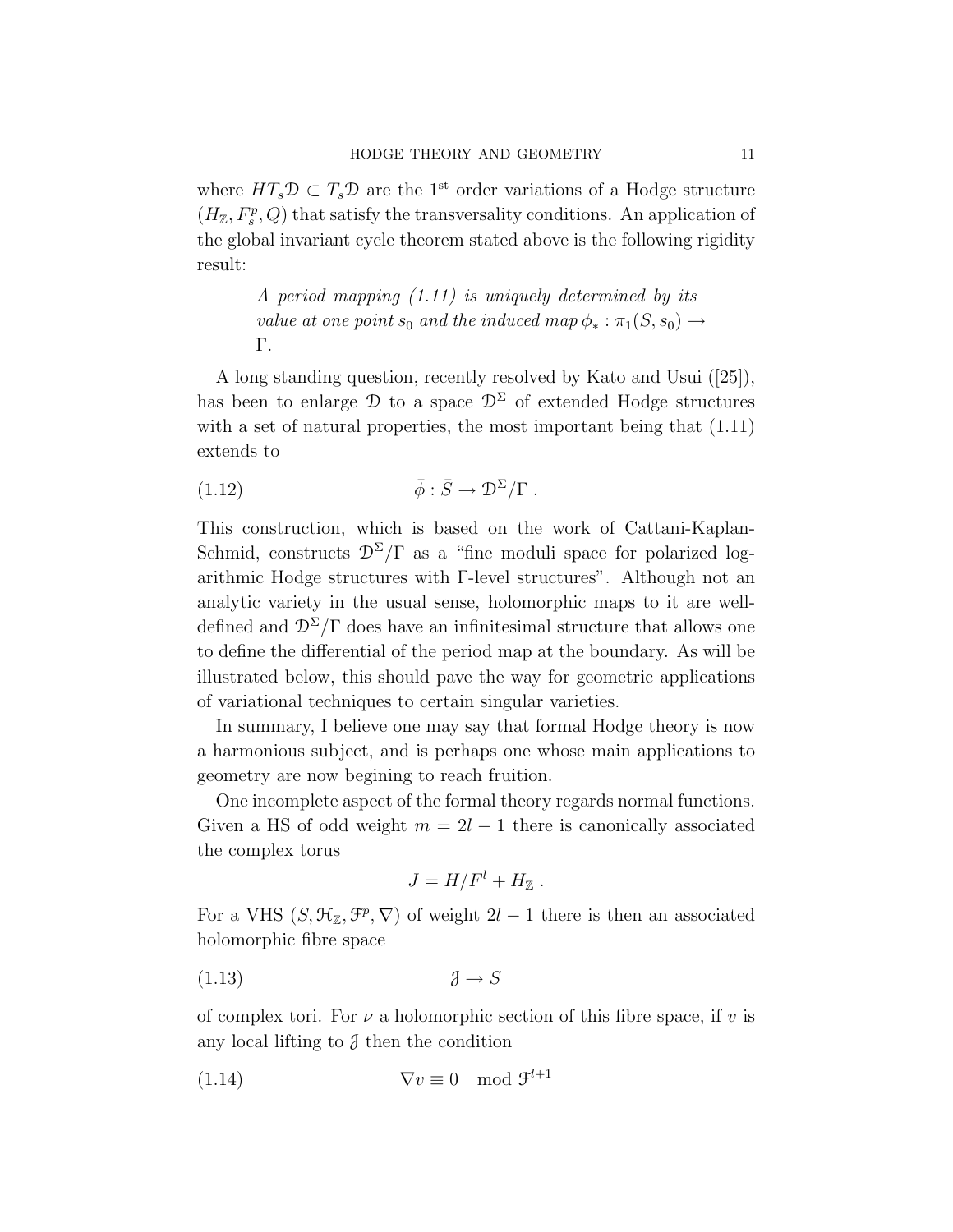is well-defined. Sections  $\nu$  of (1.13) satisfying (1.14), together with certain conditions along  $\overline{S}\backslash S$  in case S is a quasi-projective algebraic variety, are called normal functions. For geometric reasons to be explained below, a possible missing piece of the formal theory is the extension to  $\overline{S}$  of  $\overline{J} \to S$  and normal functions  $\nu$ . As will be explained, here the singularities are "where the action occurs", rather than "loci to be filled in".

A normal function  $\nu$  has an important infinitesimal invariant (cf. Chapter XVII in [22], [17], and [44]), denoted by  $\delta \nu$ , constructed from the intrinsic information in  $\nabla v$  and with the property that

(1.15) 
$$
\delta \nu = 0 \Leftrightarrow \nu \text{ has local liftings to } \mathfrak{H}_{\mathbb{Z}} \otimes \mathbb{C} .
$$

We will say more below about this invariant.

#### 2. Hodge theory and algebraic cycles

Let  $X$  be a smooth, *n*-dimensional complex projective variety. An algebraic cycle

$$
Z = \sum_i n_i Z_i, \qquad n_i \in \mathbb{Z},
$$

is a finite linear combination of irreducible subvarieties  $Z_i$  with integer coefficients. Those with codim  $Z_i = p$  form a group  $Z^p(X)$ . The basic equivalence relation, rational equivalence, is defined by

$$
\sum_{\lambda} \operatorname{div}(f_{\lambda}) \equiv_{\text{rat}} 0
$$

where  $f_{\lambda} \in \mathbb{C}(Y_{\lambda})^*$  with the  $Y_{\lambda}$  being irreducible subvarieties of codimension  $p-1$ . The quotients

$$
Z^p(X)/\equiv_{\text{rat}}=:CH^p(X)
$$

are the Chow groups. They have good functorial properties including an intersection pairing

$$
CH^p(X) \otimes CH^q(X) \to CH^{p+q}(X) .
$$

The basic Hodge-theoretic invariants of algebraic cycles were already considered by Hodge. They may be expressed by

$$
CH^{p}(X) \xrightarrow{\psi_{0}} Hg^{p}(X) =: H^{2p}(X, \mathbb{Z}) \cap H^{p,p}(X)
$$
  

$$
\cup
$$
  

$$
CH^{p}(X)_{\text{hom}} \xrightarrow{\psi_{1}} J^{p}(X) .
$$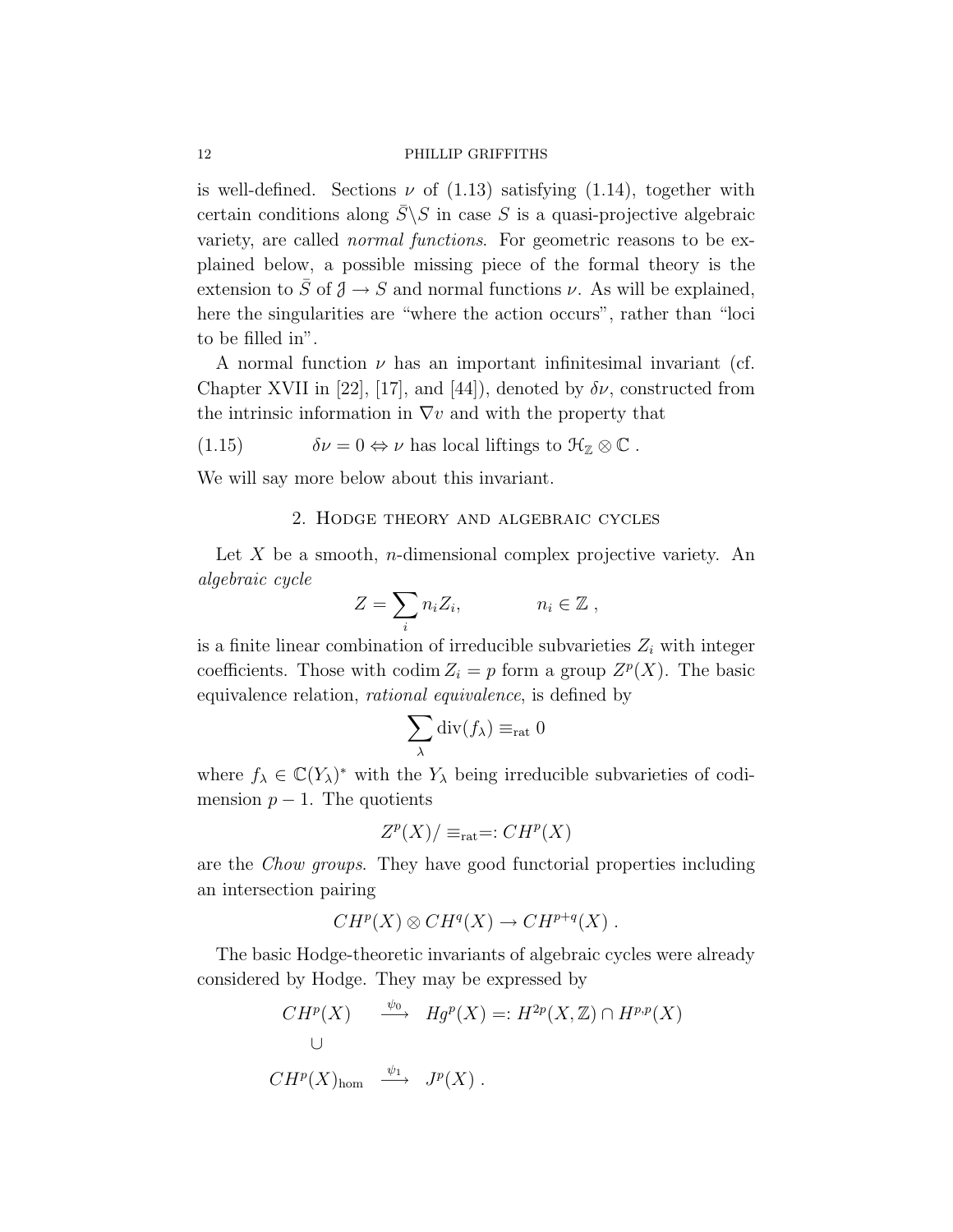Here,  $\psi_0(Z)$  is the fundamental class carried by an algebraic cycle Z and  $Hg^{p}(X)$  denotes the group of Hodge classes as defined above;  $CH^p(X)_{\text{hom}}$  is the kernel of  $\psi_0$ . Thinking of an analytic subvariety as defining a current by integration of smooth forms over its regular points, this current is closed and defines  $\psi_0(Z)$ . Hodge noted that

$$
\int_{Z_i} \varphi = 0, \qquad \varphi \in A^{n-p+k, n-p-k}(X) \text{ where } k \neq 0
$$

so that  $\psi_0(Z)$  is a *Hodge class*. He conjectured that  $\psi_0$  is onto. Atiyah and Hirzebruch [1] showed that this is false for torsion classes when  $p \geq 2$ , and the famous *Hodge conjecture* (HC) is that  $\psi_0$  is surjective when everything is tensored with  $\mathbb{Q}$ . For  $p = 1$  the HC is true even with torsion — this is the Lefschetz  $(1, 1)$  theorem [26].

The intermediate Jacobian

$$
J^{p}(X) =: H^{2p-1}(X, \mathbb{C})/F^{p} + H^{2p-1}(X, \mathbb{Z})
$$

and the Abel-Jacobi map  $\psi_1$  (sometimes denoted  $AJ_X$ ) is defined on  $CH^p(X)_{\text{hom}}$  by generalizing the classical procedure for divisors on curves. Using the formalism of currents, we write  $Z = \partial \Gamma$  where  $\Gamma$  is a real  $2n - 2p + 1$  chain and set

$$
\psi_1(Z) = \int_{\Gamma} \varphi \quad \text{mod periods}
$$

where  $\varphi \in F^{n-p+1}H^{2n-2p+1}(X,\mathbb{C})$ . If  $\{Z_t\}_{t\in B}$  is an algebraic family and  $\Gamma_t$  is the one parameter family of chains with  $\partial \Gamma_t = Z_t$  traced out by a real path in  $B$ , then again Hodge noted that

$$
\int_{\Gamma_t} \psi = 0 \text{ if } \psi \in A^{n-p+k+1,n-p-k}(X) \text{ when } k \neq 0 ;
$$

i.e., algebraic equivalence maps to a sub-Hodge structure in  $H^{p+1,p}(X)$  $\oplus$  $H^{p,p+1}(X)$  mod periods.

For  $p \geq 2$  the Abel-Jacobi maps have very non-classical behaviour, viz

- ker  $\psi_1$  may be infinite dimensional (Mumford [30])
- im  $\psi_1$  may be discrete and non-finitely generated (Clemens  $[12]$ ).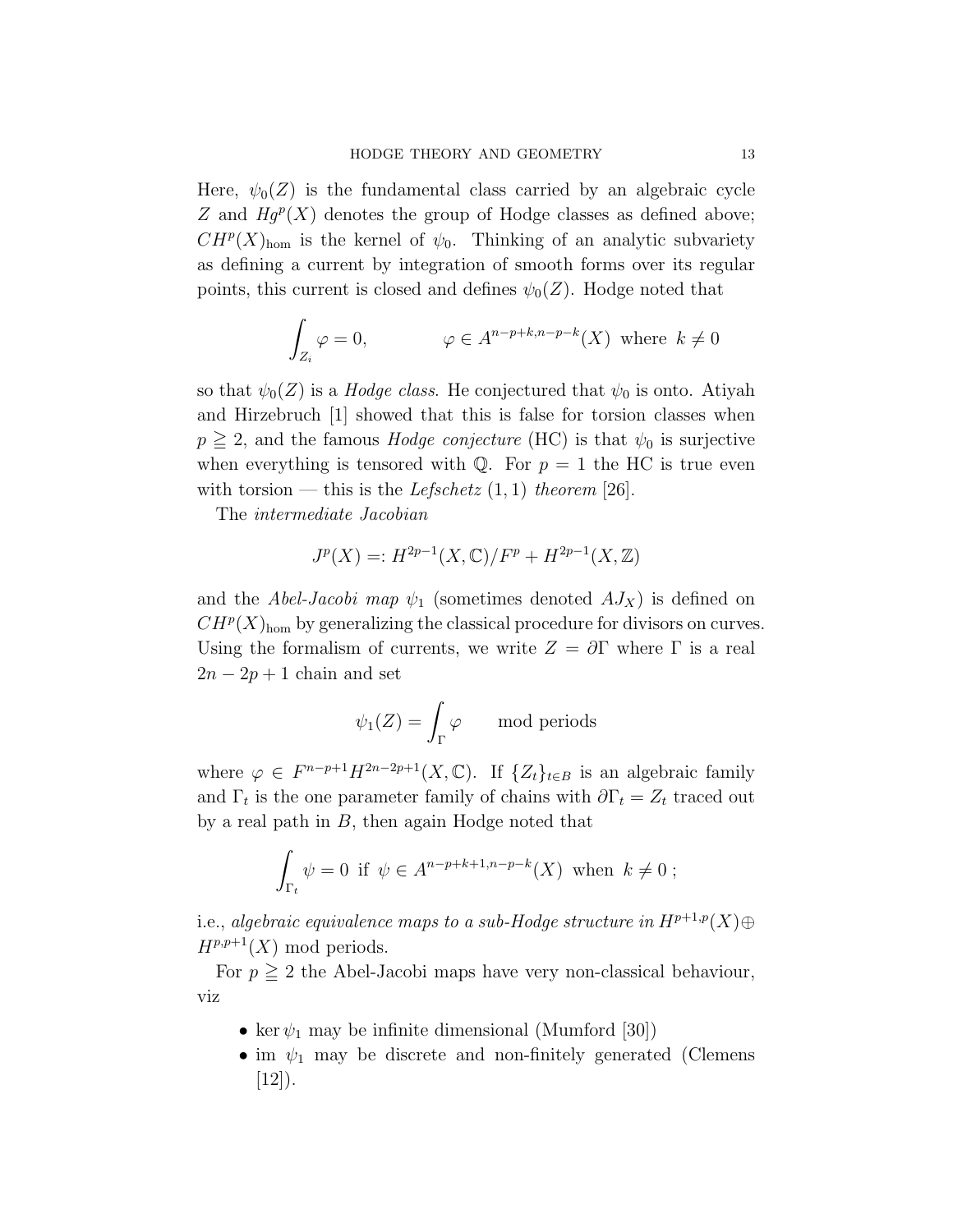Conjectures of Beilinson, building on earlier conjectures of Bloch and ultimately related to the fact that

$$
Exti(*,*) = 0, \qquad i \ge 2
$$

in the category of MHS's, would establish some order in the situation. Both these conjectures and the HC involve constructing something geometric — either a rational equivalence or an algebraic cycle — with Hodge theoretic assumptions.

Next, I want to explain some of the geometry behind the missing piece of formal Hodge theory as explained above.<sup>1</sup> If we have the geometric situation

$$
\begin{array}{rcl}\n & X & \subset & \bar{X} \\
\pi \downarrow & & \downarrow \\
S & \subset & \bar{S}\n\end{array}
$$

(2.2) 
$$
Z \in Z^p(X), \qquad Z_s = Z \cdot X_s \sim 0 \text{ for } s \in S
$$

then the family of intermediate Jacobians  $\{J^p(X_s)\}_{s\in S}$  forms a fibre space  $\mathcal{J} \to S$  of complex tori and

$$
\nu_Z(s) =: \psi_1(Z_s) \in J(X_s)
$$

gives a normal function. In case dim  $S = 1$  and we can write

$$
(2.3) \t\t Z_s = \partial \Gamma_s
$$

where  $\Gamma_s$  is invariant as s turns around points of  $D = \overline{S} \setminus S$ , extending some earlier work El Zein and Zucker (cf. Chapter XV in [22]) showed that we may fill in the family  $J^p(X_s)$  by using the extended Hodge bundles and the invariant part of the lattice, and then when this is done  $\nu_Z$  extends to  $\overline{S}$ . In case (2.3) is not satisfied but the local monodromy satisfies

$$
(2.4) \t\t (T-I)^2 = 0 ,
$$

Clemens  $([11])$  and M. Saito  $([38])$  have shown that we may extend  $J^p(X_s)$   $(s \in D)$  by the finite group

(2.5) ker(T − I)/im (T − I)

<sup>&</sup>lt;sup>1</sup>The following discussion has benefitted from correspondence with Herb Clemens, Mark Green and Richard Thomas.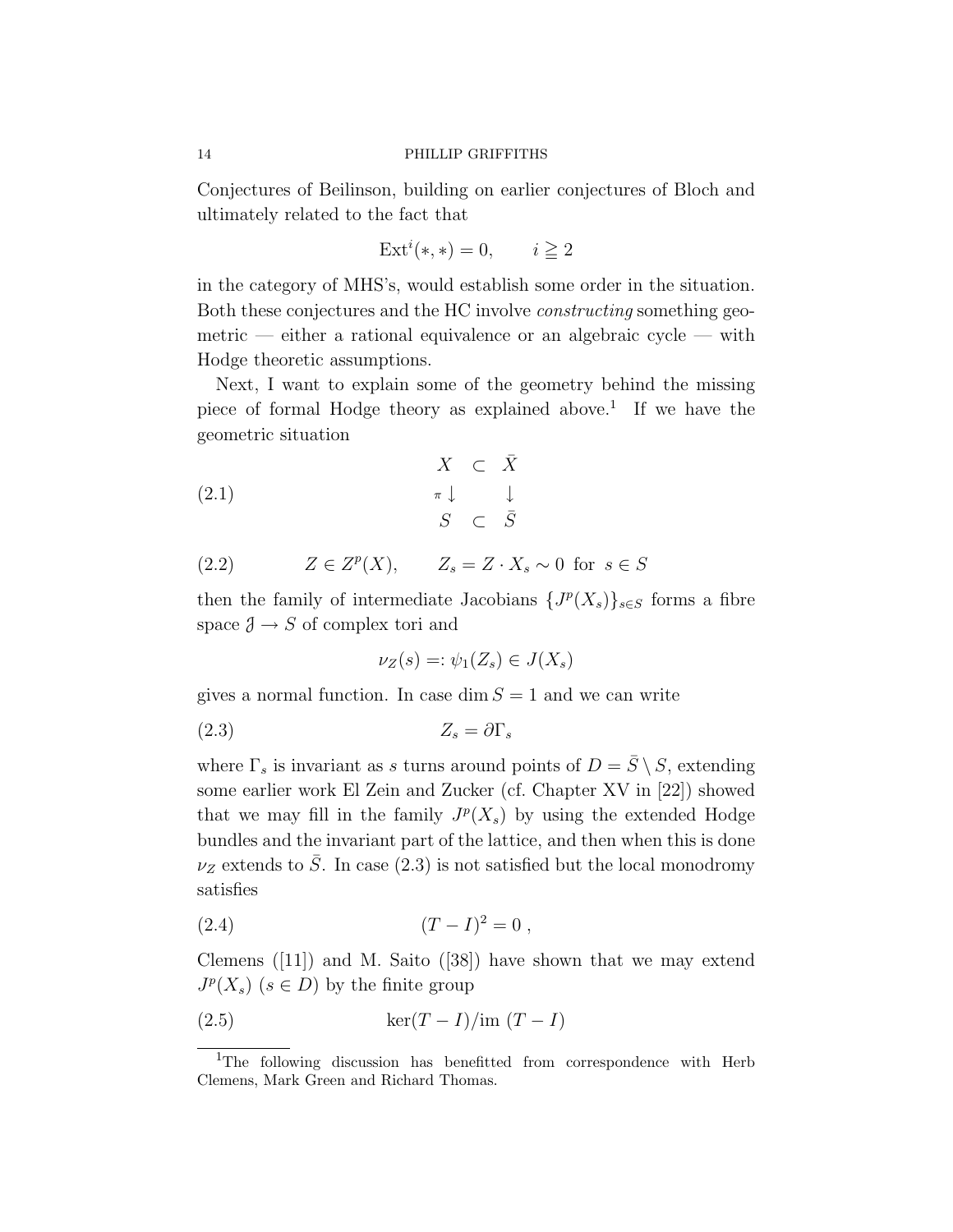to obtain a Néron model  $\tilde{J}^p(X_s)$  and then  $\nu_Z$  extends to  $\nu_Z(s) \in$  $\tilde{J}^p(X_s)$ . However, for geometric reasons to be explained now one should consider the situations  $(2.1), (2.2)$  where both dim S and the singularities of the degenerations are arbitrary.

Because of the Lefschetz theorems and the primitive decomposition, the crucial case of the HC is when

$$
\begin{cases} \dim X = 2n \\ \gamma \in Hg^{n}(X) \text{ is a primitive Hodge class.} \end{cases}
$$

The classical Lefschetz inductive method is to consider a very ample linear system  $|\mathcal{O}_X(l)|$ . We then arrive at a situation

$$
\begin{array}{rcl}\n\mathfrak{X} & \subset & \tilde{\mathfrak{X}} \\
\downarrow & \downarrow & \downarrow \\
\mathfrak{S} & \subset & \tilde{S} \\
\end{array}\n\quad\n\begin{array}{rcl}\n\mathfrak{X} & \subset & \tilde{\mathfrak{X}} \\
\downarrow & \downarrow & \downarrow \\
\mathfrak{S} & \subset & \tilde{S} \\
\end{array}
$$

where  $\{X_s\}_{s\in S}$  are the smooth hypersurface sections  $X_s \in [0_X(l)]$ , the  $X_s$  for  $s \in \tilde{S}$  have at most nodal singularities, and  $\overline{S}$  is a suitable blow up of  $|\mathcal{O}_X(l)|$ . A recent result, whose origins go back some thirty years, is (cf. Chapter XIV in [22], [38])

(2.7) *A Hodge class* 
$$
\gamma \in Hg^{n}(X)_{\text{prim}}
$$
 *defines*  
an *extended normal function*  $\nu_{\gamma}$ .

Here extended means that  $\nu_{\gamma}$  is defined over  $\tilde{S}$  and that  $\nu_{\gamma}(s) \in \tilde{J}^{p}(X_{s})$ when  $X_s$  is nodal. Of course, if  $\gamma = \psi_0(Z)$  for an algebraic cycle Z then  $\nu_{\gamma} = \nu_Z$  and the extension in (2.7) is the one discussed earlier. Although (2.7) does associate to a Hodge class a global analytic object, it's usefulness has so far been limited by the failure of Jacobi inversion in higher codimension.

Now it has again been known for some time (cf. [21]) that one should in fact focus on the behaviour of normal functions at the singular  $X_s$  $(s \in D)$ , for the following reasons: If  $\gamma \in \psi_0(Z)$  then by moving Z in a rational equivalence and working modulo torsion we may assume that  $Z = \sum_i n_i Z_i$  where the  $Z_i$  are smooth and in general position. Then for  $l \gg 0$ , a standard argument shows that there are nodal  $X_{s_0} \in |0_X(l)|$ with

$$
|Z| = \bigcup_i Z_i \subset X_{s_0} .
$$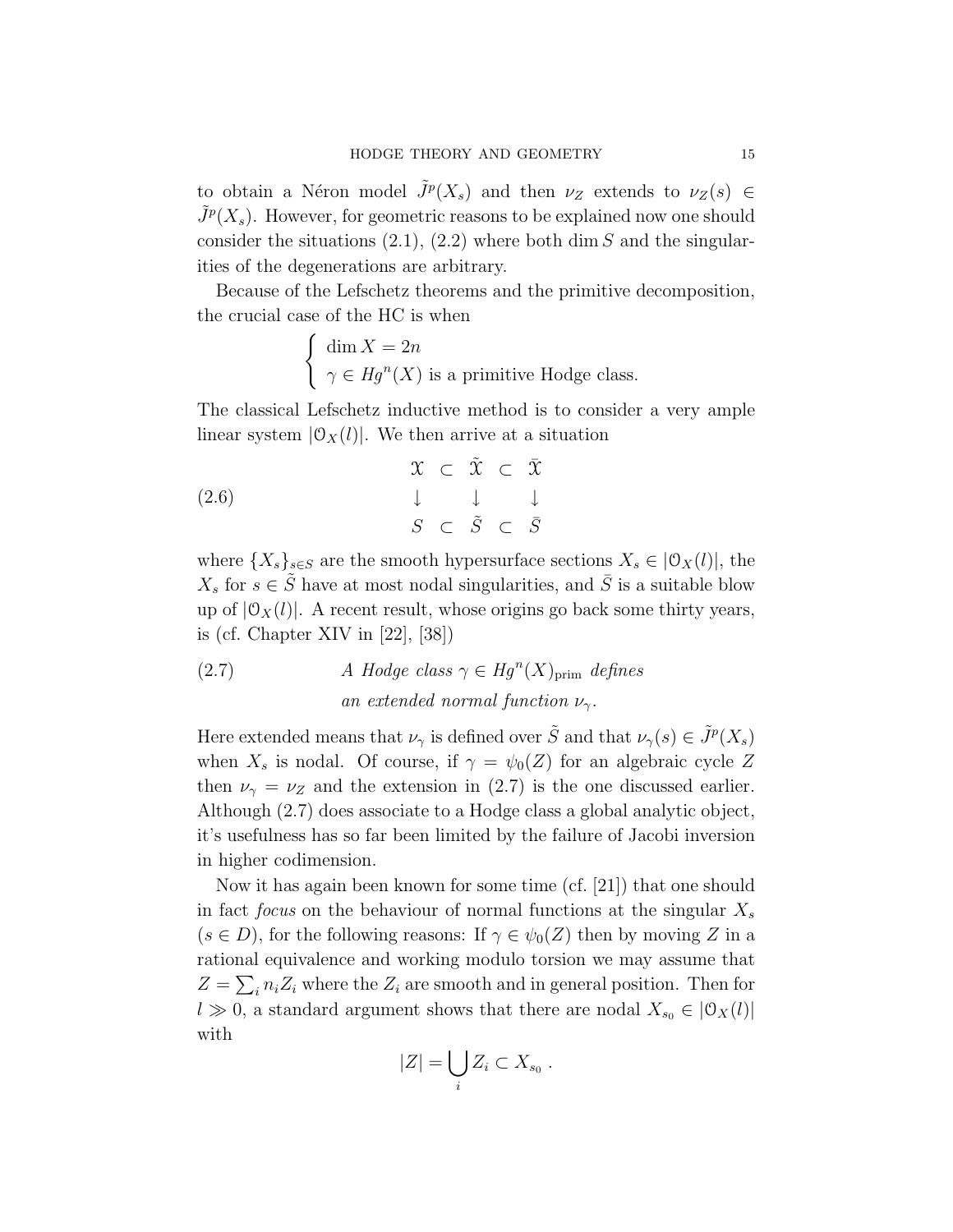If  $p_{\lambda}$  are the nodes on  $X_{s_0}$  with vanishing cycles

$$
\delta_{\lambda} \in H_{2n-1}(X_s, \mathbb{Z})
$$

where  $\delta_{\lambda} \to p_{\lambda}$  as  $s \to s_0$ , then if  $\gamma \neq 0$  there must be a non-trivial linear relation

(2.8) 
$$
\sum_{\lambda} m_{\lambda} \delta_{\lambda} = 0, \qquad m_{\lambda} \in \mathbb{Z}
$$

among the vanishing cycles. Moreover, the monodromy around  $s_0$  satisfies (2.4), the group (2.5) is non-trivial and in general

(2.9) 
$$
0 \neq [\nu_Z(s_0)] \in \tilde{J}^n(X_{s_0})/J^n(X_{s_0}) .
$$

In fact, analysis of Lefschetz's proof of (1.4) shows that for nodal hypersurface sections the condition that the image of

$$
H_{2n}(X_{s_0},\mathbb{Z}) \to H_{2n}(X,\mathbb{Z})
$$

contain new cycles — i.e., cycles whose primitive component is non-zero  $-$  is  $(2.8)$ . Moreover if there is a primitive algebraic cycle Z supported on  $X_{s_0}$  then  $(2.8)$  is satisfied.

One problem is that the invariant (2.9) is torsion and the property formulated HC does not see torsion phenomena. Moreover, geometrically one should not restrict to 1-parameter families but rather use the full linear system  $|\mathcal{O}_X(l)|$ . For example the computable "algebraic part" of the infinitesimal invariant  $\delta \nu$  of a normal function is non-trivial only when the parameter space is higher dimensional. In addition, examples show that when one uses a higher dimensional parameter space — but still restricting to only nodal singularities  $-$  non-torsion phenomena arise in the singularities of  $\nu_{\gamma}$ .

It is interesting to note that intersection homology naturally enters in the singularities of  $\nu_{\gamma}$ . Taking the case where  $\gamma = \psi_0(Z)$  is the fundamental class of a primitive algebraic cycle which does not pass through a node, in case  $X_s \in |\mathcal{O}_X(l)|$  is either smooth or has independent nodes we have

$$
Z_s = Z \cdot X_s \sim 0 \text{ in } X_s \setminus {\text{nodes}},
$$

which using the theory of intersection homology [28] we write as

$$
[Z_s] = 0
$$
 in  $IH_{2n-2}(X_s)$ .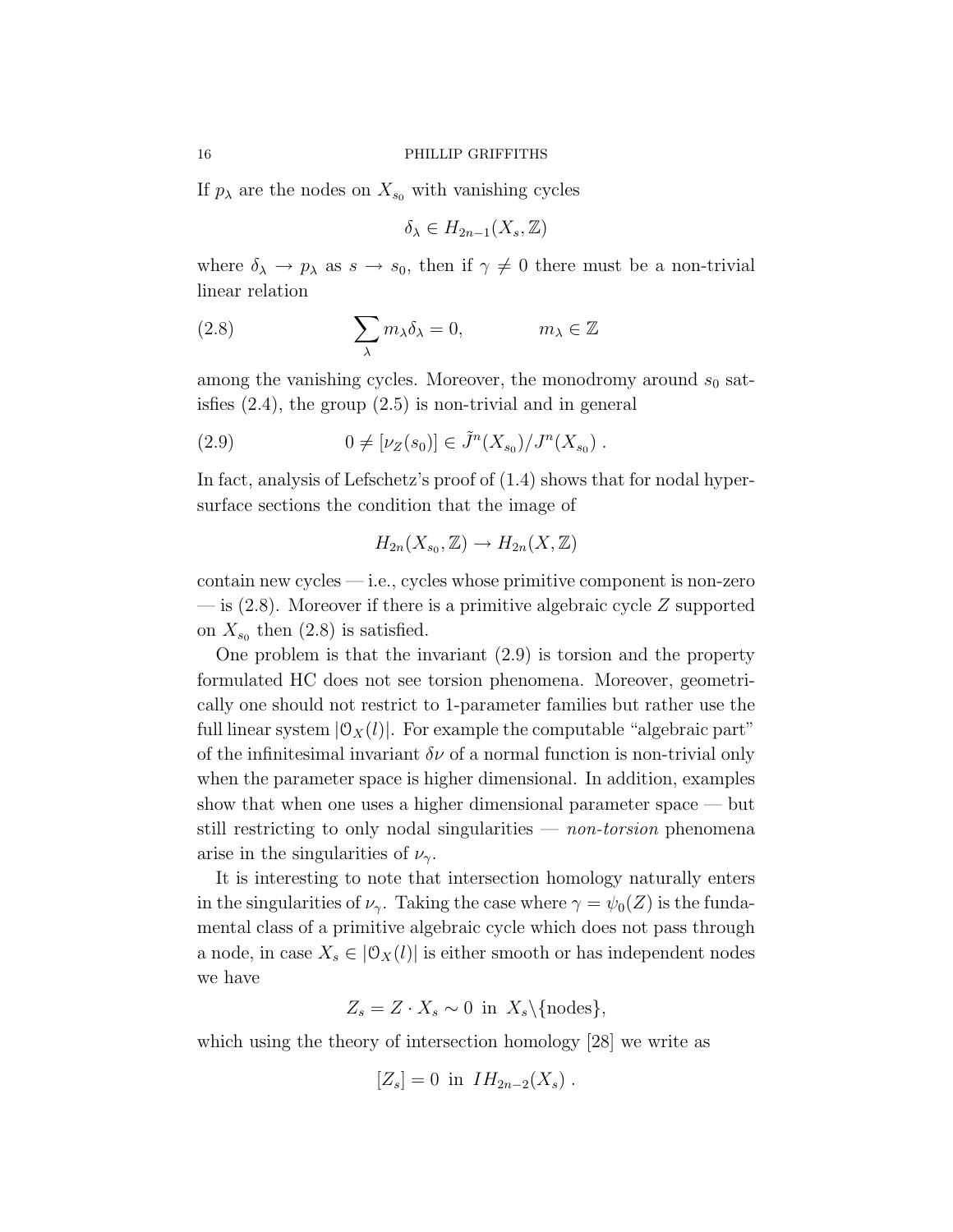However, restricting still to nodal  $X_s$  one has the result that

sing  $\nu_Z = \{s : [Z_s] \neq 0 \text{ in } IH_{2n-2}(X_s)\}\.$ 

All of this suggests that

To the story of formal Hodge theory discussed above should be added the analysis of intermediate Jacobians and normal functions for a VHS with an arbitrary base.

Being optimistic, one might hope that when this theory is applied to the geometric situation  $(2.6)$ , the result  $(2.7)$  would generalize to give an extended normal function  $\bar{\nu}_{\gamma}$  defined over all of  $\bar{S}$ . If we take only that part  $\tilde{S}$  of  $\overline{S}$  corresponding to nodal hypersurface sections, then as discussed above both  $\mathcal{J} \to S$  and  $\nu_{\gamma}$  extend to give

$$
\begin{array}{rcl}\n\mathbf{1} & \mathbf{0} & \mathbf{1} \\
\mathbf{1} & \mathbf{1} & \mathbf{1} \\
\mathbf{2} & \mathbf{1} & \mathbf{1} \\
\mathbf{3} & \mathbf{1} & \mathbf{1} \\
\mathbf{4} & \mathbf{1} & \mathbf{1} \\
\mathbf{5} & \mathbf{1} & \mathbf{1} \\
\mathbf{6} & \mathbf{1} & \mathbf{1} \\
\mathbf{5} & \mathbf{1} & \mathbf{1} \\
\mathbf{6} & \mathbf{1} & \mathbf{1} \\
\mathbf{1} & \mathbf{1} & \mathbf{1} \\
\mathbf{2} & \mathbf{1} & \mathbf{1} \\
\mathbf{3} & \mathbf{1} & \mathbf{1} \\
\mathbf{4} & \mathbf{1} & \mathbf{1} \\
\mathbf{5} & \mathbf{1} & \mathbf{1} \\
\mathbf{6} & \mathbf{1} & \mathbf{1} \\
\mathbf{5} & \mathbf{1} & \mathbf{1} \\
\mathbf{6} & \mathbf{1} & \mathbf{1} \\
\mathbf{1} & \mathbf{1} & \mathbf{1} \\
\mathbf{2} & \mathbf{1} & \mathbf{1} \\
\mathbf{3} & \mathbf{1} & \mathbf{1} \\
\mathbf{4} & \mathbf{1} & \mathbf{1} \\
\mathbf{5} & \mathbf{1} & \mathbf{1} \\
\mathbf{6} & \mathbf{1} & \mathbf{1} \\
\mathbf{5} & \mathbf{1} & \mathbf{1} \\
\mathbf{6} & \mathbf{1} & \mathbf{1} \\
\mathbf{1} & \mathbf{1} & \mathbf{1} \\
\mathbf{2} & \mathbf{1} & \mathbf{1} \\
\mathbf{3} & \mathbf{1} & \mathbf{1} \\
\mathbf{4} & \mathbf{1} & \mathbf{1} \\
\mathbf{5} & \mathbf{1} & \mathbf{1} \\
\
$$

and  $\nu_{\gamma} \in \Gamma(\tilde{S}, \tilde{J})$ . Moreover, it can be shown that assuming the HC in degrees  $\leq n-1$ 

(2.11)  $\gamma$  is an algebraic class  $\Leftrightarrow$  sing  $(\nu_{\gamma}) \neq 0$  for  $l \geq l_0$ .

However, my feeling is that one needs the full extension of (2.10) to  $\bar{\mathcal{J}}\to\bar{S}$  with, as a best case scenario, the properties that

(2.12)   
\n
$$
\begin{cases}\n(i) & \nu_{\gamma} \text{ extends to } \bar{\nu}_{\gamma} : \bar{S} \to \bar{\partial} \\
(ii) & \delta \bar{\nu}_{\gamma} \in H^{0} \left( \Omega_{\bar{S}}^{1} (\log D) \otimes \mathcal{K} \right) \\
(iii) & \text{Res}_{D}(\delta \nu_{\gamma}) \neq 0 \Leftrightarrow \text{sing } \bar{\nu}_{\gamma} \neq \phi \\
(iv) & \text{sing } \bar{\nu}_{\gamma} \neq \phi \Leftrightarrow \gamma \text{ is an algebraic class.} \n\end{cases}
$$

Moreover, my feeling is also that if (i) is done then (ii), (iii), (iv) may follow using existing technology. The upshot would be that to a Hodge class  $\gamma$  there is canonically associated an algebro-geometric object  $\delta \bar{\nu}_{\gamma}$ that will have singularities if, and only if,  $\gamma$  is an algebraic class.

In fact, although the extension  $\mathcal{J}$  has not been defined, recent correspondence with Mark Green suggests that using the Cattani-Kaplan result (1.9) it is possible to define the mod-torsion part, denoted

$$
\operatorname{sing}(\nu) \otimes \mathbb{Q} ,
$$

of the singularities of a normal function  $\nu$ . The issue is local in a polycylindrical neighborhood as above (1.9). Following [9] we define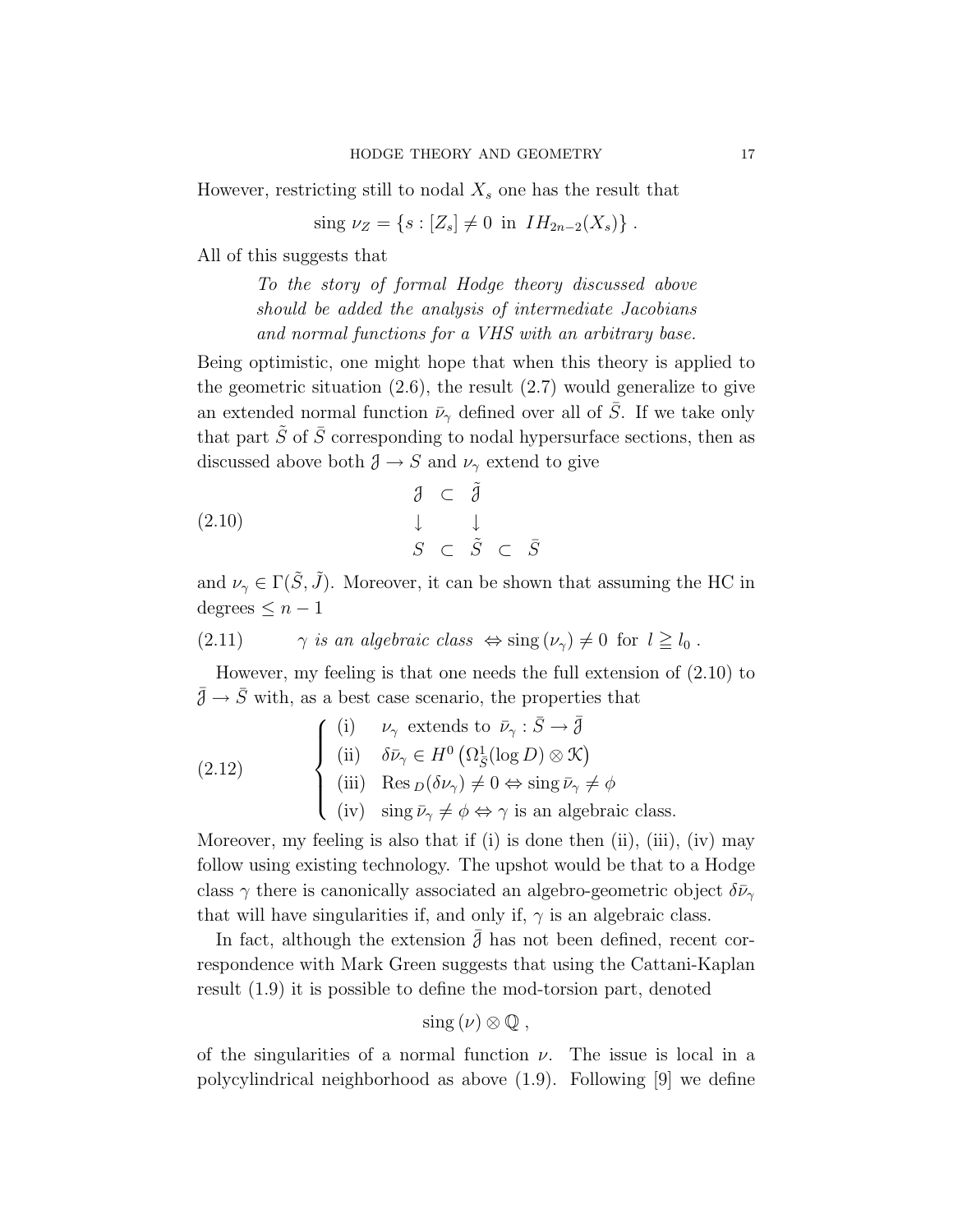the complex

$$
\begin{cases}\nB^{\bullet} = \bigoplus_{0 \leq p \leq n} B^p \\
B^p = \bigoplus_I N_I H_{\mathbb{Q}}\n\end{cases}
$$

where I runs over index sets  $I = (i_1, \ldots, i_p)$  with  $i_1 < \cdots < i_p$  and the boundary map

$$
B^p \to B^{p+1}
$$

is a Koszul-type operator. It is known that (loc. cit.)

$$
H^q(B^{\bullet}) \cong IH^q(\mathcal{H}_{\mathbb{Q}})
$$

where  $\mathcal{H}_{\mathbb{Q}}$  is the local system over the punctured polycylinder and  $IH^{q}(\mathcal{H}_{\mathbb{Q}})$  are the associated intersection cohomology groups ([28]). The proposal referred to is

(2.13) 
$$
\text{sing}(\nu) \otimes \mathbb{Q} \cong H^1(B^{\bullet}).
$$

Here of course the left-hand-side needs to be defined precisely; this can be done and it exactly measures the obstruction to extending some integral multiple of  $\nu$  to the identity component of the canonical extension of the family of intermediate Jacobians.

We note that (2.13) is zero when the dimension of the base space is one, which is consistent with the earlier comment that non-torsion singularities of normal functions can occur only when the base is higher dimensional.

The proof of (2.13) uses both the Cattani-Kaplan result (1.9) and the local invariant cycle theorem as a consequence of the Clemens-Schmid exact sequence (cf. Chapter VI in [22]).

This would be a very nice geometric story. However, we emphasize that at present there are certainly no ideas about how to show that  $\delta \bar{\nu}_{\gamma}$ must have singularities. In fact, one expects singularities only when  $l$ is large enough that some  $X_s \in |\mathcal{O}_X(l)|$  supports a class  $\lambda$  in  $H_{2n}(X,\mathbb{Q})$ with

$$
\lambda \cdot \gamma \neq 0 \; ,
$$

where we consider  $\gamma \in H_{2n}(X,\mathbb{Q})$  using Poincaré duality. When X is an algebraic surface and we write

$$
\gamma \cdot \gamma = -k^2, \qquad k > 0
$$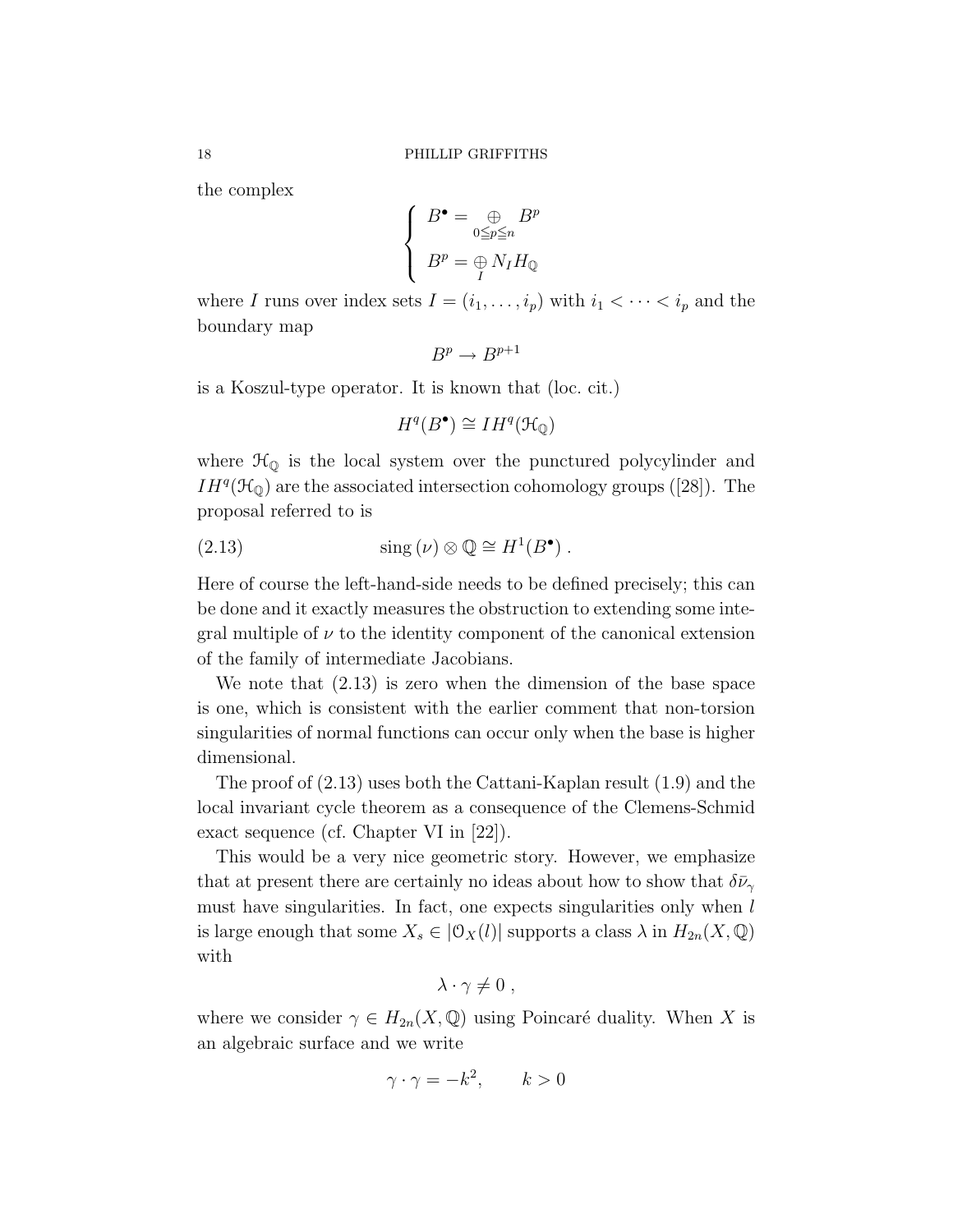then it may be shown that we must have

$$
(2.14) \t\t l \geq (constant) k
$$

to expect singularities for  $\nu_{\gamma}$ . When  $n \geq 2$ , even if  $\gamma$  is assumed to be the fundamental class of a primitive algebraic cycle no estimate such as (2.14) is known.

The existence of singularities of normal functions for  $l \gg 0$  is related to the following geometric question:

> Let  $\gamma \in Hg^p(X)$  be the class of an algebraic cycle and  $\lambda \in Hg^1(X)$  the class  $c_1(\mathcal{O}_X(1))$ . Then it is evident that there exists an  $l_0$  such that for  $l \geq l_0$

$$
\gamma + l\lambda^p = \psi_0(Z)
$$

where  $Z$  is an effective cycle (i.e., a subvariety).

The question is

Can we estimate  $l_0$  in terms of  $\gamma$ ,  $\lambda$ , and the  $c_i(X)$ .?

For  $p = 1, n - 1$  this is true (and one need only assume that  $\gamma$  is a Hodge class). For  $p = 2, n = 4$  it does not seem to be known, one way or the other.

### 3. Infinitesimal methods in Hodge theory

The infinitesimal information, denoted by IVHS (cf. Chapter III in [22]), in the VHS that arises from a family of smooth algebraic varieties has been seen to contain surprisingly rich geometric information (comprehensive accounts are given in [18], [46], and [7]). For example, for the local moduli  $\{X_s\}_{s\in S}$  of smooth algebraic curves of genus  $g\geq 2$ , the period domain  $\mathcal D$  is the Siegel generalized upper-half-plane of  $g \times g$ symmetric matrices with positive definite imaginary part, and one has natural identifications

$$
T^*(\mathcal{D}) \cong \text{Sym}^2 H^0 \left(\Omega^1_{X_{s_0}}\right)
$$
  

$$
T^*_{s_0}(S) \cong H^0 \left(\Omega^{\otimes 2}_{X_{s_0}}\right).
$$

Moveover, the codifferential of the natural map

(local moduli space of curves)  $\rightarrow \mathcal{D}$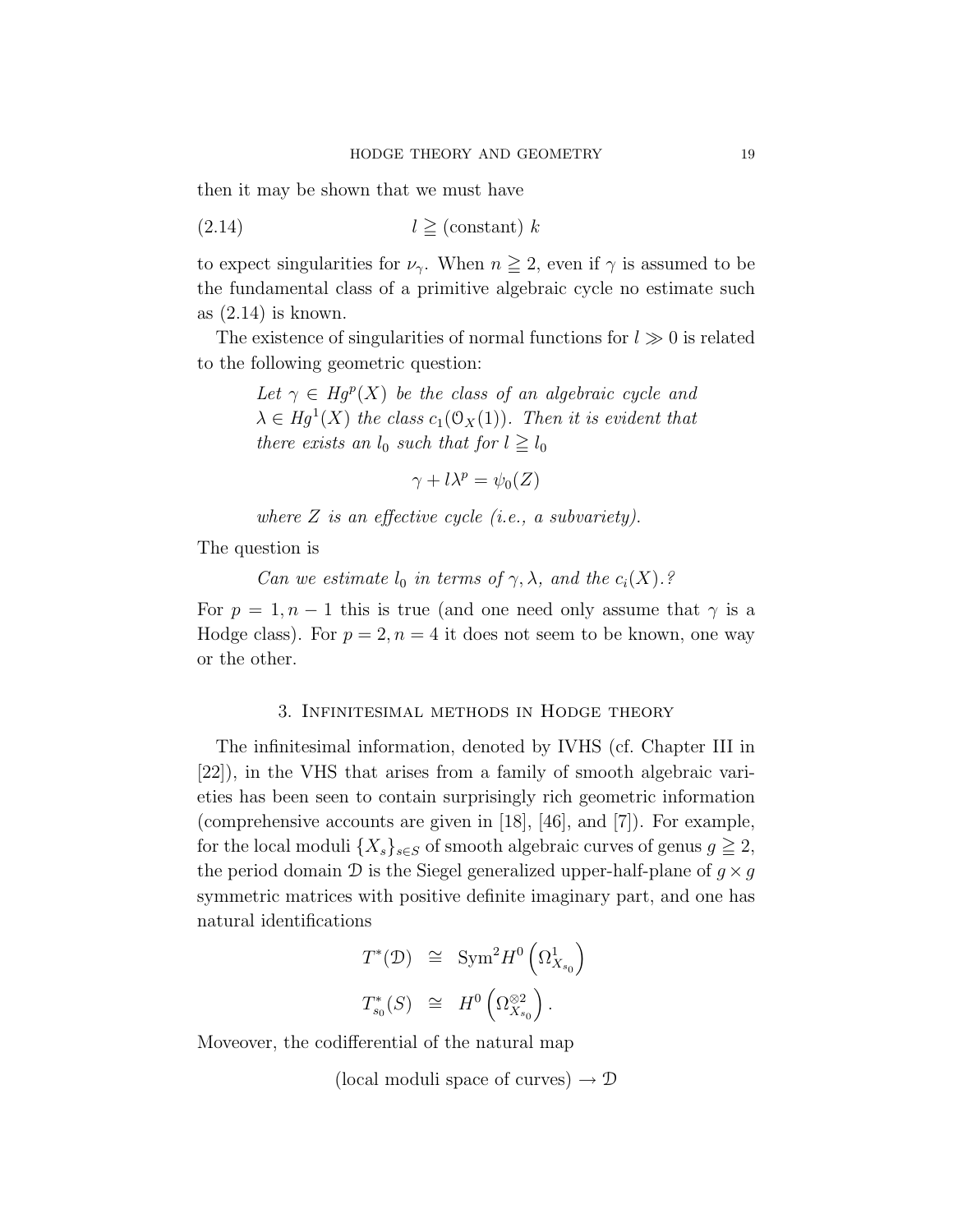is

(3.1) 
$$
\text{Sym}^2 H^0\left(\Omega^1_{X_{s_0}}\right) \to H^0\left(\Omega^{\otimes 2}_{X_{s_0}}\right) .
$$

The kernel  $K_{s_0}$  of (3.1) is identified with the linear system of quadrics through the canonical curve, and for  $X_{s_0}$  non-hyperelliptic one knows that

$$
\bigcap_{Q \in K_{s_0}} Q \cong X_{s_0}
$$

so that we may reconstruct  $X_{s_0}$  from the first order information in its VHS. Of course, in this case the Torelli theorem states that the global period map

)

$$
\mathcal{M}_g \to \left\{ \begin{array}{c} \text{principally polarized Hodge structures} \\ \text{of weight one with } h^{1,0} = g \end{array} \right.
$$

is injective and not just of degree one onto its image, but since for higher weights there is in general no geometric object such as the theta divisor associated to a Hodge structure the classical methods used for the Torelli theorem are not available and  $-$  at least to date  $-$  their replacement by infinitesimal methods has been a particularly fruitful approach.

For example we consider a smooth hypersurface

$$
(3.2) \t\t X \subset \mathbb{P}^{n+1}, \t n \ge 2
$$

defined by a polynomial equation of degree  $d \geq 3$ 

(3.3) 
$$
F(x_0, \ldots, x_{n+1}) = 0.
$$

Setting

$$
\begin{cases} \mathbb{C}[x_0,\ldots,x_{n+1}] = \bigoplus S_k\\ J_{F,k} = S_k \cap \{F_{x_0},\ldots,F_{x_{n+1}}\} \\ R_k = S_k / J_{F,k} \end{cases}
$$

one has in analogy to (3.1) that the first order information in the VHS associated to varying the equation (3.3) is given by the data

(3.4) 
$$
R_{N+qd} \otimes R_d \to R_{N+(q+1)d}, \qquad N = d-n-2
$$

where  $0 \leq q \leq n - 1$ . Here the subtlety is that we are only given the  $R_k$  as abstract vector spaces, not as quotients of  $S_k$  — i.e., we are not given the vector space  $S_1$  and  $R_k$  as a quotient of  $\text{Sym}^k(S_1)$ . Ron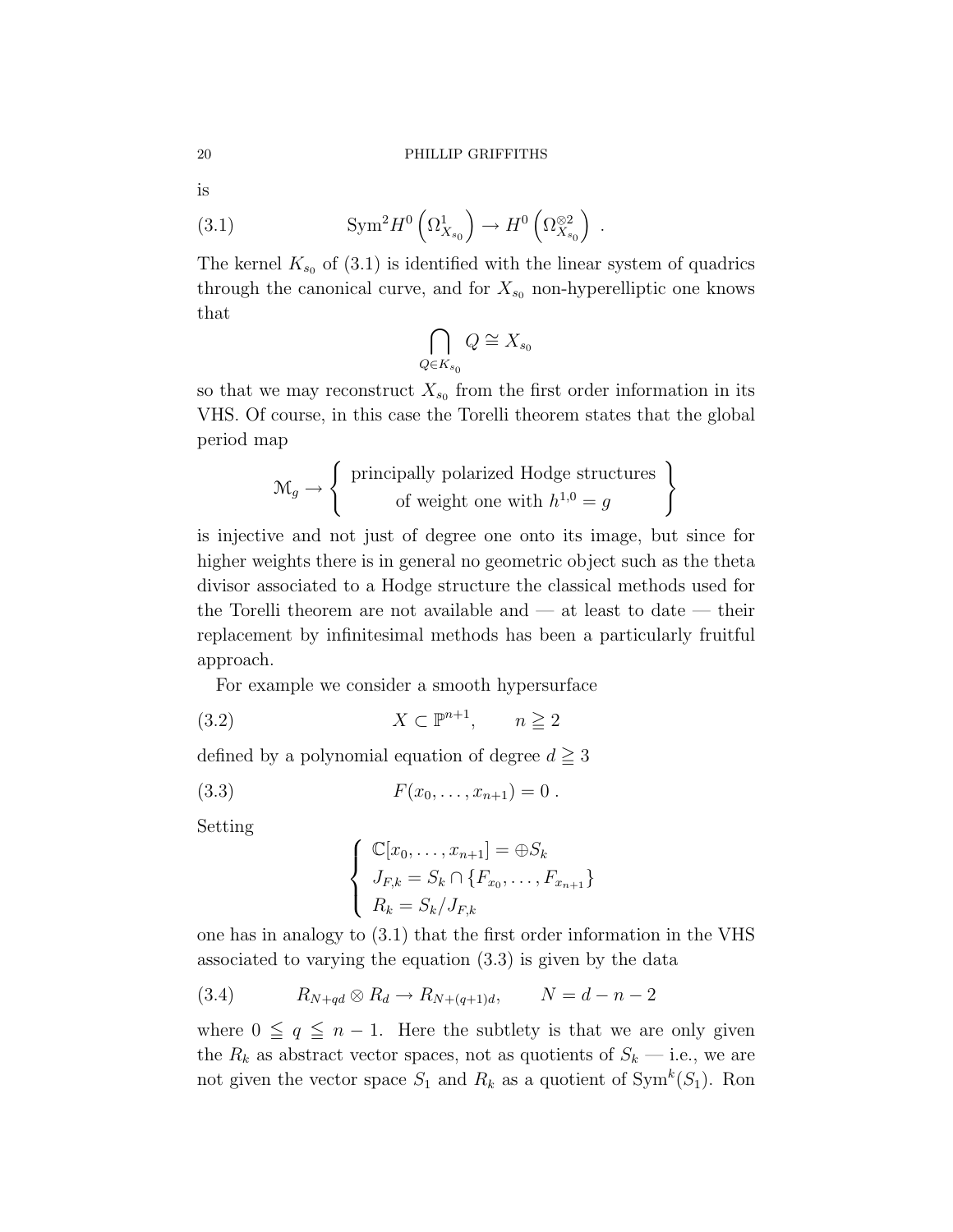Donagi ([22]), with later refinements by Donagi-Green ([18]) and Voisin  $([45])$  (cf. Chapters XII and XIII in [22]), showed that

(3.5) Except for the cases  $(d, n) = (3, 2), (4, 4m), (6, 6m + 1)$  or  $(m, mk-2)$  the data  $(3.4)$  is sufficient to construct the equation (3.3) up to a projective equivalence.

In fact, by a very clever algebraic argument they show that from (3.4) one may first reconstruct the vector space  $S_1$  and from that the polynomial ring  $\mathbb{C}[x_0, \ldots x_{n+1}]$ . Next one may determine the Jacobian ideal  $J_F$ , and then from that information easily construct the polynomial  $F$ up to a projective equivalence.

The theme of this talk is the relation between Hodge theory and geometry, especially the construction of geometric objects from Hodge theoretic data. Presently we will discuss how such constructions may arise from infinitesimal Hodge theoretic data. A very interesting application of IVHS to the study of algebraic cycles has been given by Voisin ([46], [48]) who showed

(3.6) Let X be a general, non rigid Calabi-Yau threefold. Then the image of the Abel-Jacobi map

(3.7) AJ<sup>X</sup> : Z 2 (X)hom → J 2 (X)

is a countable and non-finitely generated group.

This result is an *existence* theorem — algebraic 1-cycles are produced on X and shown to have non-trivial Hodge theoretic properties. An earlier result, first proved by Clemens ([12]) and then later by Voisin  $([46], [50])$  with a different method using IVHS, is

(3.8) For  $X \subset \mathbb{P}^4$  a general quintic, the image of the Abel-Jacobi map (3.7) is discrete and non-finitely generated.

In [46] Voisin showed that for a general Calabi-Yau the image of (3.7) is non-torsion. Since the argument used to establish the stronger result (3.6) is an extension of the argument used to prove the non-torsion statement, we shall concentrate on that result.

Voisin's arguments for (3.6) and (3.8) use the infinitesimal invariant for normal functions. In outline algebraic 1-cycles on X are produced as follows: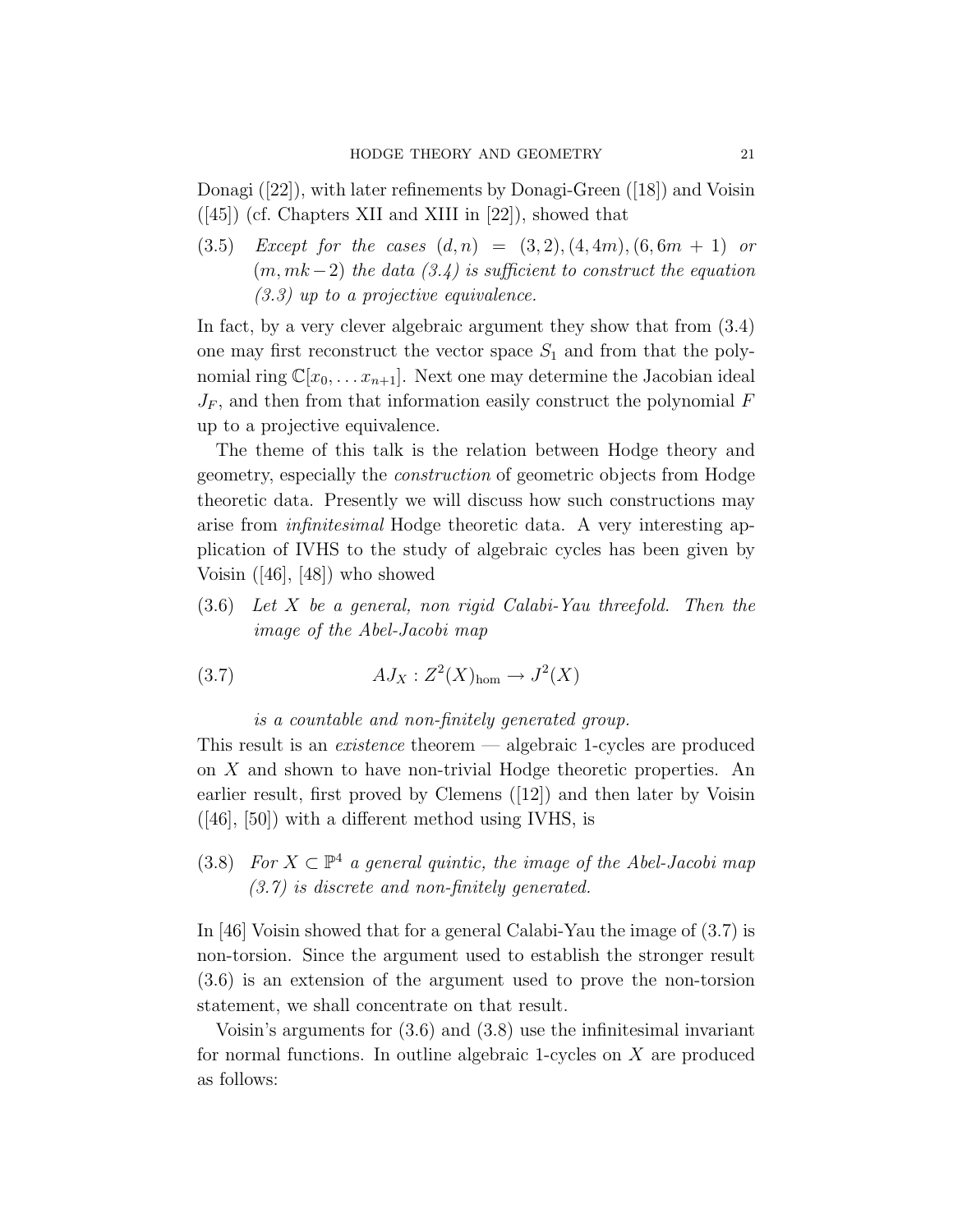Assume for simplicity that  $X$  is regular with local moduli space  ${X_s}_{s \in S}$  and with  $X = X_{s_0}$ . Then S is smooth (Bogomolov, Todorov, Tian [42]) with

$$
T_{s_0}S \cong H^1(\Theta_X)
$$
  

$$
\cong H^1(\Omega_X^2)
$$

where the second identification uses a trivialization

$$
\Omega^3_{X_s} \cong \mathcal{O}_{X_s} .
$$

Using this trivialization, for a sufficiently ample line bundle  $\mathcal{O}_X(1)$  the smooth surfaces

(3.9)  $S \in |0_{X_{s_0}}(1)|$ 

have normal bundle

$$
N_{S/X_{s_0}} \cong \Omega_S^2
$$

and depend on

$$
\dim T_{s_0}(S) + \dim H^0\left(N_{S/X_{s_0}}\right) = h^{2,1}(X_{s_0}) + h^{2,0}(S)
$$

parameters. On the other hand, the number of conditions that  $\gamma \in$  $H^2(S, \mathbb{Z})$  be of Hodge type  $(1, 1)$  is  $h^{2,0}(S)$ . Denoting by  $Hg^1(S)_0$  the set of Hodge classes  $\gamma$  on S that satisfy  $\gamma \cdot c_1(\mathcal{O}_S(1)) = 0$ , Voisin shows that

(i) the conditions to be of Hodge type  $(1, 1)$  are independent, so that

dim  $\{(X_s, S, \gamma) : S \in |0_{X_s}(1)|, \gamma \in Hg^1(S)_0\} = \dim S$ ,

and

 $(i)$  the components of the left hand side of this equality are  $\acute{e}$ tale<sup> $\acute{e}$ </sup> over S.

By the Lefschetz  $(1, 1)$  theorem the Poincaré dual of  $\gamma$  is represented by an algebraic 1-cycle  $Z_{\gamma}$  on S homologous to zero in  $X_{s_0}$ ; i.e.,

$$
Z_{\gamma} \in Z^2(X_{s_0})_{\text{hom}}.
$$

The argument is then completed by introducing a refinement of the infinitesimal invariant  $\delta \nu_{Z_{\gamma}}$  and showing that this is non-zero, which implies that  $\nu_{Z_\gamma}$  is non-torsion in a general  $J^2(X_s)$ .

In using IVHS arguments in geometric questions non-trivial multiplicative properties of sheaf cohomology groups always arise. Here the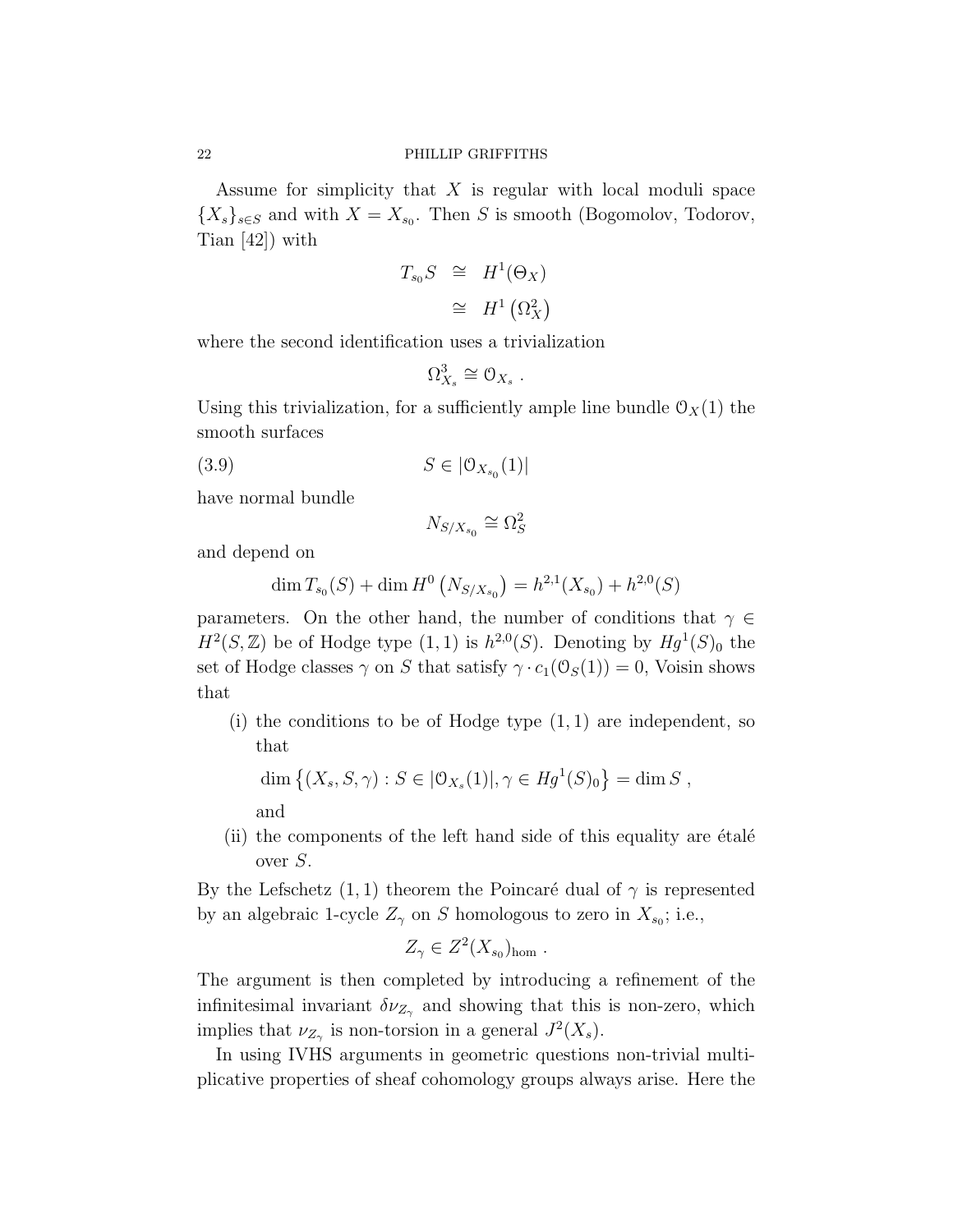property is that, for  $\mathcal{O}_X(1)$  sufficiently ample and after making the identifications

$$
T_S|\mathcal{O}_X(1)| = H^0(N_{S/X}) \cong H^0(\Omega_S^2)
$$

the Gauss-Manin connection for the family  $|O_X(1)|$  at S gives

(3.10) 
$$
H^1\left(\Omega_S^1\right) \stackrel{\bar{\nabla}}{\longrightarrow} \text{Hom}\left(H^0(\Omega_S^2), H^2(\mathcal{O}_S)\right) .
$$

The needed multiplicative property, first formulated by Green ([17]), is

There exists  $\lambda \in H^1(\Omega_S^1)_0$  such that  $\overline{\nabla}(\lambda)$  is an isomorphism in (3.10).

Geometrically, this property translates into the implication that, as S moves in  $|\mathfrak{O}_X(1)|$  the subspace  $H^{1,1}(X)_{\text{prim}} \cap H^2(X,\mathbb{R}) \subset H^2(S,\mathbb{R})$ moves non-trivially to intersect  $H^2(S, \mathbb{Q})$ , thus producing Hodge classes. This, together with the Lefschetz  $(1, 1)$  theorem, are the ingredients to construct algebraic cycles in Voisin's result.

Infinitesimal methods have more commonly been used to prove nonexistence results, where they typically seem to be sharp. For example, referring to  $(3.8)$ , Green  $(17)$  and Voisin  $(44)$  independently showed

(3.11) For a general threefold  $X \subset \mathbb{P}^4$  of degree  $d \geq 6$ , the image of  $AJ_X$  is torsion.

The line of argument is to show that for any normal function  $\nu$  defined over an open set of  $X$ 's of degree at least six one has

$$
\delta \nu = 0 \; ,
$$

and conclude with a global monodromy argument.

The results (3.6) and (3.5) date back some years; detailed expositions of these and related results are given in [18] and [45] and [7]. More recently variants on the techniques used for them have been applied by Müller-Stach  $(29)$ , Collino  $(13)$  and others to construct indecomposable cycles in Bloch's higher Chow groups, to mention just one instance of the ongoing use of infinitesimal Hodge theoretic methods in geometric questions.

The idea of their line of argument is this: A cycle in  $CH<sup>2</sup>(X, 1)$  is represented by  $Z = \sum_{\lambda} (Y_{\lambda}, f_{\lambda})$  where the  $Y_{\lambda}$  are irreducible curves,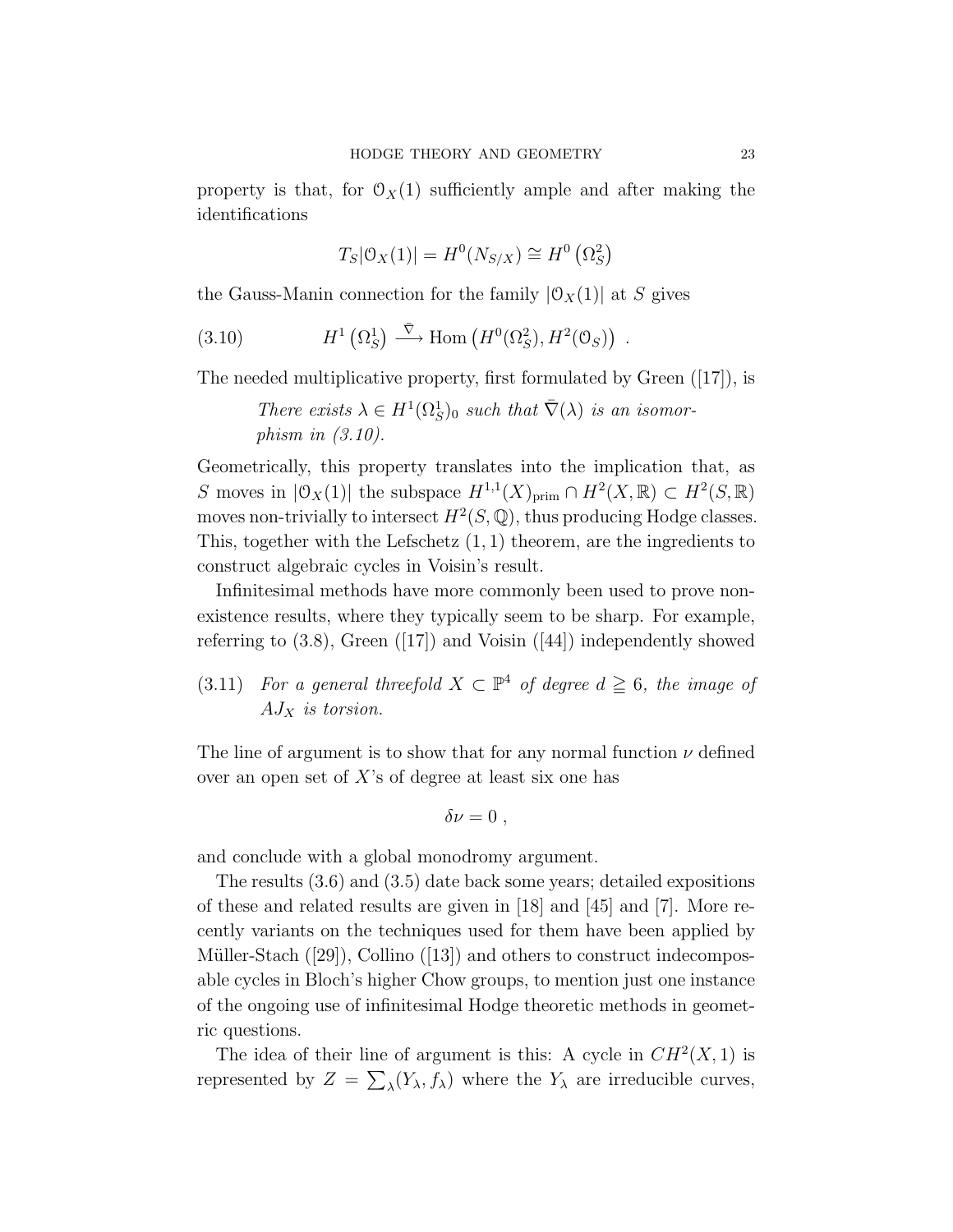$f_{\lambda} \in \mathbb{C}(Y_{\lambda})^*$  and

$$
\sum_{\lambda} \operatorname{div} (f_{\lambda}) = 0.
$$

Let  $\gamma_{\lambda} = f_{\lambda}^{-1}$  $\chi^{-1}(0,\infty)$  and set  $\gamma = \sum_{\lambda} \gamma_{\lambda}$ . Then  $\partial \gamma = 0$  and (working modulo torsion) one has

$$
\gamma = \partial \Gamma, \qquad \Gamma = 2\text{-chain on } X \ .
$$

The current

$$
\varphi \to \sum \int_{X_{\lambda} - \gamma_{\lambda}} (\log f_{\lambda}) \varphi + 2\pi \sqrt{-1} \int_{\Gamma} \varphi \quad \mod{\rm periods}
$$

gives the regulator  $\rho(Z) \in H_D^2(X, \mathbb{Z}(1))$ . One then defines an infinitesimal invariant  $\delta \rho$  and uses geometry to show that  $\delta \rho \neq 0$  in the relevant families.

Related to the problem stated in section 2 above of extending  $\mathcal{J} \to S$ and  $\nu$  to  $\overline{S}$  is to extend the IVHS techniques to the boundary D and, especially, to draw geometric conclusions from this. In this regard, based on the Kato-Usui extension of period maps discussed above, recent work of S. Saito ([39]) has extended the results of Donagi et al. to certain singular hypersurfaces, thereby providing a step in this direction.

Finally, one interpretation of the  $\delta \nu$ 's arises from the fundamental class  $\psi_0(Z)$  of an algebraic cycle Z expressed in the Leray spectral sequence for  $\mathbb{R}^{2p}\Omega_{X/S}^{\bullet}$  for a smooth family  $X \to S$  where S is affine. To say that  $\psi_0(Z_s) = 0$  means that  $\psi_0(Z)$  lives in the first filtration level  $F<sup>1</sup>$  for that spectral sequence, and  $\delta \nu_Z$  is essentially the  $Gr<sup>1</sup> = F<sup>1</sup>/F<sup>2</sup>$ term. If this is zero one may go on to define higher  $\delta^k \nu_z$ 's. From this perspective a far reaching result of Nori ([34]) with subsequent refinements by a number of people — especially Nagel  $(32)$  — leads among other things to results of the type (3.11) in situations where there is no classical intermediate Jacobian. An excellent account of this development is given in [7].

#### 4. Some arithmetic aspects of Hodge theory

One of the first realizations that, even if one is only interested in the complex geometry of algebraic varieties, arithmetic aspects necessarily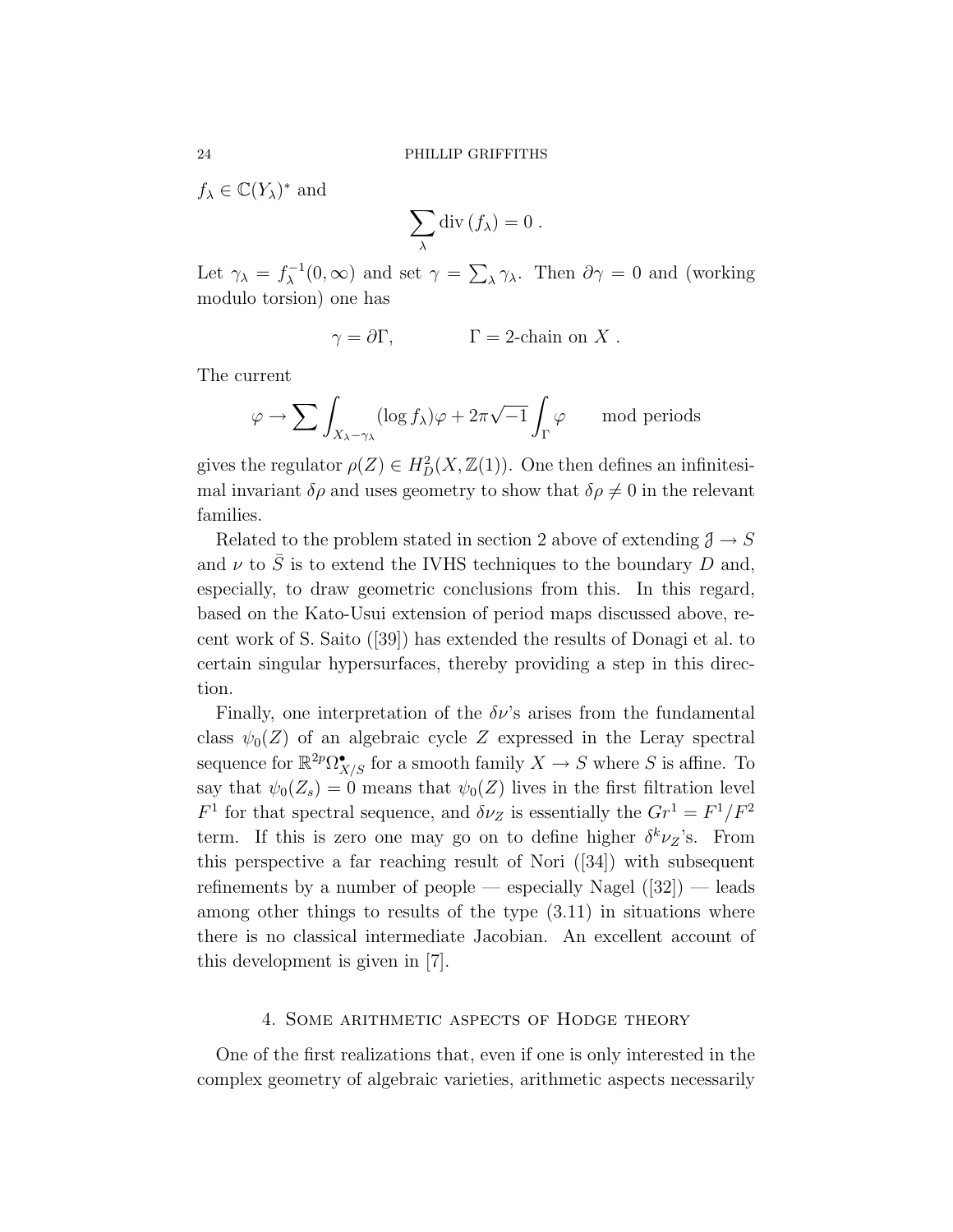enter in higher codimension was in Spencer Bloch's formula

(4.1) 
$$
T_fCH^2(X) \cong H^2\left(\Omega^1_{X/\mathbb{Q}}\right)
$$

for the formal tangent space  $T_fCH^2(X)$  of the Chow group of 0-cycles on a complex algebraic surface  $X$ . On the right hand side of  $(4.1)$ everything is in the algebraic setting — cohomology is in the Zariski topology, and  $\Omega^1_{X/\mathbb{Q}}$  is the sheaf of absolute Kähler differentials associated to the structure sheaf  $\mathcal{O}_X$  whose stalks  $\mathcal{O}_{X,x}$  are the regular, rational functions in a Zariski neighborhood of  $x \in X$ .

The origin of (4.1) is two-fold. The first is Bloch's identification

$$
CH^2(X) \cong H^2(\mathcal{K}_2(\mathcal{O}_X))
$$

of the Chow group of 0-cycles with the cohomology of the sheaf  $\mathcal{K}_2(\mathcal{O}_X)$ with stalks

(4.2) 
$$
\mathcal{K}_2(\mathcal{O}_X)_x = K_2(\mathcal{O}_{X,x})
$$

arising from the higher K-groups of a ring, and the second is van der Kallen's identification of the formal tangent space

(4.3) 
$$
T_f K_2(R) \cong \Omega^1_{R/\mathbb{Q}} ,
$$

where R is a commutative ring containing  $\mathbb{Q}$  and  $\Omega^1_{R/\mathbb{Q}}$  are the absolute Kähler differentials, defined as the  $R$ -module generated by symbols

$$
dr, \quad r \in R
$$

subject to the relations

(4.4) 
$$
\begin{cases} d(r+r') = dr + dr' \\ d(rr') = rdr' + r'dr. \end{cases}
$$

The formal tangent space is defined as

$$
T_f K_2(R) = \ker \{ K_2(R[\epsilon]) \to K_2(R) \}
$$

where  $\epsilon^2 = 0$  and the map is  $r + \epsilon r' \rightarrow r$ . Taking  $R = \mathbb{C}$  it is well known (cf. [14]) that for  $a \in \mathbb{C}$ 

$$
da = 0 \text{ in } \Omega^1_{\mathbb{C}/\mathbb{Q}} \Leftrightarrow a \in \bar{\mathbb{Q}}.
$$

Thus (4.1) has an unavoidably arithmetic aspect.

Recall that for any ring R with  $\mathbb{C} \subset R$  one may define  $\Omega^1_{R/\mathbb{C}}$  by adding the relation

$$
d(ar) = adr, \qquad a \in \mathbb{C}
$$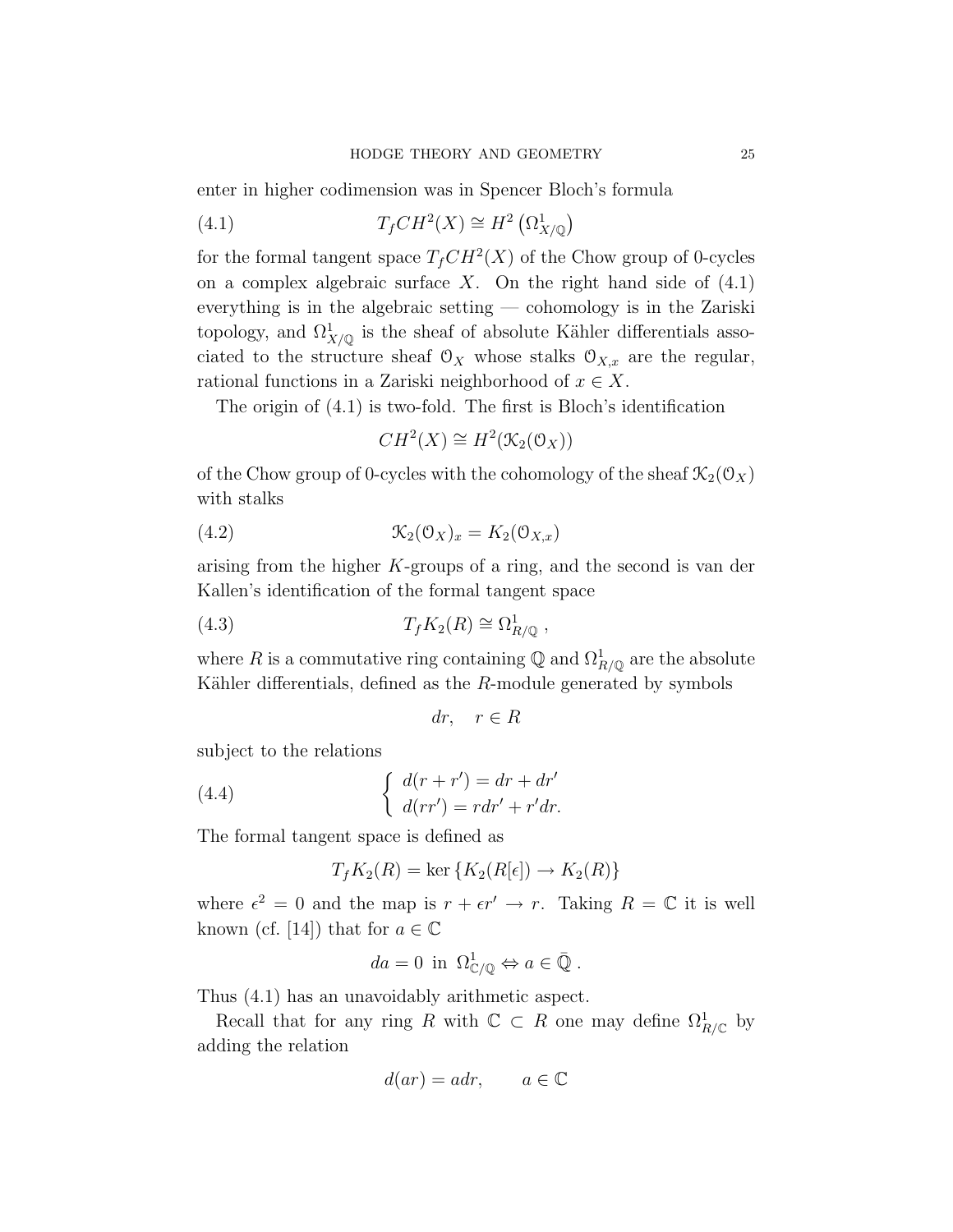to (4.4), and there is an exact sequence

(4.5) 
$$
0 \to \Omega^1_{\mathbb{C}/\mathbb{Q}} \otimes_{\mathbb{C}} R \to \Omega^1_{R/\mathbb{Q}} \to \Omega^1_{R/\mathbb{C}} \to 0.
$$

In the algebraic setting one has

(4.6) 
$$
\Omega^1_{\mathcal{O}_{X,x/\mathbb{C}}} \cong \mathcal{O}_{X,x}(T^*X) ,
$$

where the right-hand side are the regular sections of the cotangent bundle, thereby relating Kähler differentials to geometry. In the analytic setting one may of course define  $\Omega^1_{\mathcal{O}_{X^{an},x/\mathbb{C}}},$  but the analogue of (4.6) is  $false$  — the axioms of Kähler differentials do not permit term by term differentiation of a power series.

Returning to the general discussion, using (4.5) in (4.1) we have

$$
\Omega^1_{\mathbb{C}/\mathbb{Q}} \otimes H^2(\mathbb{O}_X) \to T_fCH^2(X) \to H^2\left(\Omega^1_{X/\mathbb{C}}\right) .
$$

The right hand map is the differential of the map

$$
CH^2(X) \to Alb(X) .
$$

Using

$$
H^2(\mathcal{O}_X) \cong H^0\left(\Omega^2_{X/\mathbb{C}}\right)^*
$$

the left hand map suggests that higher differentials enter in  $CH<sup>2</sup>(X)$ , which was in a different way already known from Mumford's proof that

$$
h^{2,0}(X) \neq 0 \Rightarrow \dim CH^2(X) = \infty.
$$

If now X is defined over  $\overline{Q}$  and we replace  $\mathbb C$  by  $\overline{Q}$  in (4.1) we get

$$
T_f CH^2(X(\bar{\mathbb{Q}})) \cong H^2\left(\Omega^1_{X(\bar{\mathbb{Q}})/\mathbb{Q}}\right)
$$
  

$$
\cong H^2\left(\Omega^1_{X(\bar{\mathbb{Q}}/\bar{\mathbb{Q}})}\right)
$$
  

$$
\cong \text{TAlb}\left(X(\bar{\mathbb{Q}})\right)
$$

where the last step follows by using  $(4.5)$  replacing  $\mathbb C$  by  $\mathbb Q$  and the fact that  $\Omega_{\overline{Q}/\mathbb{Q}}^1 = 0$ . This suggests formally that for X defined over a number field k, rational equivalence and Albanese equivalence for  $Z^2(X(\bar{k}))$  should coincide (modulo torsion), a special case of a deep conjecture of Beilinson to be discussed below.

It is of interest to try to understand the geometric significance of (4.1). This means that one wants to define geometrically the tangent space

 $TZ^2(X)$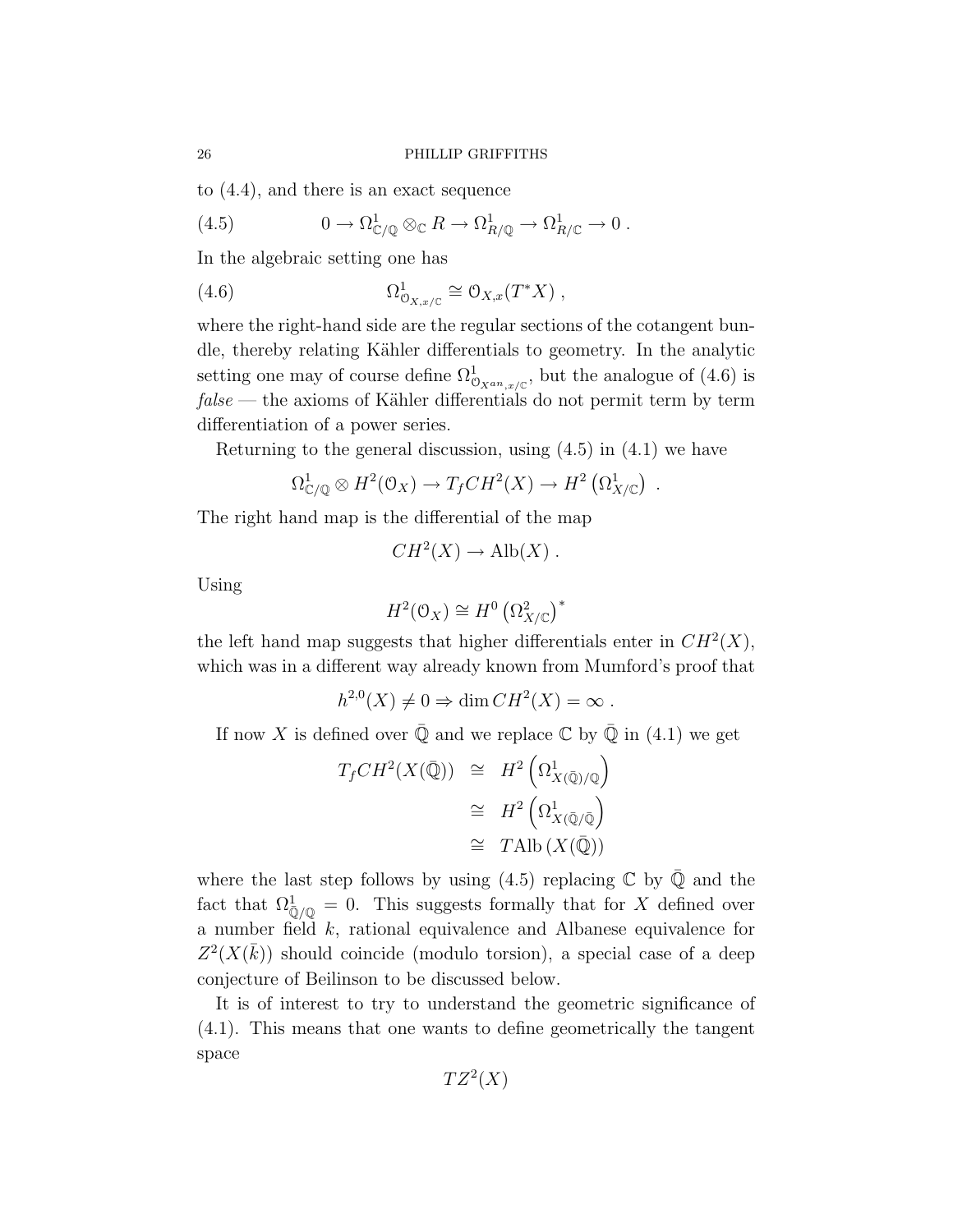and, setting

$$
T_gCH^2(X) = TZ^2(X)/TZ^2_{\text{rat}}(X)
$$

to see if there is an isomorphism

(4.7) 
$$
T_fCH^2(X) \cong T_gCH^2(X) .
$$

As will be explained below, such an isomorphism would imply a geometric *existence theorem*, albeit at the infinitesimal level. In [19] there is a propossed definition of  $TZ^2(X)$  (and for X of dimension n a proposed definition of  $TZ^{n}(X)$  and  $TZ^{1}(X)$  — the full definition of the remaining  $TZ^p(X)$ 's awaits resolution of non-trivial technical issues) and with this proposed definition it is shown that (4.7) holds. As shall now be briefly explained, both the higher differentials and arithmetic considerations enter.

For X an *n*-dimensional smooth variety, the group  $Z<sup>n</sup>(X)$  is generated by configurations of points

$$
x_1 + \dots + x_d \in X^{(d)}
$$

on  $X$ . The infinitesimal structure of such configurations is reflected by the geometry of  $X^{(d)}$  near the diagonals, where we recall that  $X^{(d)}$ is singular for  $n \geq 2$ ,  $d \geq 2$ . This infinitesimal structure is in turn measured by regular differential q-forms  $\varphi_d$  on  $X^{(d)}$ , especially those with the *hereditary* property

$$
\varphi_{d+1}|_{X^{(d)}} = \varphi_d
$$

where the inclusion  $X^{(d)} \hookrightarrow X^{(d+1)}$  is given by

$$
x_1 + \dots + x_d \to x_0 + x_1 + \dots + x_d
$$

for a fixed point  $x_0 \in X$ . We may think of such collections  $\{\varphi_d\}$  as q-forms on the infinite symmetric product  $X^{(\infty)} = \bigcup_d X^{(d)}$ , a semigroup whose associated group is  $Z<sup>n</sup>(X)$ . Among the collections of forms satisfying (4.8) are the traces

$$
\operatorname{Tr}\varphi(x_1+\cdots+x_d)=\varphi(x_1)+\cdots+\varphi(x_d)
$$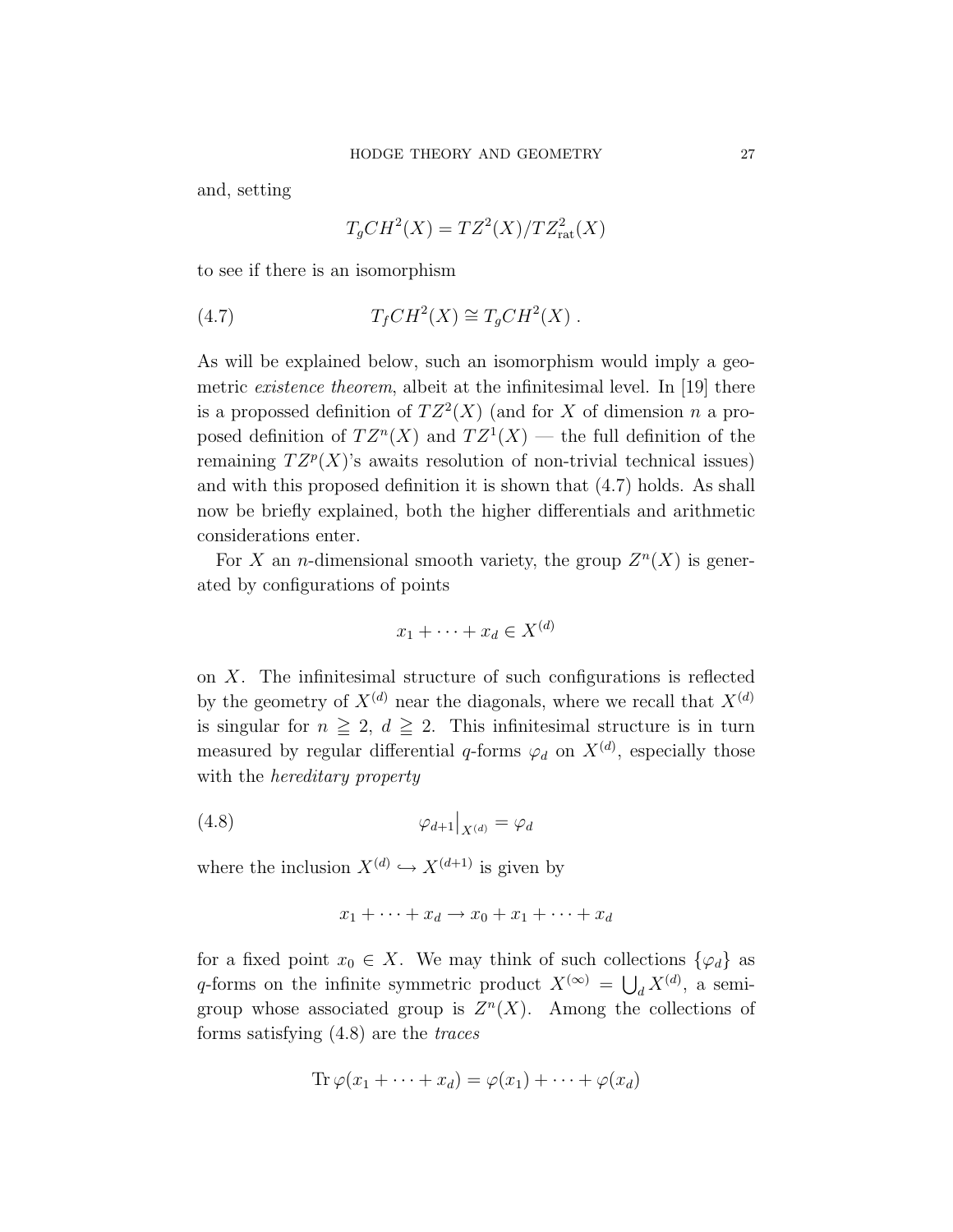of regular forms  $\varphi \in \Omega^q_X$  on X. It is then a result proved by Ting Fei  $Ng (33)$  that

 $(4.9)$  The forms satisfying  $(4.8)$  are generated as an exterior algebra by the traces of  $\varphi \in \Omega^q_X$  where  $0 \leqq q \leqq n$ . The forms of all degrees are required to generate.

This "explains" why higher degree forms should enter into the definition of  $TZ^n(X)$ .

As a general remark, for any algebraic (or analytic) variety Y and point  $y \in Y$ , one may define the coherent  $\mathcal{O}_{Y,y}$ -modules  $\Omega_{Y,y}^q$  of regular q-forms. (For example,  $\omega \in \Omega^q_{Y,y}$  is given by a regular q-form on the smooth points in a Zariski neighborhood of y that pulls up to a regular form on one, and hence any, desingularization.) Of course, if  $y$  is a smooth point then  $\Omega^{\bullet}_{Y,y} = \bigoplus_{q \geq 1}$  $\Omega_{Y,y}^q$  is generated by  $\Omega_{Y,y}^1$ . In general, the structure of  $\Omega^{\bullet}_{Y,y}$  as an exterior algebra over  $\mathcal{O}_{Y,y}$  reflects the singularity structure of Y near y. The result  $(4.9)$  should be understood in this context — the complete description in terms of generators and relations seems not yet to be known.

As to the appearance of arithmetic considerations, we shall give an example that illustrates the essential point. For this we consider in  $\mathbb{C}^2$ the arc  $z_{\alpha\beta}(t)$  in configurations of points with defining ideal

$$
(x2 - \alpha y2, xy - \beta t) \qquad (\alpha \neq 0).
$$

Let F be the free group generated by the 0-cycles  $z_{\alpha\beta}(t)$ , and then let  $\sim$  be the equivalence relation on F generated by

(i)  $z_i(t) \sim \hat{z}_i(t)$  for  $i = 1, 2 \Rightarrow z_1(t) \pm z_2(t) \sim \hat{z}_1(t) \pm \hat{z}_2(t)$ 

(ii)  $z(t) \sim \hat{z}(t) \Rightarrow z(\lambda t) \sim \hat{z}(\lambda t) \qquad \lambda \in \mathbb{C}^*$ 

- (iii)  $mz(t) \sim m\hat{z}(t) \Rightarrow z(t) \sim \hat{z}(t) \qquad m \in \mathbb{Z}, m \neq 0$
- (iv) if  $z(t)$  and  $\hat{z}(t)$  are effective arcs in F that have the same tangent at  $t = 0$  in the Hilbert scheme, then  $z(t) \sim \hat{z}(t)$ .

One thinks here of the definition of the tangent space to a manifold by imposing axioms on the arcs through a point. Then by an elementary but intricate calculation (cf. [19]) one may show

 $(4.10)$  The map

$$
F/\sim\longrightarrow\Omega^1_{\mathbb{C}/\mathbb{Q}}
$$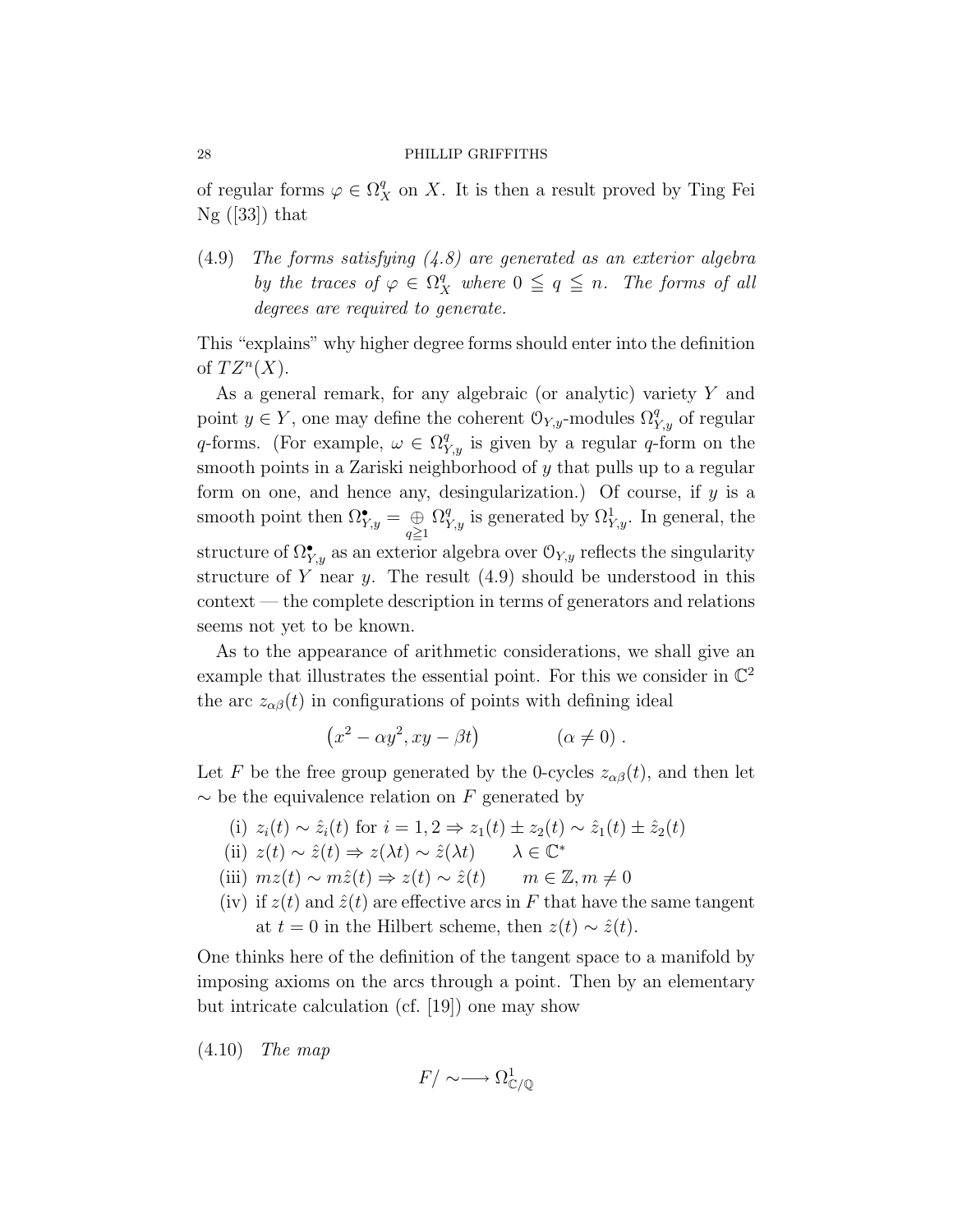given by

$$
z_{\alpha\beta}(t) \longrightarrow \beta \frac{d\alpha}{\alpha}
$$

is a well defined isomorphism.

In particular, for  $\alpha \in \mathbb{Q}$ 

$$
z_{\alpha\beta}(t) \sim z_{1\beta}(t) \ .
$$

It is an interesting exercise to show directly that, when  $\alpha$  is a root of unity, one may pass from  $z_{\alpha\beta}(t)$  to  $z_{1\beta}(t)$  by a sequence of the "moves"  $(i)$ – $(iv)$ .

The result (4.7) has the following geometric corollary:

(4.11) Let X be a surface defined over  $\overline{Q}$ ,  $x_i \in X(\overline{Q})$  and  $\tau_i \in$  $T_{x_i}X(\bar{Q})$ . Suppose that for  $\tau = \sum_i (x_i, \tau_i) \in TZ^2(X(\bar{Q})$  the infinitesimal Albanese condition

$$
\langle \varphi, \tau \rangle = \sum_{i} \langle \varphi(x_i), \tau_i \rangle = 0 \qquad \qquad \varphi \in H^0 \left( \Omega^1_{X(\bar{\mathbb{Q}})} \right)
$$

is satisfied. Then there exists an arc  $(Y_{\lambda}(t), f_{\lambda}(t))$  in the space

$$
\bigoplus_{Y \subset X(\bar{\mathbb{Q}})} \bar{\mathbb{Q}}(Y)^*
$$
  
irreducible curve

such that the tangent at  $t = 0$  to the arc  $\sum_{\lambda} \text{div}(f_{\lambda}(t))$  in  $Z^2(X)$  is  $\tau$ .

This existence result is an infinitesimal version of a special case of the following conjecture of Beilinson. (In what follows, we set  $G_{\mathbb{Q}} = G \otimes_{\mathbb{Z}} \mathbb{Q}$ for any Abelian group  $G$ .)

(4.12) Let X be a smooth, projective complex algebraic variety. Then there exists a canonical filtration  $F^mCH^p(X)_{\mathbb{Q}}$  whose graded pieces may be defined Hodge theoretically. If  $X$  is defined over a number field k, then

(4.13) 
$$
F^2CH^p(X(k))_{\mathbb{Q}} = 0.
$$

A number of candidates for  $F^nCH^p(X)$  have been proposed. In [20] we have proposed one that is defined Hodge theoretically and has the character of providing a "test" for rational equivalence, much as in the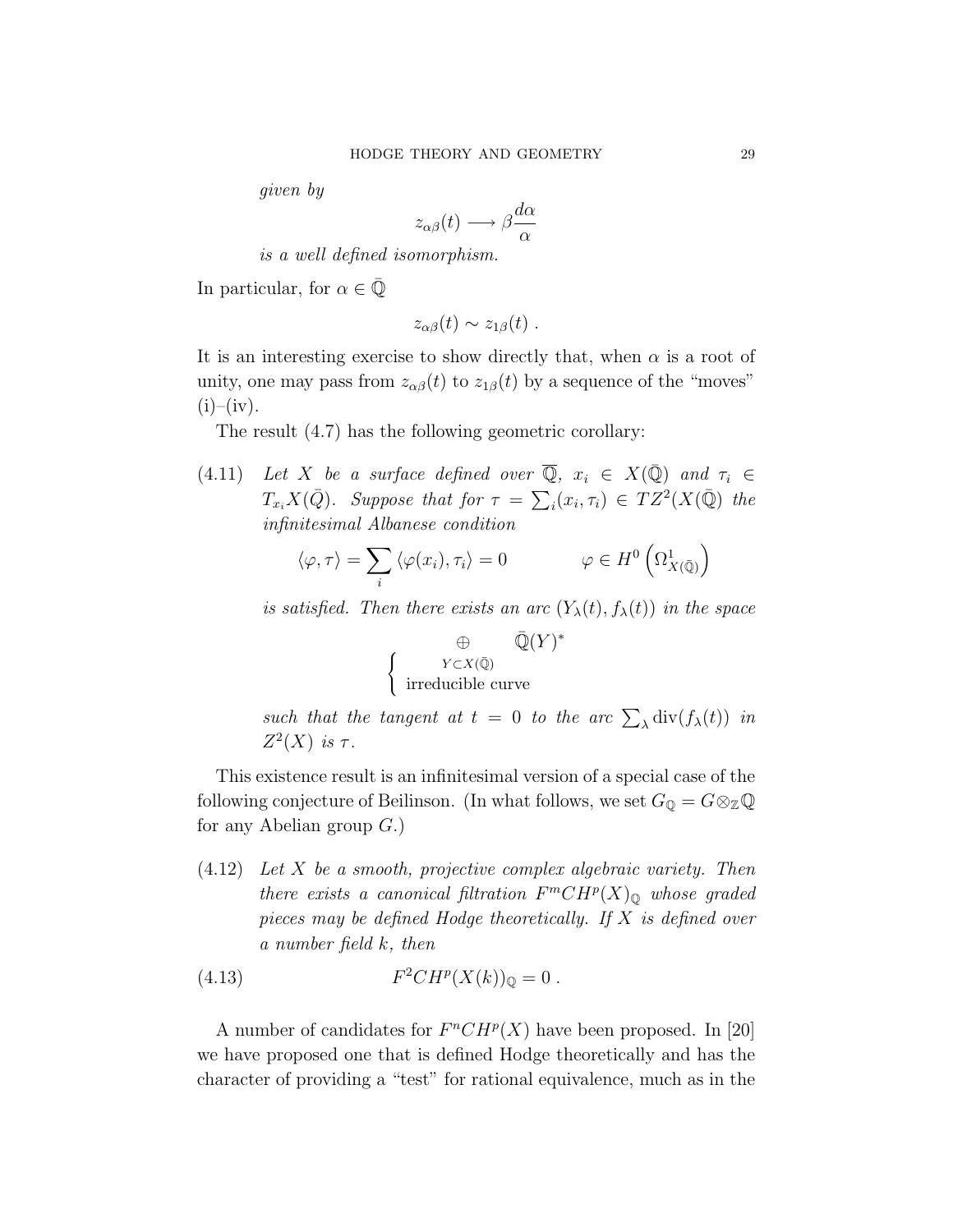classical Abel's theorem; this construction will be summarized in the next section. For all of these

(4.14) 
$$
\begin{cases} F^{0}CH^{p}(X)_{\mathbb{Q}} = CH^{p}(X)_{\mathbb{Q}} \\ F^{1}CH^{p}(X)_{\mathbb{Q}} = \ker \psi_{0} \\ F^{2}CH^{p}(X)_{\mathbb{Q}} = \ker \psi_{1} .\end{cases}
$$

Showing that the one described in [20] has the required properties depends on the generalized Hodge conjecture and (4.13).

We conclude by illustrating what sort of considerations might be necessary to "integrate" an infinitesimal result such as  $(4.11)$  by a convergent iterative process. The one example of a "surface" with  $p_g \neq 0$ for which (4.13) is known seems to be the relative variety  $(\mathbb{P}^2, T)$  where  $T$  is the coordinate axis triangle. Concretely, the result is the following:

(4.15) In  $\mathbb{C}^* \times \mathbb{C}^*$  let  $p_i = (x_i, y_i)$  be a configuration of points with  $x_i$ ,  $y_i \in \overline{Q}$  and  $n_i \in \mathbb{Z}$  integers such that

(4.16) 
$$
\begin{cases} (i) & \sum_{i} n_{i} = 0 \\ (ii) & \prod_{i} x_{i}^{n_{i}} = \prod_{i} y_{i}^{n_{i}} = 1. \end{cases}
$$

Then there exists a configuration of curves  $Y_{\lambda} \subset \mathbb{P}^2(\overline{\mathbb{Q}})$  and functions  $f_{\lambda} \in \overline{\mathbb{Q}}(Y_{\lambda})^*$  such that

(4.17) 
$$
\sum_{\lambda} \operatorname{div}(f_{\lambda}) = \sum_{i} n_{i}(x_{i}, y_{i})
$$

and

$$
(4.18) \t\t f_{\lambda} \mid \mathbb{P}^2 \cap T = 1.
$$

The last condition defines the rational functions on the relative variety  $(\mathbb{P}^2, T)$ . The proof of this result consists in first showing that in  $\mathbb{C}^* \otimes_{\mathbb{Z}} \mathbb{C}^*$ one may write

(4.19) 
$$
\prod_i (x_i \otimes y_i)^{n_i} = \prod_{\sigma} (a_{\sigma} \otimes 1 - a_{\sigma})
$$

where  $a_{\sigma} \in \overline{\mathbb{Q}}^* \setminus \{1\}$ , and then from the right-hand side explicitly constructing the curves  $Y_{\lambda}$  (actually, lines will suffice) and rational functions  $f_{\lambda}$  such that (4.17) and (4.18) are satisfied.

What underlies this is the result, due essentially to Bloch and Suslin, that for any algebraically closed field k of characteristic zero there is a filtration

$$
F^pCH^2(\mathbb{P}^2, T(k))
$$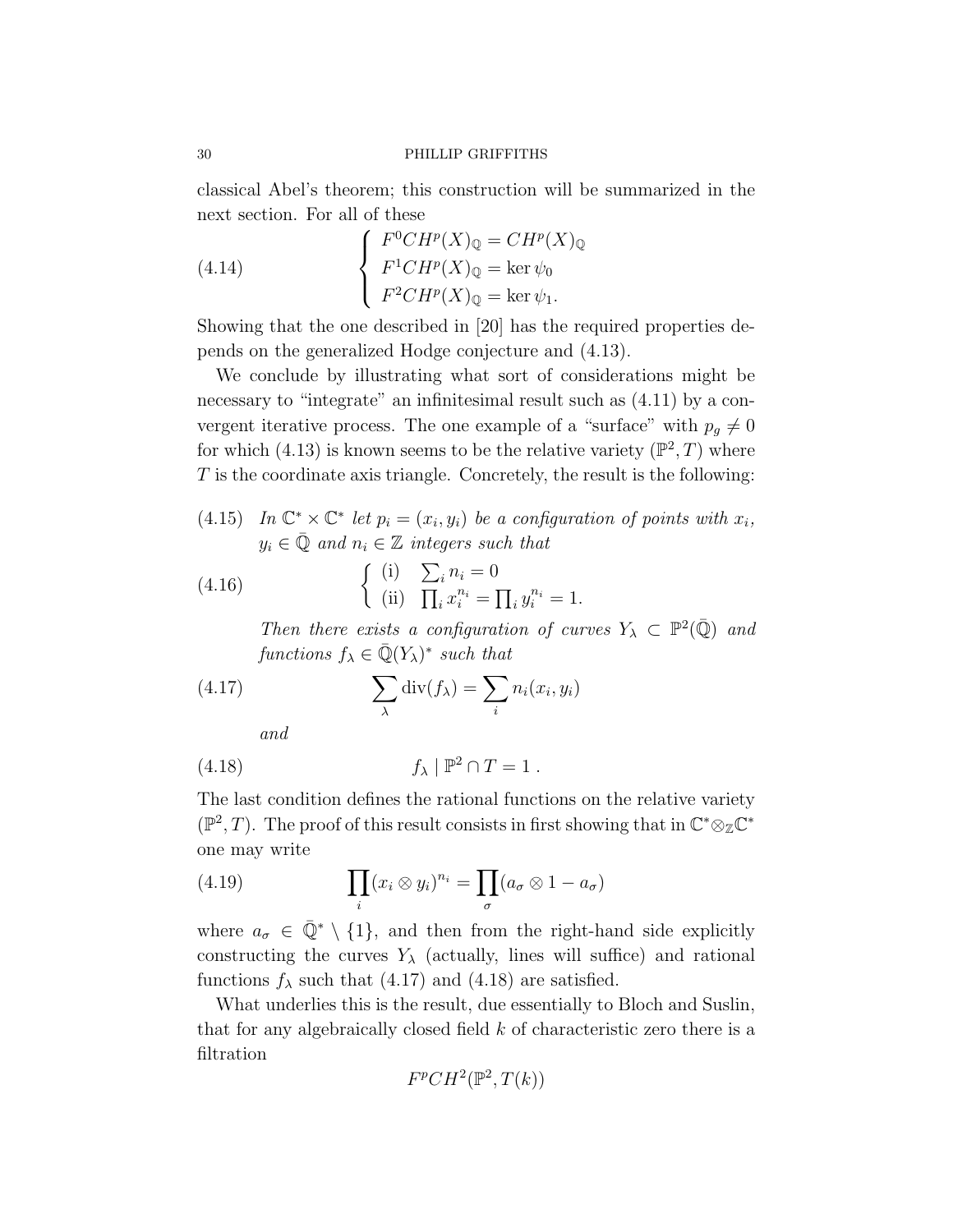with

$$
\begin{cases} Gr^0 \cong \mathbb{Z} \\ Gr^1 \cong k^* \times k^* \\ Gr^2 \cong K_2(k). \end{cases}
$$

The maps (i) and (ii) above map to  $Gr^0, Gr^1$  respectively and are the degree and Albanese maps in the current situation. The new ingredient is  $Gr^2$ , which has a highly arithmetic character. We are using Garland's theorem [16] that  $K_2(k)$  is torsion for k a number field, which extends the result of Bass and Tate that  $K_2(\mathbb{Q})$  is torsion, a result closely related to quadratic reciprocity.

If we now ask the question

# Can the geometric size of the data  $(Y_{\lambda}, f_{\lambda})$  be estimated in terms of the geometric size of the  $(x_i, y_i)$  and  $n_i$ ?

then the answer is *no*. Here, the geometric size of  $z = \sum_i n_i(x_i, y_i)$ means  $\sum_i |n_i|$ , and for  $(Y_\lambda, f_\lambda)$  it means  $\sum_\lambda \deg F_\lambda$  where  $F_\lambda \subset Y_\lambda \times$  $\mathbb{P}^1 \subset \mathbb{P}^2 \times \mathbb{P}^1$  is the graph of  $f_{\lambda}$ . In addition to the geometric size, the arithmetic complexity of  $z$  — meaning essentially the heights of the  $x_i$ and  $y_i$  — must enter in bounding the geometric size of the  $(Y_\lambda, f_\lambda)$ . Some subtle interplay between Hodge theory, geometry and arithmetic seems to be going on here. In particular, examples show that for Hodgetheoretic reasons a convergent iterative process is not always possible when a formal one exists, and it seems that a convergent iterative construction will at each stage require bounds of both geometric and arithmetic complexity.

#### 5. Hodge-theoretic invariants of algebraic cycles

In this section we shall summarize the construction ([20]) of how, if one assumes the GHC and the conjecture (4.12) of Beilinson, a complete set of Hodge-theoretic invariants mod torsion of a rational equivalence class of algebraic cycles may be given.

Let  $X$  be a smooth projective variety, which for simplicity of exposition we assume to be defined over  $\overline{Q}$ . Let  $Z \in Z^p(X)$  be an algebraic cycle defined over a field  $k$  which is finitely generated over  $\mathbb{Q}$ , and let S be a smooth projective variety defined over  $\mathbb Q$  and with

(5.1) Q(S) ∼= k .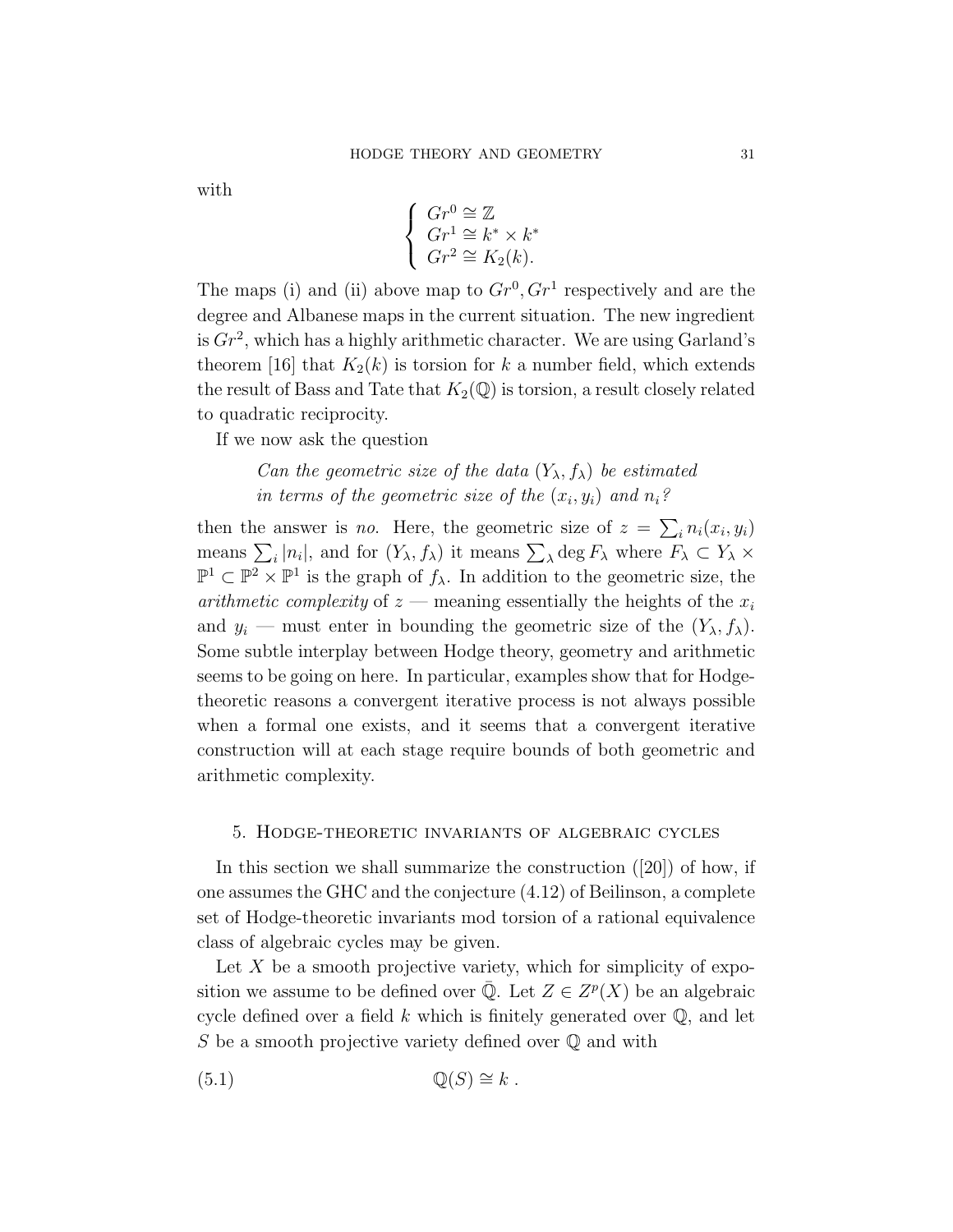Below we shall describe how one may define the spread

$$
\mathcal{Z} \in Z^p(X \times S)
$$

of  $Z$ ; both  $S$  and  $\mathcal Z$  are defined up to ambiguities arising from the different geometric realizations of function field constructions. We shall discuss Hodge-theoretic invariants

$$
(5.2) \qquad \Psi_0(Z), \Psi_1(Z), \dots, \Psi_p(Z)
$$

with the properties:

- (i)  $\Psi_0(Z) = \Psi_1(Z) = 0$  if, and only if,  $\psi_0(Z) = \psi_1(Z) = 0$ ,
- (ii) assuming the GHC, the invariants (5.2) do not depend on the particular model S satisfying (5.1) and the choice of spread  $\mathcal{Z} \in$  $Z^p(X \times S);$
- (iii) still assuming the GHC, the invariants (5.2) depend only on the rational equivalence class  $[Z] \in CH^p(X)_{\mathbb{Q}}$ , and the conditions

(5.3) 
$$
\Psi_0(Z) = \Psi_1(Z) = \cdots = \Psi_p(Z) = 0
$$

do not depend on the particular field k; and

- (iv) assuming the GHC and the conjecture  $(4.12)$  of Beilinson, we have that
- (5.4) (5.3) is satisfied if, and only if,  $|Z| = 0$  in  $CH^p(X)$ .

These conditions have the following

(5.5) Corollary: Every cycle class  $[Z] \in F^mCH^p(X)_{\mathbb{Q}}$  is a sum of cycle classes defined over fields of tr deg  $\leq m$ . We need to use tr deg m if, and only if,  $\Psi_m(Z) \neq 0$ .

This shows very clearly how arithmetic considerations necessarily appear in the complex geometry of algebraic cycles in higher codimension.

We shall actually (i) define Hodge-theoretic objects  $\mathcal{H}_m$  with  $0 \leq$  $m \leq 2p$ , together with subspaces  $\mathcal{K}_m \subset CH^p(X)_{\mathbb{Q}}$ , and (ii) inductively define maps

$$
(5.6) \qquad \qquad \varphi_m: \mathcal{K}_m \to \mathcal{H}_m
$$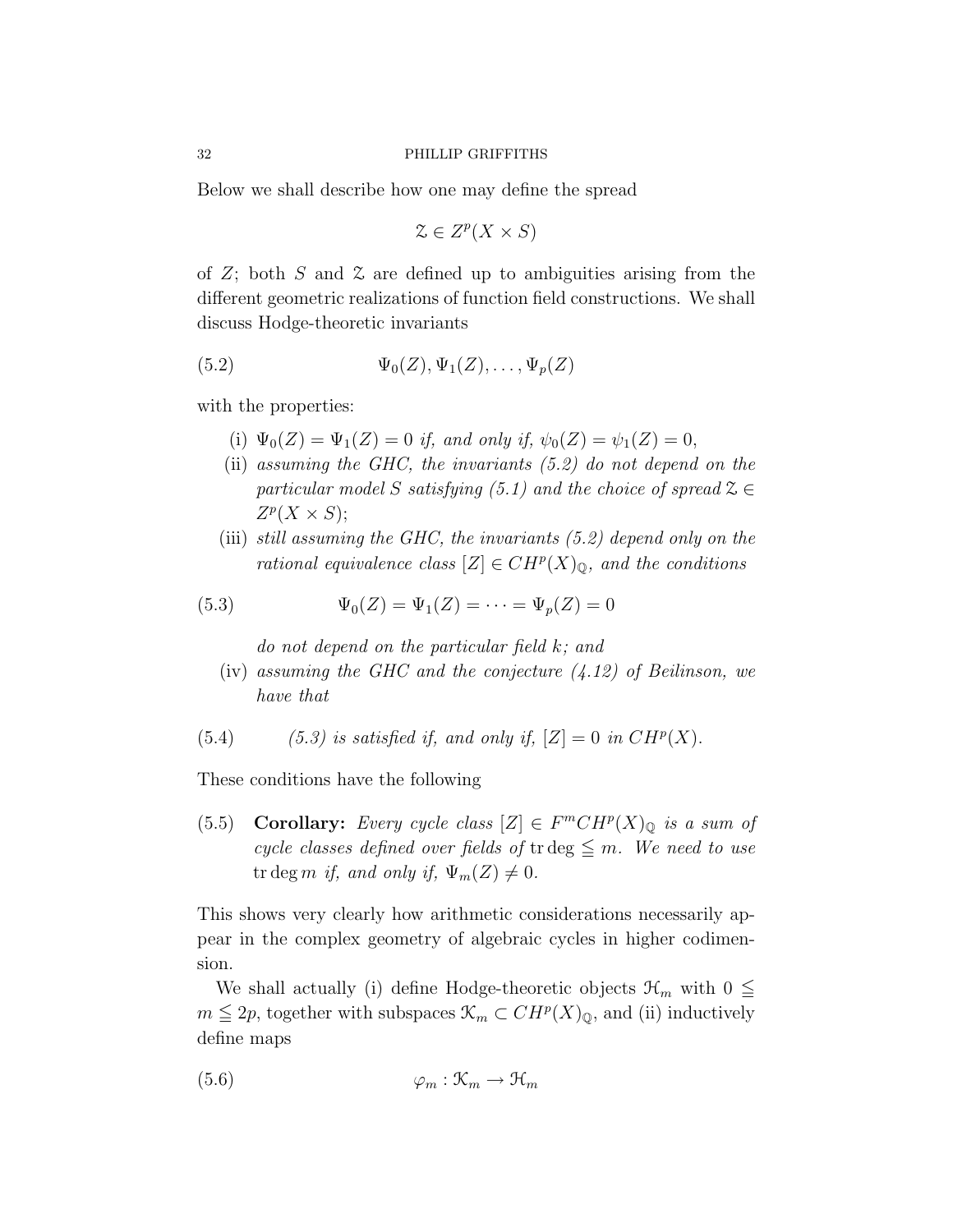such that  $\varphi_m$  is defined if  $\varphi_0 = \cdots = \varphi_{m-1} = 0$  and where

$$
\ker\{\varphi_0, \dots, \varphi_{2m-2}\} =: F^mCH^p(X)_{\mathbb{Q}}, \qquad m \ge 1
$$
  

$$
\parallel
$$
  

$$
\ker\{\Psi_0, \dots, \Psi_m\}.
$$

We refer to [20] for further discussion about the definition of the  $\Psi_m$ from  $\varphi_0, \ldots, \varphi_{2p}$  and various extension data.

The relation between geometry and arithmetic enters through the aforementioned concept of a spread. Informally, we may think of any complex algebraic variety  $Y$  as given by polynomial equations

$$
F_{\lambda}(a,x)=\sum_{I}a_{\lambda I}x^{I}=0
$$

where the coefficients  $a_{\lambda I}$  generate a field  $k \subset \mathbb{C}$ . Since k is finitely generated over Q, the coefficients will satisfy a generating set of equations

$$
G_i(a)=0
$$

where  $G_i(\alpha) \in \mathbb{Q}[\ldots, \alpha_{\lambda I}, \ldots]$ . The spread  $\mathcal{Y}$  of Y is then given by the equations

$$
\begin{cases} F_{\lambda}(b, x) = \sum_{I} b_{\lambda I} x^{I} = 0\\ G_{i}(b) = 0. \end{cases}
$$

Letting S be a (smooth, projective) model of the variety defined by the second set of equations, (5.1) is satisfied and there is an obvious map

(5.7) Y → S ,

for which the fibre over the generic point  $a \in S$  is Y. The diagram  $(5.7)$  is well defined up to a birational mapping defined over  $\mathbb{Q}$ .

The spread construction may also be applied to the cycle  $Z \in Z^p(X(k))$ to give a cycle

$$
\mathcal{Z} \in Z^p((X \times S)(\bar{\mathbb{Q}})).
$$

As noted above, both S and Z are only defined up to certain ambiguities. The Hodge-theoretic objects  $\mathcal{H}_m$  and maps (5.6) will be constructed from the fundamental class and Abel-Jacobi maps on  $X \times S$ .

Specifically, using the Künneth decomposition for the Hodge structures on  $H^{2p}(X \times S)$  and  $H^{2p-1}(X \times S)$ , we may decompose the fundamental class and Abel-Jacobi maps into Künneth components and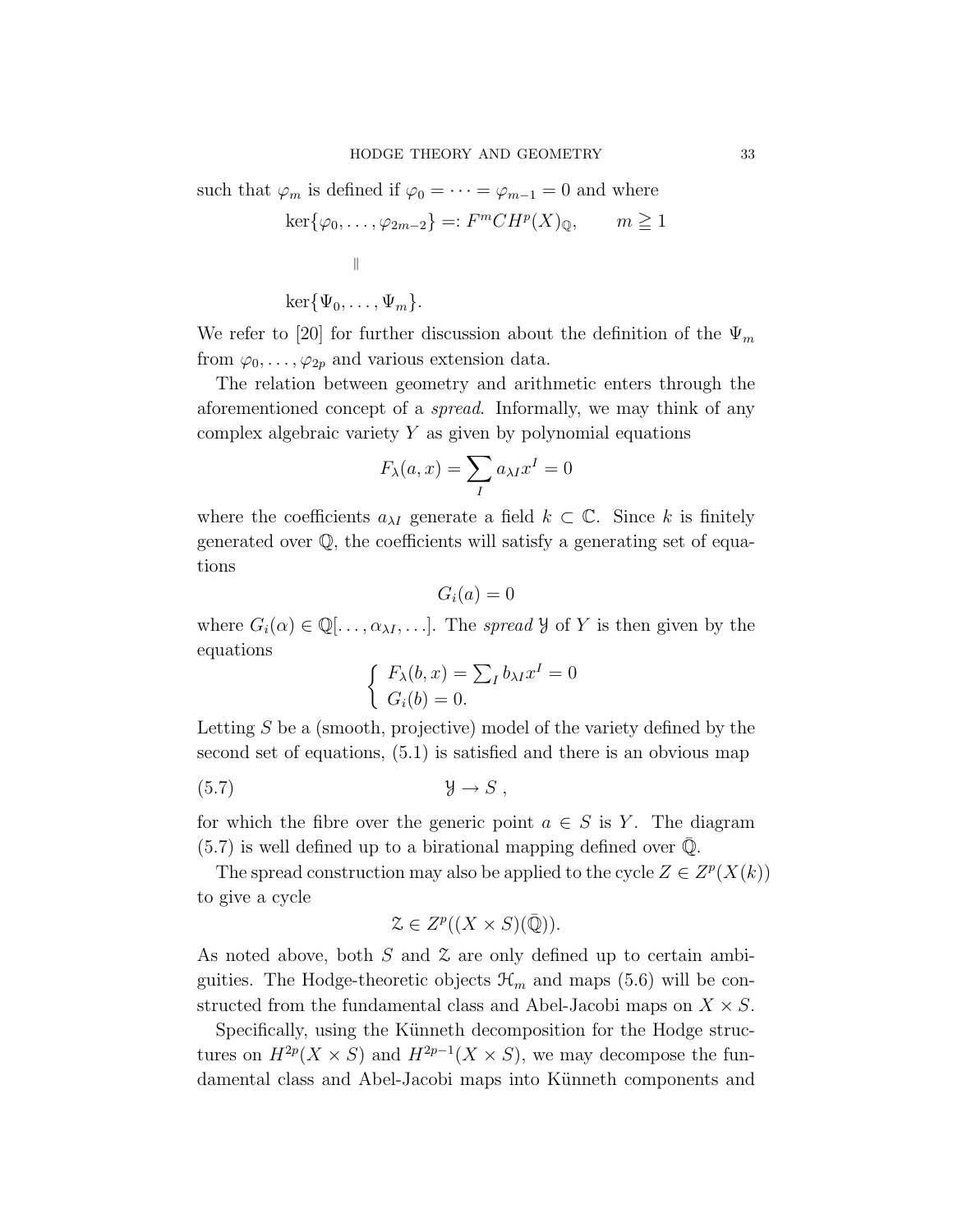the terms up to the middle may schematically be arranged as follows

(5.8)  $(2p, 0)$   $(2p - 1, 1)$  · · ·  $(p, p)$  $(2p-1, 0) \cdots (p, p-1)$ .

The top row corresponds to the fundamental class and the bottom row to the Abel-Jacobi map; the  $(k, l)$  entries correspond to  $H^k(X) \otimes H^l(S)$ in the Künneth decomposition of  $H^{k+l}(X \times S)$ . The maps (5.6) may be pictured as

(5.9) 
$$
\begin{array}{ccccccccc}\n\varphi_0 & \varphi_1 & \varphi_3 & \cdots & \varphi_{2p-1} \\
\varphi_2 & \varphi_4 & \cdots & \varphi_{2p}.\n\end{array}
$$

Now usually the Abel-Jacobi map is only defined on the kernel of the fundamental class mapping. However, in the current situation an interesting refinement of this is possible; the basic observation is

(5.10) The component  $\varphi_{2m}$  of the Abel-Jacobi mapping on cycles in  $Z^p(X \times S)$  is well-defined on cycles where  $\varphi_0 = \cdots = \varphi_{2m-1}$  $= 0.$ 

Moreover, assuming the GHC and using the Lefschetz theorems it may be proved that

(5.11) Under the birational transformations arising from using a different model for a smooth projective variety S satisfying (5.1) and for the spread  $\mathcal{Z} \in Z^p((X \times S)(\mathbb{Q}))$  of a cycle  $Z \in Z^p(X(k)),$ the invariants  $\varphi_0, \ldots, \varphi_{2p}$  correspond.

The argument uses in an essential way that we are working with spreads.

Finally, assuming the GHC and the Beilinson conjecture (4.12) it may be shown that

(5.12) If 
$$
\varphi_0(Z) = \cdots = \varphi_{2p}(Z) = 0
$$
, then  $[Z] = 0$  in  $CH^p(X)_{\mathbb{Q}}$ .

The point is that if  $\varphi_0(Z) = \cdots = \varphi_{2p}(Z) = 0$ , then using the GHC we may choose a spread model so that

$$
\psi_0(\mathfrak{Z})=\psi_1(\mathfrak{Z})=0
$$

on  $X \times S$ . Then the Beilinson conjecture gives that, modulo torsion,

$$
\mathcal{Z} \equiv_{\mathrm{rat}} 0 \ .
$$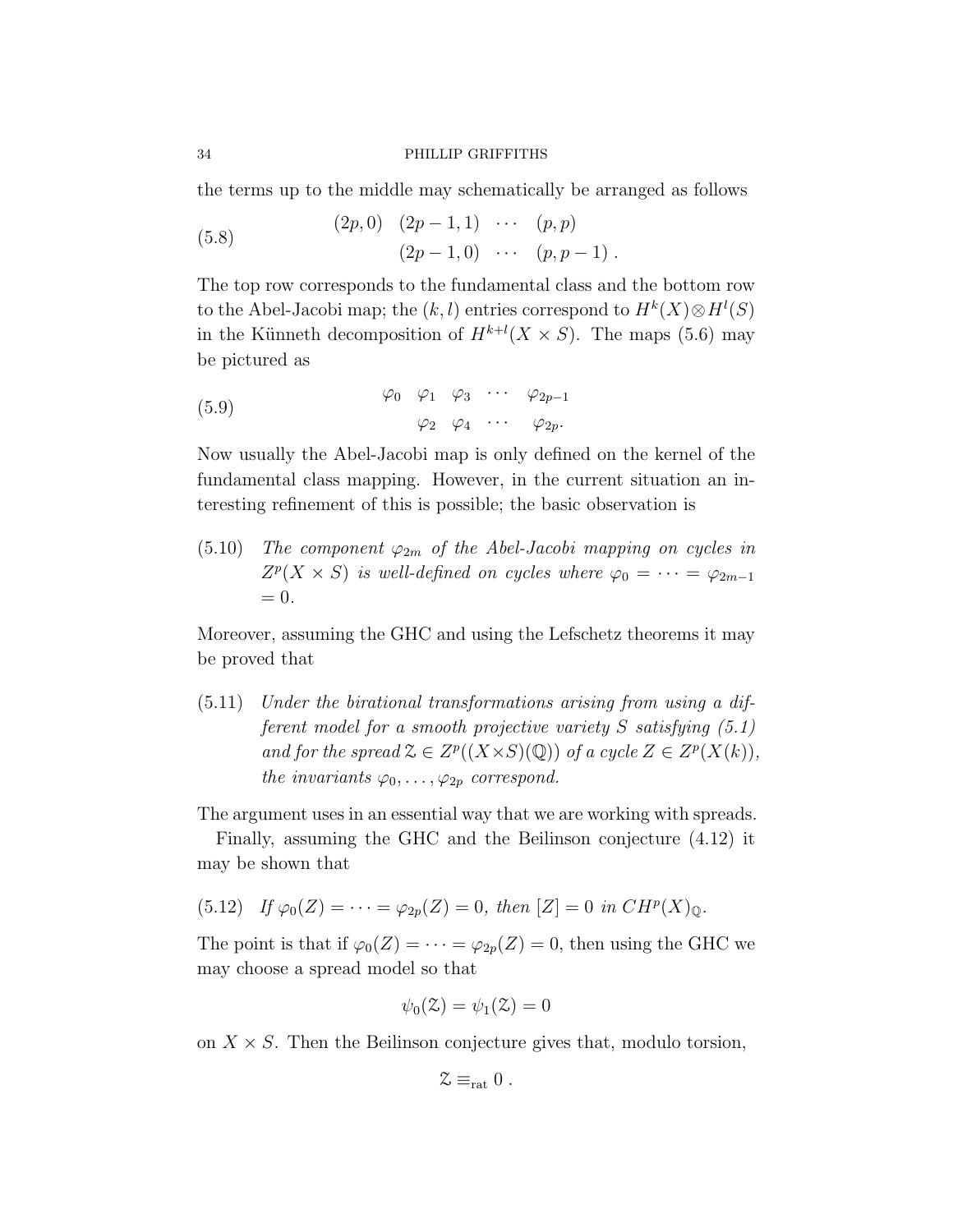The first interesting non-classical case is that of zero cycles on an algebraic surface X. Then the spread is given by  $\{Z_s\}_{s\in S}$  where for  $s \in S$  a general point  $Z_s$  is a 0-cycle on X with  $Z_{s_0} = Z$  and the first invariant

$$
\varphi_0(Z) \in H^4(X) \otimes H^0(S) \cong H^4(S)
$$

is given by  $\deg Z$ . The next invariant

$$
\varphi_1(Z) \in H^3(X) \otimes H^1(S) \cong \text{Hom}(H_1(S), H_1(X)) \ .
$$

If  $\varphi_0(Z) = \deg Z = 0$ , then there is an induced mapping

$$
(5.13)\t\t S \to Alb(X)
$$

given by  $s \to \text{Alb}(Z_s - Z_{s_0})$  and  $\varphi_1(Z)$  is corresponding mapping on the first homology. If  $\varphi_0(Z) = \varphi_1(Z) = 0$ , then the mapping (5.13) is constant and we may set

$$
\varphi_2(Z) = \text{Alb}(Z_s)
$$

for any  $s \in S$  (this is a special case of  $(5.10)$ ).

Turning to

$$
\varphi_3(Z) \in H^2(X) \otimes H^2(S) \cap \left(Hg^1(X) \otimes Hg^1(S)\right)^{\perp}
$$

where the ( ) $^\perp$  term results from factoring out the part resulting from the ambiguities, we see that

$$
\varphi_3(Z) \in \text{Hom}\left(H^0(\Omega^2_{X/\mathbb{C}}), H^0(\Omega^2_{S/\mathbb{C}})\right) ,
$$

and it is easy to verify that for  $\omega \in H^0(\Omega^2_{X/\mathbb{C}})$ 

$$
\varphi_3(Z)(\omega) = \text{Tr}_{\mathcal{Z}}\omega.
$$

This is the invariant originally used by Mumford [30].

The final invariant

$$
\varphi_4(Z) \in H^2(X) \otimes H^1(S)/F^2(H^2(S) \otimes H^1(S)) + \text{ "integral"}
$$

where "integral" is  $H^3(X \times S, \mathbb{Z}) \cap (H^2(X) \otimes H^1(S))$ . The numerator has a component

$$
\varphi_4(Z)' \in H^{0,2}(X) \otimes H^1(S) \cong \left(H_1(S) \otimes H^0\left(\Omega^2_{X/\mathbb{C}}\right)\right)^*
$$

with the following interpretation: Let  $\lambda$  be a closed loop in S representing a class  $[\lambda] \in H_1(S, Z)$  and  $\omega \in H^0(\Omega^2_{X/\mathbb{C}})$ . For  $s \in \lambda$  we have the 0-cycle  $Z_s$  and 1-chain  $\gamma_s$  with

$$
\partial \gamma_s = Z_s \ .
$$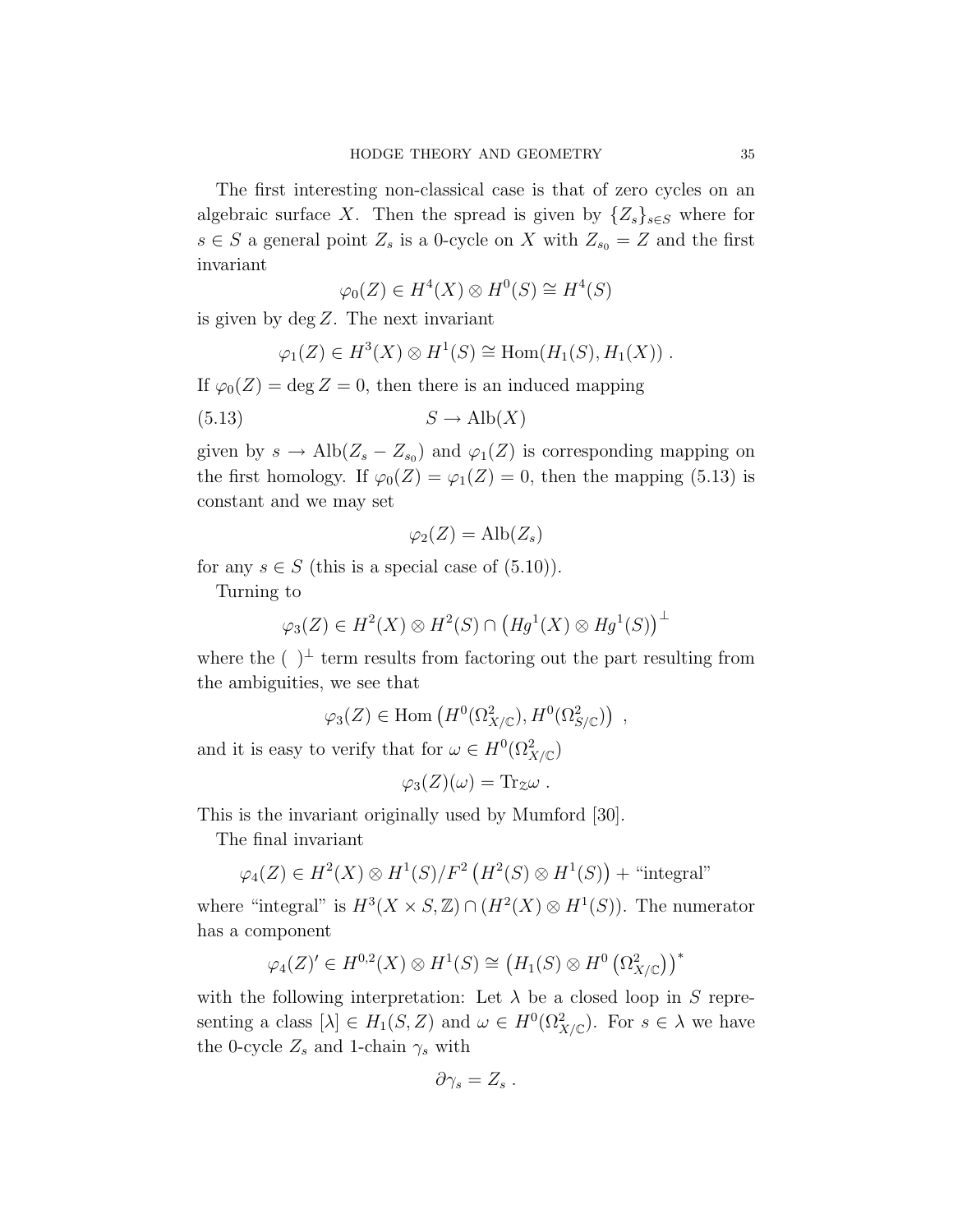We set

$$
\Gamma = \bigcup_{s \in \lambda} \gamma_s
$$

and define

$$
\langle \varphi'_4(Z), \lambda \otimes \omega \rangle = \int_{\Gamma} \omega \mod \text{periods}.
$$

If we have

$$
\gamma_s' = \gamma_s + \delta_s, \qquad \partial \delta_s = 0
$$

then, setting  $\Delta = \bigcup_{s \in \lambda} \delta_s$ , with the obvious notation we have

$$
\int_{\Gamma'} \omega = \int_{\Gamma} \omega + \int_{\Delta} \omega
$$
  

$$
\equiv \int_{\Gamma} \omega \mod \text{periods.}
$$

If

 $\lambda' = \lambda + \partial \Lambda$ 

for some 2-chain  $\Lambda$  in  $S$ , then setting

$$
\mathcal{Z}_{\Lambda} = \bigcup_{s \in \Lambda} Z_s
$$

$$
\Sigma = \bigcup_{s \in \Lambda} \gamma_s
$$

we have, again with the obvious notation,

$$
\partial\Sigma=\Gamma'-\Gamma-\mathcal{Z}_\Lambda
$$

and then

$$
\int_{\Gamma'} \omega = \int_{\Gamma} \omega + \int_{\mathcal{Z}_{\Lambda}} \omega
$$

$$
= \int_{\Gamma} \omega
$$

since

$$
\int_{\mathcal{Z}_{\Lambda}} \omega = \int_{\Lambda} \text{Tr}_{\mathcal{Z}} \omega = 0
$$

because  $\text{Tr}_{z}\omega = 0$ .

In conclusion, one might say that for a surface  $X$  defined over  $\mathbb Q$  if we assume the GHC and Beilinson conjectures then the analogue of Abel's theorem and its converse may be summarized in the following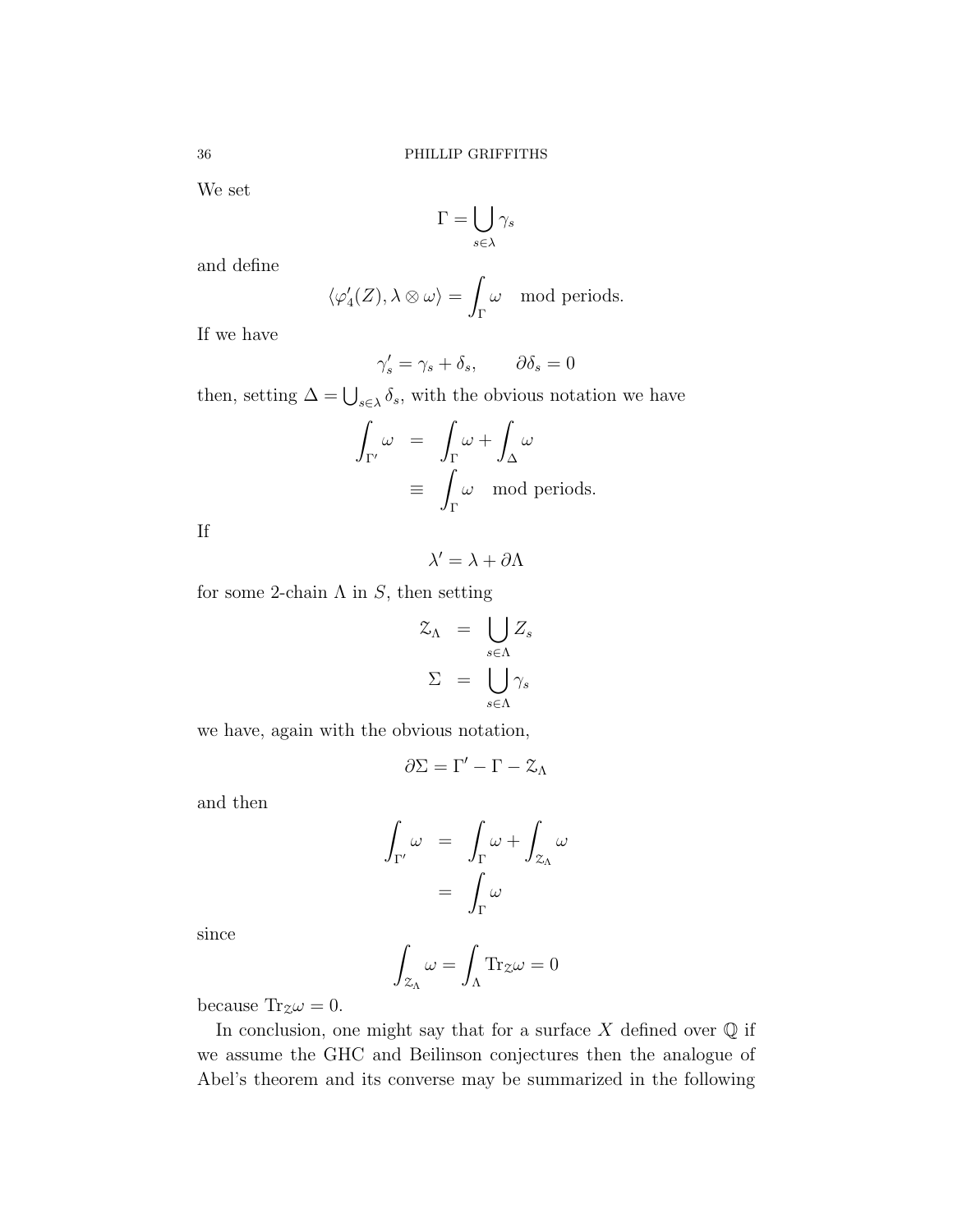inductive set of "tests" that a 0-cycle  $Z$  be rationally equivalent to zero:

(i) 
$$
\deg Z = \int_Z 1 = 0, \qquad 1 \in H^0(\Omega^0_X)
$$

(ii) 
$$
\text{Alb}(Z) = \int_{\gamma} \varphi \equiv 0 \text{ periods} \qquad \varphi \in H^{0}(\Omega_{X}^{1})
$$

where if (i) is satisfied there is a 1-chain  $\gamma$  with  $\partial \gamma = Z$ , and

(iii) 
$$
\begin{cases} (a) & \text{Tr}_{\mathcal{Z}}\omega = 0 \\ (b) & \int_{\Gamma} \omega \equiv 0 \text{ periods} \end{cases} \omega \in H^{0}(\Omega_{X}^{2})
$$

where  $\mathfrak X$  is the spread of Z and, assuming that (ii) and (iii)(a) are satisfied, Γ is the 2-chain traced out over a 1-cycle  $\lambda$  by the 1-chains  $\gamma_s$ with  $\partial \gamma_s = Z_s$ ,  $s \in \lambda$ . We may think of this test as given by integrating the q-forms in  $H^0(\Omega_X^q)$ ,  $0 \leq q \leq 2$ , where at each stage the path of integration can be defined because the previous steps were zero.

#### 6. A use of non-linear PDE in Hodge theory

Thus far the emphasis in this survey article has been the relationship between Hodge theory and algebraic cycles, especially the construction of cycles satisfying Hodge theoretic conditions. The considerations we have employed have been formal Hodge theoretic and algebro-geometric. In this section we shall give an example of the use of analysis to construct something geometric. It is interesting to note that ultimately what is desired to construct are solutions to an overdetermined PDE system arising from the  $\partial$ -operator. What is actually solved are solutions to a determined PDE system, a system that is implied by the overdetermined one. Then global topological assumptions on the Chern classes imply that the solution to the determined system satisfies the overdetermined one as well. There seems to be no technique for generally solving overdetermined PDE systems, even locally for elliptic linear equations.

One may of course ask if analytic methods may be used to construct algebraic cycles, or holomorphic bundles and/or coherent sheaves, extending the Kodaira-Spencer proof of the Lefschetz (1, 1) theorem. I feel that the recent work of Voisin [48] casts some doubt on the efficacy of this approach.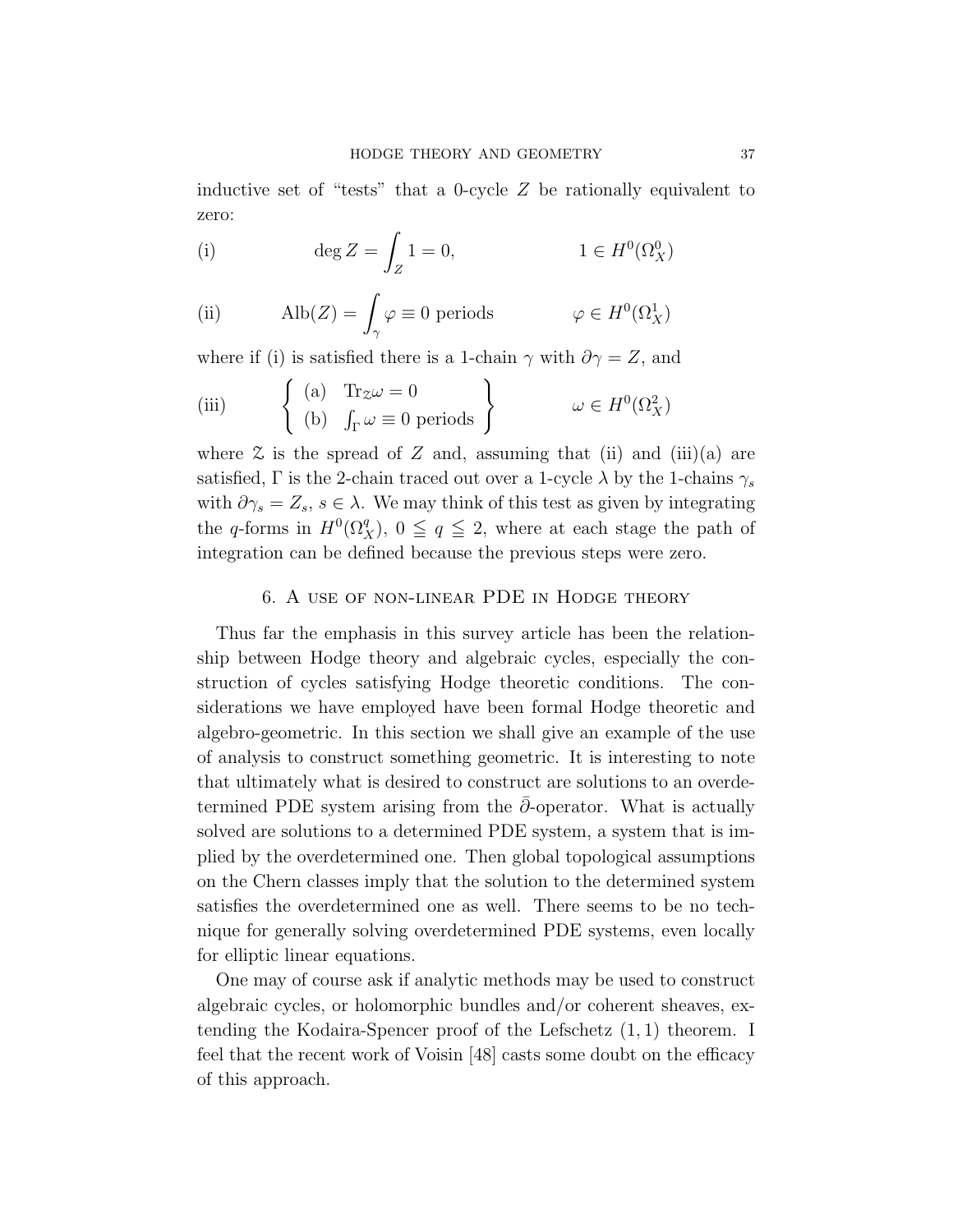Before turning to the paricular result to be discussed, it is perhaps worth noting that the title Harmonic Integrals of Hodge's book reflects his introduction of linear PDE concepts into the study of the cohomology of manifolds. Subsequently, Kodaira and Spencer among others extensively applied linear PDE methods to algebraic geometry, in particular giving the above mentioned proof of the Lefschetz  $(1, 1)$ theorem where the existence of cycles is established by analytic methods. Non-linear PDE methods came to the fore after Yau's proof of the Calabi conjecture. Subsequently, there followed the proofs by Donaldson (for projective varieties) and by Uhlenbeck-Yau (for general compact Kähler manifolds) of the existence of Hermitian-Einstein metrics on stable holomorphic vector bundles over compact Kähler manifolds. These ideas were extended by Carlos Simpson to complex variations of Hodge structure (defined below), a consequence of whose work gives the following existence result [40], [41]: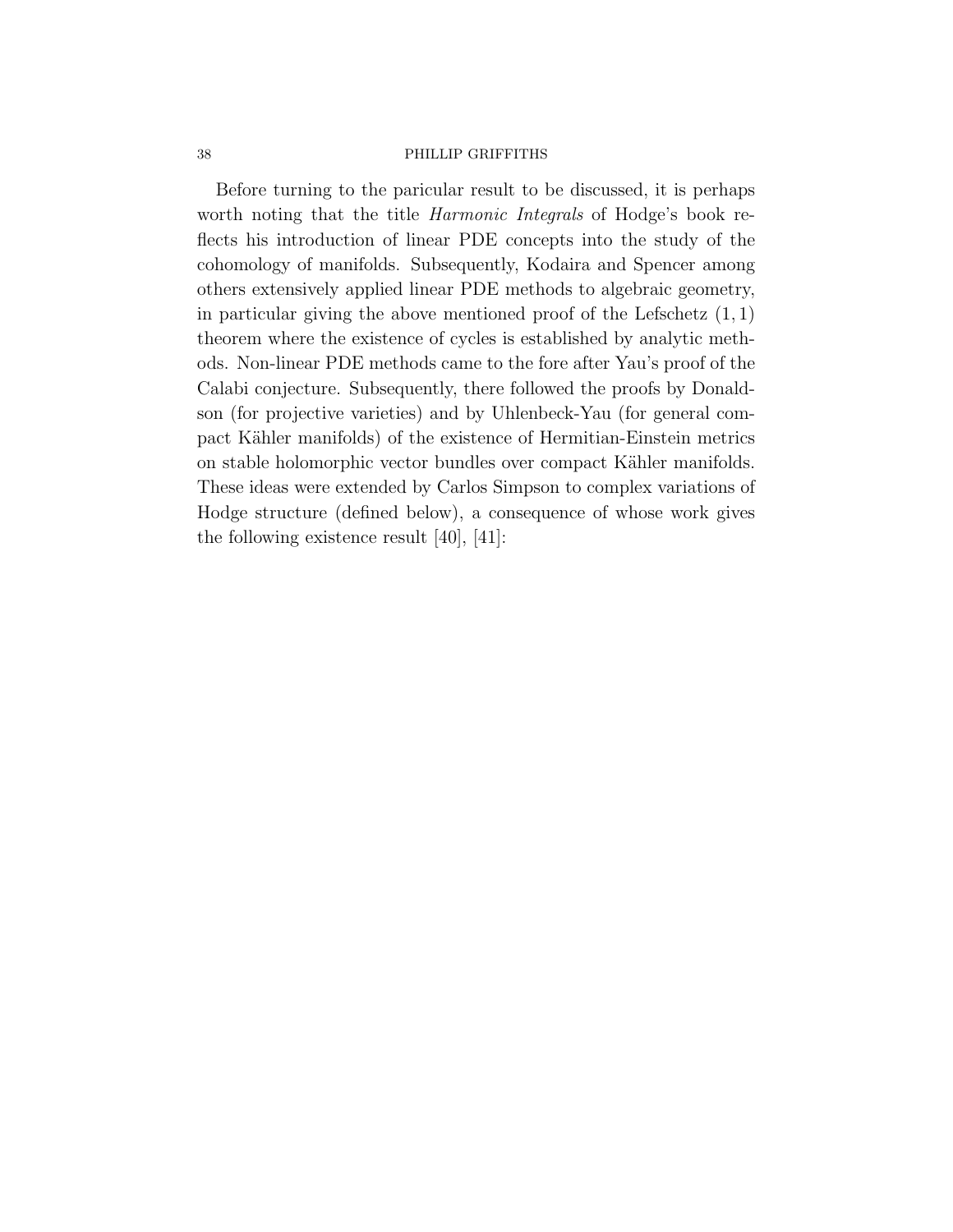(6.1) Any linear representation of the fundamental group of a compact Kähler manifold can be continuously deformed into the monodromy representation of a complex variation of Hodge structure.

**Corollary:** For  $n \geq 3$ , no subgroup of finite index in  $SL_n(\mathbb{Z})$  is the fundamental group of a smooth projective variety.

It is this development that we shall shortly give a brief description of.

Before doing this we would like to call attention to the related works on harmonic maps to the period domains (cf. the excellent exposition in chapter 14 of [7] and the references cited therein). A consequence of that work is the result

# (6.2) no compact quotient of a non-Hermitian symmetric period domain has the homotopy type of a compact Kähler manifold.

Turning to Simpson's work, one approach is to begin by noticing the somewhat subtle interplay between the flat connection  $\nabla$  and metric connection D in a polarized VHS. Here, the metric connection is obtained by writing

$$
\mathfrak{H}=\mathop{\oplus}_{p+q=m}\mathfrak{H}^{p,q}
$$

and taking  $(-1)^p$  times the Hodge metric in the individual  $\mathcal{H}^{p,q}$ 's. From the properties of a VHS we may write

$$
\nabla = \nabla' + \nabla''
$$
\n
$$
D = D' + D''
$$
\n
$$
\left.\n \begin{array}{c}\n \text{type decomposition} \\
 \text{type decomposition}\n \end{array}\n\right\}
$$

and

(6.3)  $\nabla = D + \theta + \theta^*$ 

where by  $(1.5)$ 

$$
\theta: \mathfrak{H}^{p,q} \to A^{1,0} \left( \mathfrak{H}^{p-1,q+1} \right)
$$

and  $\theta^*$  is the Hermitian adjoint of  $\theta$ . The integrability condition  $\nabla^2 = 0$ implies

(6.4) 
$$
\begin{cases}\n(i) & \theta : \mathcal{H}^{p,q} \to \Omega_S^1 (\mathcal{H}^{p-1,q+1}) \text{ is holomorphic} \\
(ii) & \theta \wedge \theta = 0 \\
(iii) & \text{the curvature of } D \text{ is expressed as} \\
\Theta = (-\theta \wedge \theta^* + \theta^* \wedge \theta)\n\end{cases}
$$

This leads to Simpson's basic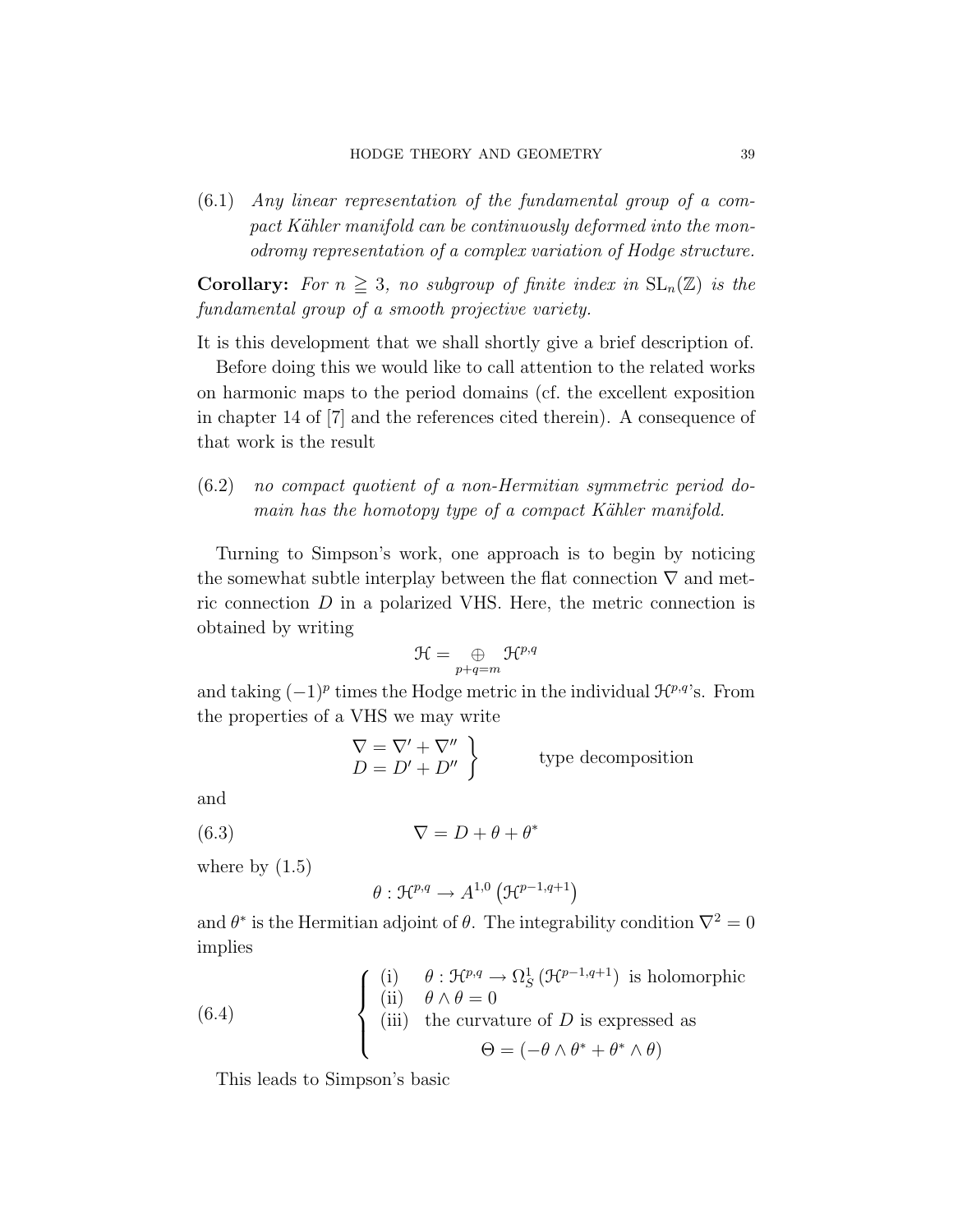**Definition:** A Higgs bundle is given by a pair  $(\mathcal{E}, \theta)$  where  $\mathcal{E}$  is a holomorphic vector bundle and

$$
\theta: \mathcal{E} \to \Omega^1_S(\mathcal{E})
$$

is a holomorphic section of  $\Omega_S^1$ (Hom $(\mathcal{E}, \mathcal{E})$ ) that satisfies

(6.5) θ ∧ θ = 0 .

Working with  $C^{\infty}$  sections, a Higgs bundle is given by an operator

$$
(6.6) \t\t \nabla'' = D'' + \theta
$$

where

$$
\begin{cases}\nD'' : \mathcal{E} \to A^{0,1}(\mathcal{E}) & \text{is a } (0,1) \text{ connection} \\
\theta : \mathcal{E} \to A^{1,0}(\mathcal{E})\n\end{cases}
$$

and the integrability condition

$$
(\nabla'')^2 = 0
$$

is satisfied. By type considerations this gives the conclusions (6.4):

 $\sqrt{ }$  $\int$  $\mathcal{L}$  $(D'')^2 = 0 \Rightarrow D''$  gives a complex structure on  $\mathcal{E};$  $D''\theta + \theta D'' = 0 \Rightarrow \theta$  is holomorphic; and  $\theta \wedge \theta = 0$ .

Definition: A complex variation of Hodge structure (CVHS) is given by holomorphic Hermitian vector bundles  $\mathcal{E}^{p,q}$  with metric connections  $D^p$  and maps

$$
\theta^p : \mathcal{E}^{p,q} \to A^{1,0} \left( \mathcal{E}^{p-1,q+1} \right)
$$
  
*D<sup>p</sup>* and  $\theta = \bigoplus \theta^p$ , setting

such that for  $D = \bigoplus_{p} D^p$  and  $\theta = \bigoplus_{p} \theta^p$ , setting  $\nabla = D + \theta + \theta^*$ 

the integrability condition

(6.7)  $\nabla^2 = 0$ 

is satisfied.

Thus a CVHS is the same as a polarized VHS dropping the real structure in the fibres. In particular, to a CVHS is associated a representation of  $\pi_1(S)$  into a group of Hodge type. Clearly a CVHS gives a Higgs bundle by taking

$$
\begin{cases}\n\mathcal{E} = \bigoplus \mathcal{E}^{p,q} \\
\nabla'' = D'' + \theta.\n\end{cases}
$$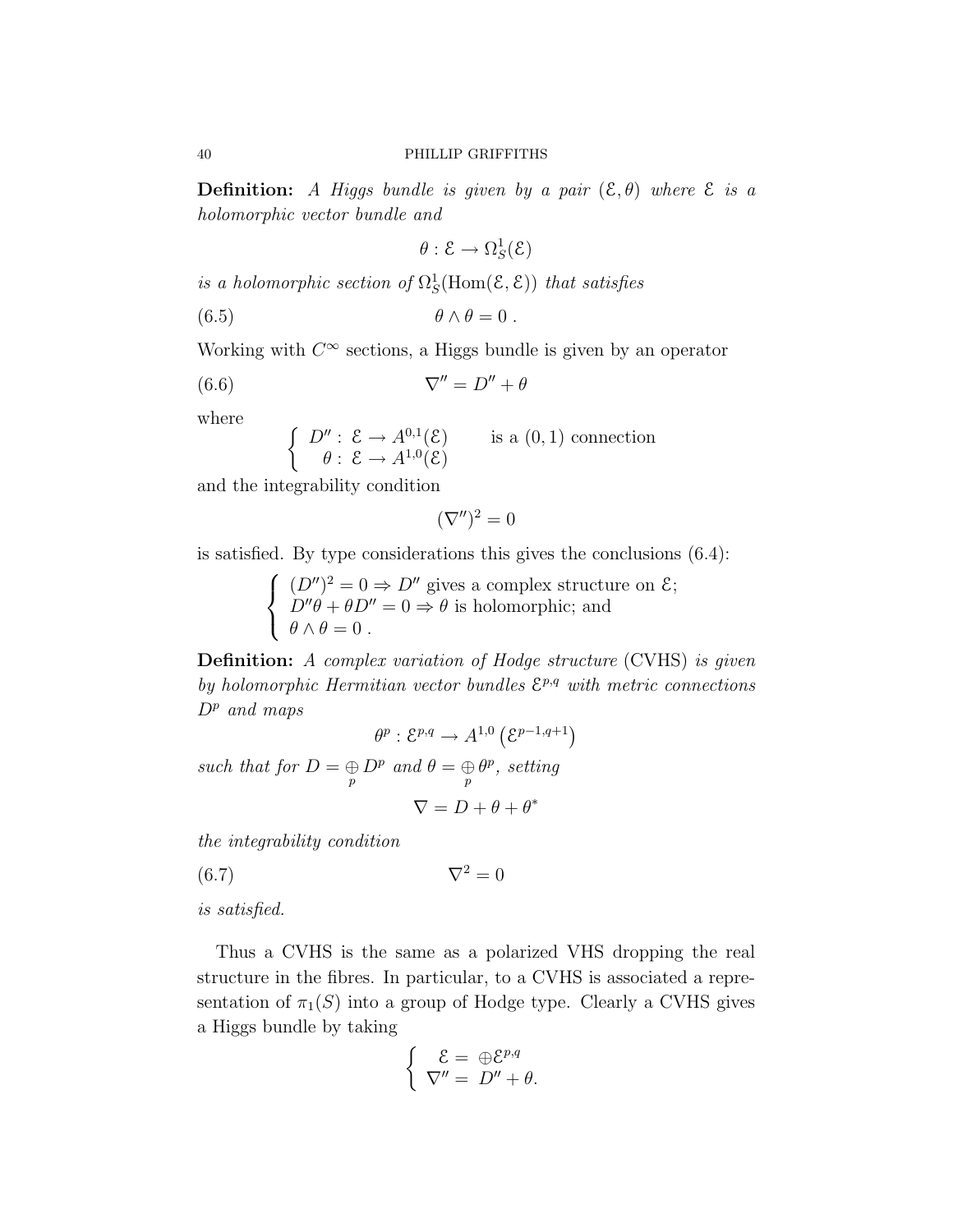Next we observe that, essentially because of the expression (iii) in (6.4) for the curvature of a CVHS and the general principal that "curvatures decrease on holomorphic sub-bundles", the Higgs bundle associated to a CVHS has the important property of being semistable. (An account of the curvature properties of Hodge bundles and period domains is given in [7].) In general, we recall that over an n-dimensional compact Kähler manifold S with Kähler form  $\omega$ , we may define the *degree* of any coherent sheaf  $\mathcal{F}$  by

$$
\deg \mathcal{F} = \int_{S} c_1(\mathcal{F}) \wedge \omega^{n-1}
$$

.

A holomorphic vector bundle  $\mathcal E$  of rank r is then said to be *stable*, relative to the Kähler class  $[\omega] \in H^2(S, \mathbb{R})$ , if for any proper coherent subsheaf  $\mathcal{F} \subset \mathcal{E}$  the inequality

(6.8) 
$$
\frac{\deg(\mathcal{F})}{\text{rk}(\mathcal{F})} < \frac{\deg(\mathcal{E})}{\text{rk}(\mathcal{E})}
$$

holds. Semi-stability is the same condition with  $\leq$  replacing  $\lt$ . The basic result, due to Donaldson and Uhlenbeck-Yau, is that

#### a stable bundle has a unique HYM metric.

This means the following: Any metric in  $\mathcal E$  gives a canonical metric connection D with curvature  $\Theta = D^2$ . The metric is said to be Hermitian-Yang-Mills (HYM) in case

(6.9) ΛΘ = λI

where  $\Lambda$  is the usual Kähler operator associated to  $\omega$  and I is the identity.

The Chern forms associated to a HYM metric satisfy the pointwise inequality

$$
\left(c_2 - \frac{r-1}{2r}c_1^2\right) \wedge \omega^{n-2} \ge 0
$$

which implies the inequality of Bogomolov for stable bundles. (Here, one recalls Hodge's proof of his index theorem.) Moreover, from this and related formulas one may conclude that if globally we assume that

$$
\int_{S} c_1 \wedge \omega^{n-1} = 0 , \qquad \int_{S} \left( c_2 - \frac{c_1^2}{2} \right) \wedge \omega^{n-2} = 0
$$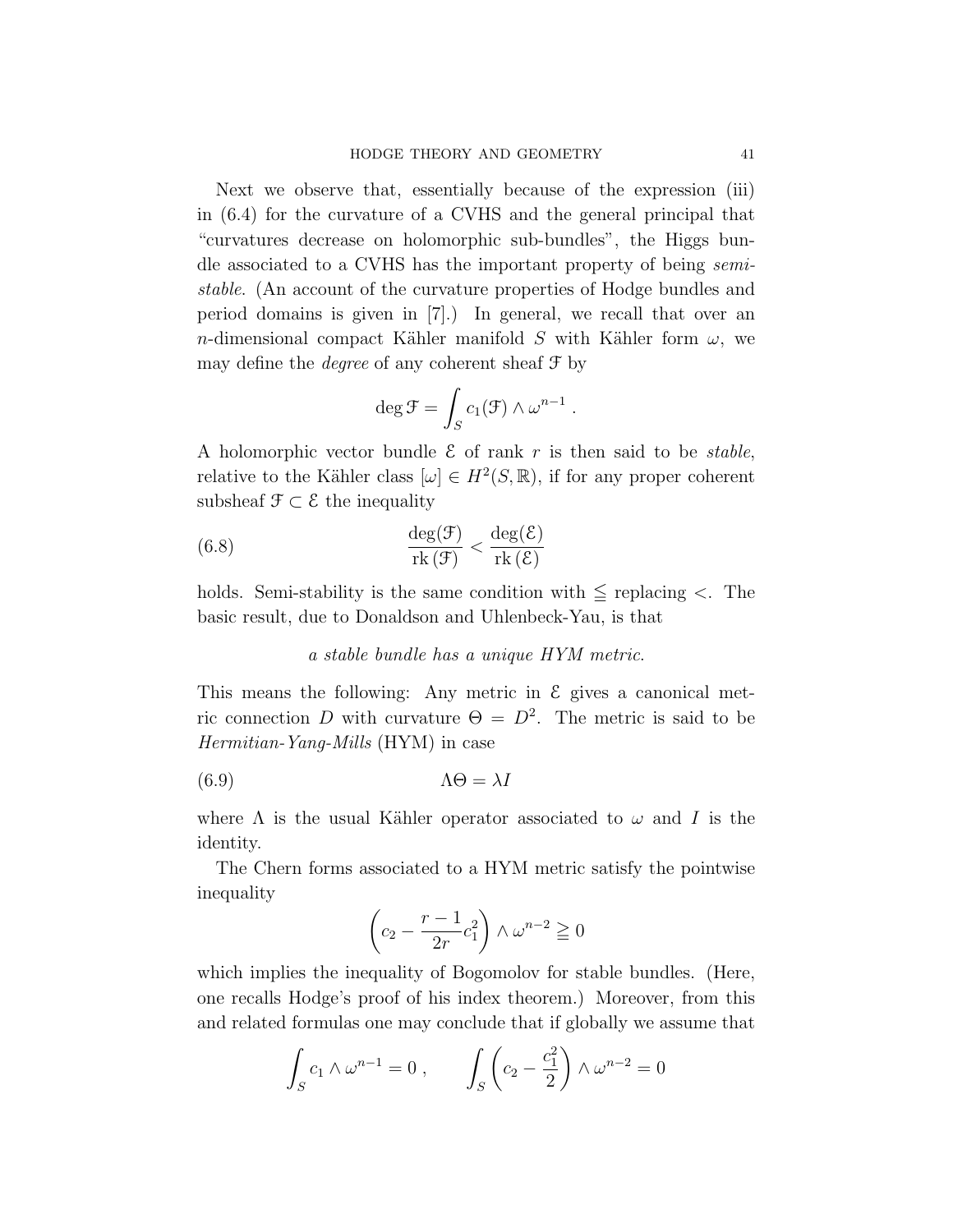then suitable pointwise integrands must vanish, implying that  $\Theta = 0$ . Using that a semi-stable bundle is a direct sum of stable bundles one may conclude that

(6.10) If  $\mathcal E$  is semi-stable and all  $c_i(\mathcal E)=0$ , then  $\mathcal E$  has a flat Hermitian metric.

Now a CVHS gives rise to a vector bundle with a flat *indefinite* Hermitian metric, a situation not directly amenable to elliptic theory. To circumvent this issue, Simpson introduced the above concept of a Higgs bundle and extended these considerations, especially the consequence (6.10). First, a Higgs bundle  $(\mathcal{E}, \theta)$  is stable if (6.8) holds for all proper subsheaves  $\mathcal F$  that are invariant under  $\theta$ , and similarly for semi-stability. Given a metric on  $\mathcal E$  one then extends the Higgs operator (6.6) to a connection

(6.11) 
$$
\nabla = D' + D'' + \theta + \theta^*
$$

where  $D' + D''$  is the metric connection and  $\theta^*$  is the Hermitian adjoint of  $\theta$ . The Higgs bundle is said to be HYM if there exists a metric such that the curvature of  $(6.11)$  satisfies  $(6.9)$ . Simpson then extends the arguments of Donaldson and Uhlenbeck-Yau to show that

(6.12) A Higgs bundle  $(\mathcal{E}, \theta)$  admits an HYM metric if, and only if, it is a direct sum of stable Higgs bundles.

As before, a corollary is

(6.13) A semi-stable Higgs bundle  $(\mathcal{E}, \theta)$  with all  $c_i(\mathcal{E}) = 0$  is flat. More precisely, for the HYM metric the connection  $(6.11)$  is integrable.

Finally, to complete the story and establish the relation between semi-stable Higgs bundles and CVHS's, Simpson observes that on the set  $M_{\text{Higgs}}$  of equivalence classes of semi-stable Higgs bundles with all  $c_i(\mathcal{E}) = 0$  there is a  $\mathbb{C}^*$ -action given by

(6.14) 
$$
t(\mathcal{E}, \theta) = (\mathcal{E}, t\theta).
$$

It is elementary to see that the fixed points of the action  $(6.14)$  are exactly the CVHS's. Indeed, a fixed point is given by an invertible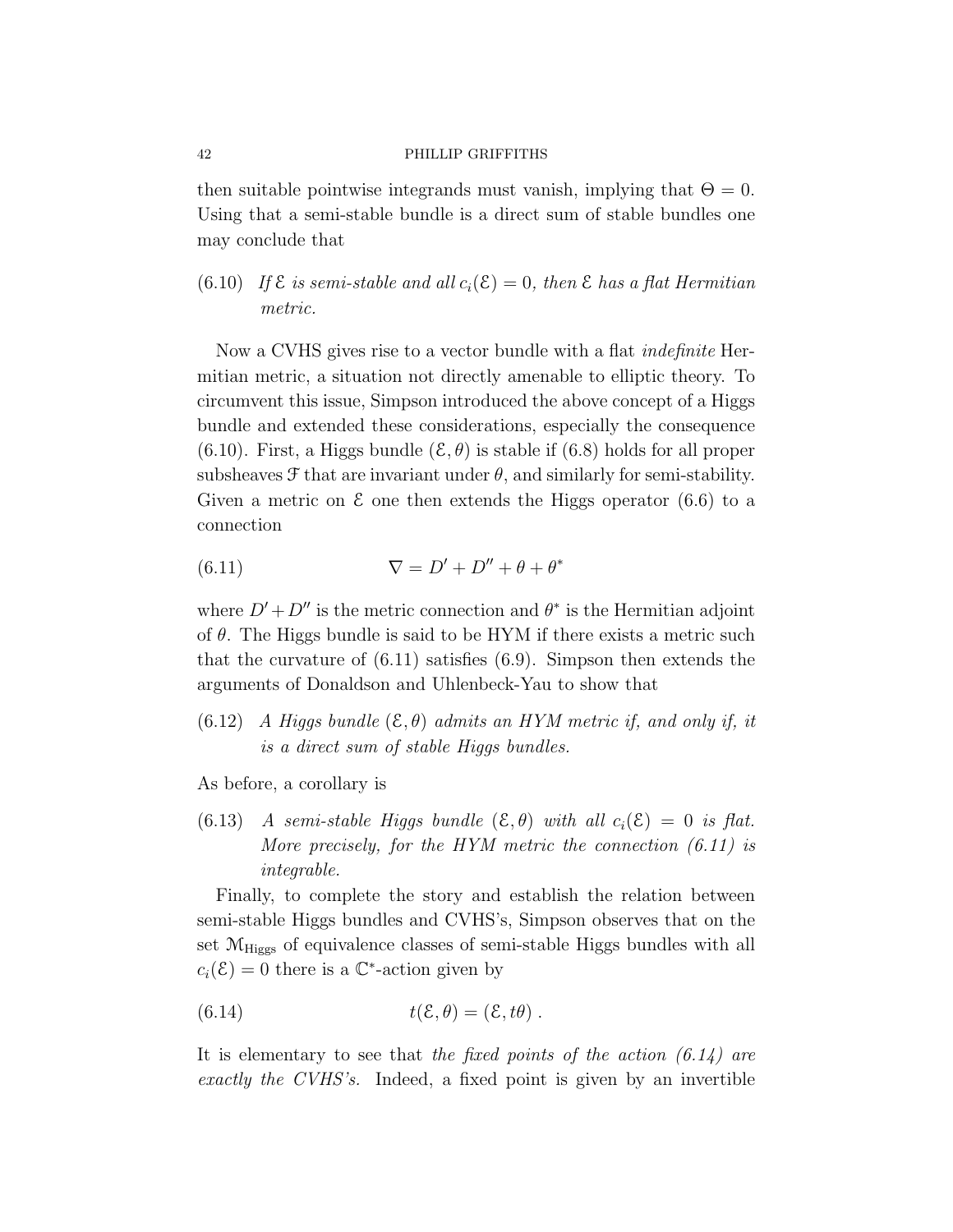endomorphism

$$
T:\mathcal{E}\to\mathcal{E}
$$

satisfying

$$
T\theta = t\theta T.
$$

The eigenvalues of T are a constant set  $\Lambda$  of complex members, and we set (assuming  $t$  is not a root of unity)

$$
\begin{cases} \n\mathcal{E}_{\lambda} = \ker(T - \lambda I)^{\rho} \\
\Lambda_p = \{\lambda \in \Lambda : \lambda, t\lambda, \dots, t^{p-1}\lambda \in \Lambda, t^p\lambda \notin \Lambda\} \\
\mathcal{E} = \bigoplus_{\lambda \in \Lambda_p} \mathcal{E}_{\lambda}.\n\end{cases}
$$

Then

$$
\left\{ \begin{array}{l} \mathcal{E} = \oplus \mathcal{E}^p \\ \theta: \mathcal{E}^p \to \Omega^1_S(\mathcal{E}^{p-1}) \end{array} \right.
$$

and the conditions for a CVHS are satisfied.

To prove (6.1) one would like to deform the representation of  $\pi_1(S)$ associated to a Higgs bundle  $(\mathcal{E}, \theta)$  into a fixed point under the  $\mathbb{C}^*$ action (6.14) by taking

$$
\lim_{t\to 0} (\mathcal{E}, t\theta)
$$

in  $M_{\text{Higgs}}$ . As is usual in moduli questions, the issue is that  $M_{\text{Higgs}}$ should be compact. With work this can be proved (cf. [41]), and together with the result that an irreducible representation of  $\pi_1(S)$  gives rise to a stable Higgs bundle leads to the proof of (6.1).

## 7. A recent construction of Nori

This second Hodge-theoretic construction is based on work in preparation by Nori and is of a quite different character than those discussed above. On the one hand it is formal-homological in the style initiated in Deligne's "Théorie de Hodge", and on the other hand the essential point is geometric and is an extension of the basic Lefschetz picture of building up the homotopy type of an *n*-dimensional smooth variety  $X$ by successively attaching cells of dimension  $n$  using the locus traced out by the vanishing cycles in a Lefschetz pencil. Nori's work leads to the formulation of a motivic Hodge conjecture (MHC) which would have the following two consequences:

(7.1) Let X be a smooth complex projective variety and  $\sigma : \mathbb{C} \to \mathbb{C}$ an automorphism of the complex numbers with  $X^{\sigma}$  denoting the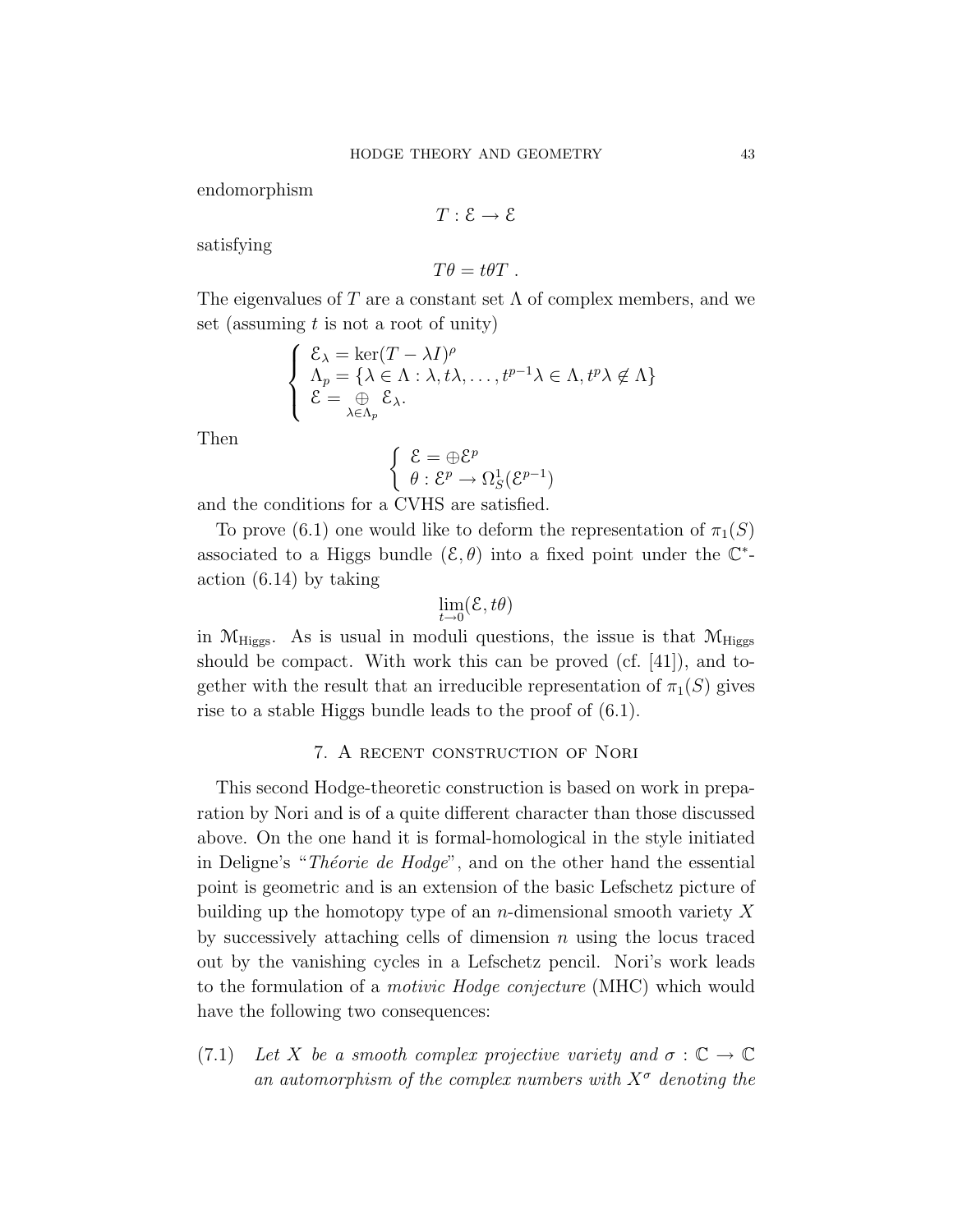corresponding projective variety. Let  $Z \in Z^p(X)$  satisfy

 $\psi_0(Z) = 0$ ,  $\psi_1(Z) = 0$ .

Then the same is true for  $Z^{\sigma} \in Z^{p}(X^{\sigma})$ .

In particular, although  $AJ<sub>X</sub>$  is defined transcendentally, its kernel is invariant under Galois conjugation over the field of definition of X.

 $(7.2)$  Let X, Y be complex varieties such that for some q there is an isomorphism of MHS's

$$
H^q(X) \cong H^q(Y) .
$$

Then the same is true for  $X^{\sigma}$  and  $Y^{\sigma}$ .

Nori's formulations of the MHC and of the related *Hodge conjecture* for admissable pairs (HCAP's) are based on his construction of the category A of effective cohomological motives (ECM's). The central geometric point is the following

**Definition:** A good pair is a pair  $Y \subset X$  of affine varieties such that

(7.3) 
$$
H^{q}(X,Y) = 0, \qquad q \neq \dim X.
$$

For example, if  $\bar{Y} \subset \bar{X}$  are smooth projective varieties where  $\bar{Y}$  is a hyperplane section and  $Y \subset X$  is obtained from  $\overline{Y} \subset \overline{X}$  by taking out a transverse hyperplane section, then the central point of Lefschetz theory [26] is that  $Y \subset X$  is a good pair. The existence of many good pairs is due to Beilinson who proved:

> If X is affine and  $Y \subset X$  is a closed subvariety with  $\dim Y < \dim X$ , then there exists Z with  $Y \subset Z \subset X$ where Z is a closed subvariety and  $Z \subset X$  is a good pair.

Based on this, for an affine variety  $X$  there are many ascending chains

 $Z_0 \subset Z_1 \subset \cdots \subset Z_n = X \qquad (n = \dim X)$ 

of good pairs, and for any such

$$
(7.4) \tH0(Z0) \to H1(Z1, Z0) \to \cdots \to Hn(Zn, Zn-1)
$$

is a complex that computes  $H^*(X)$ . Note that

(i) (7.4) is a complex of MHS's; and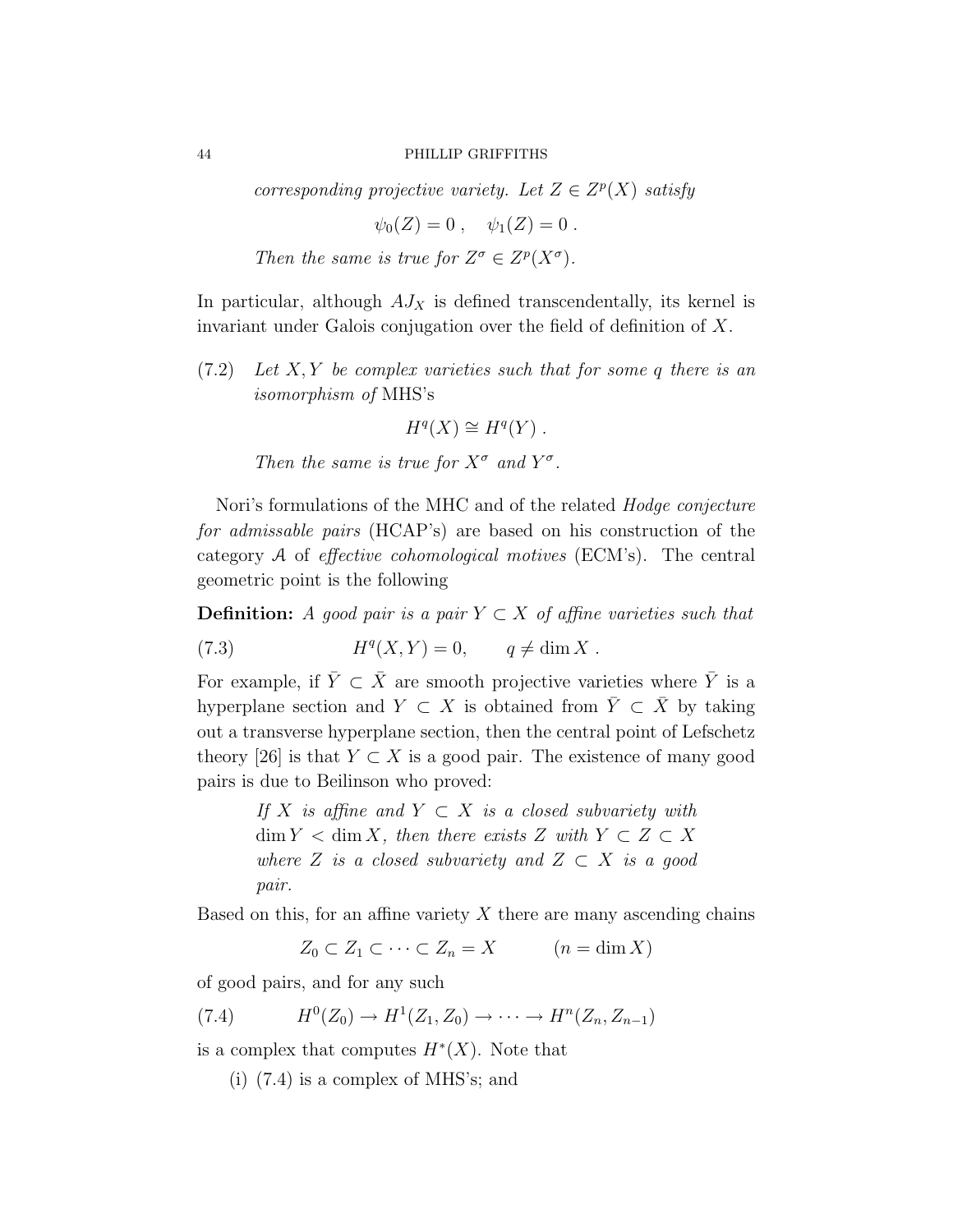(ii)  $(7.4)$  is quasi-isomorphic to the singular chain complex of X.

Thus, in a suitable derived category the Hodge theory (i) and geometric topology (ii) meet at a fundamental level.

Note that if  $Y \subset X$  is a good pair, then by étalé cohomology the same is true of  $Y^{\sigma} \subset X^{\sigma}$ . Also note that  $\mathcal{U} = X \setminus Y$  is a smooth Zariski open in  $X$ .

I will now briefly recount Nori's formulation of the HCAP, the MHC and the construction of the category  $A$  of ECM's. Let  $X$  be smooth, quasi-projective and  $\bigcup_{i=1}^{m} D_i = D \subset X$  a divisor with normal crossings. For  $I \subset \{1, \ldots, m\}$  set  $D(I) = \bigcap_{i \in I} D_i$  and

$$
Z^{p}(D(I))'_{q} = \left\{\begin{array}{c} \text{free group on all codimension } p \\ \text{subvarieties } W \subset D(I) \times \Delta^{q} \\ \text{which satisfy Bloch's conditions} \end{array}\right\};
$$

here Bloch's conditions refer to W meeting the faces of

$$
\Delta^{q} = \left\{ (x_0, x_1, \dots, x_q) : \sum_{i=0}^{q} x_i = 1 \right\}
$$

in subvarieties of the right codimension. This yields a double complex (7.5)

$$
\cdots \rightarrow Z^p(X)'_2 \rightarrow Z^p(X)'_1 \rightarrow Z^p(X)'_0
$$
\n
$$
\uparrow \uparrow \uparrow \uparrow \uparrow
$$
\n
$$
\oplus Z^p(D_i)'_2 \rightarrow \oplus Z^p(D_i)'_1 \rightarrow \oplus Z^p(D_i)'_0
$$
\n
$$
\uparrow \uparrow \uparrow \uparrow \uparrow
$$
\n
$$
\oplus Z^p(D(I))'_2 \rightarrow \oplus Z^p(D(I))'_1 \rightarrow \oplus Z^p(D(I))'_0
$$
\n
$$
\uparrow \uparrow \uparrow
$$
\n
$$
\uparrow \uparrow \uparrow
$$
\n
$$
\uparrow \uparrow \uparrow
$$

Denoting the total complex by  $Z^p(X, D)$ . Nori formulates the

HCAP: Assume  $H^{i}(X, D) = 0$  for  $i < 2p$ . Then

(7.6) 
$$
H_0(Z^p(X,D))_{\mathbb{Q}} \to Hg^{2p}(X,D)_{\mathbb{Q}}
$$

#### is surjective

Nori observes that even showing that the map (6.6) is defined requires proof.

To explain the MHC, we recall that there is expected to be an abelian category  $A$  of *motives* with the properties (here  $k$  is an algebraically closed field of characteristic zero)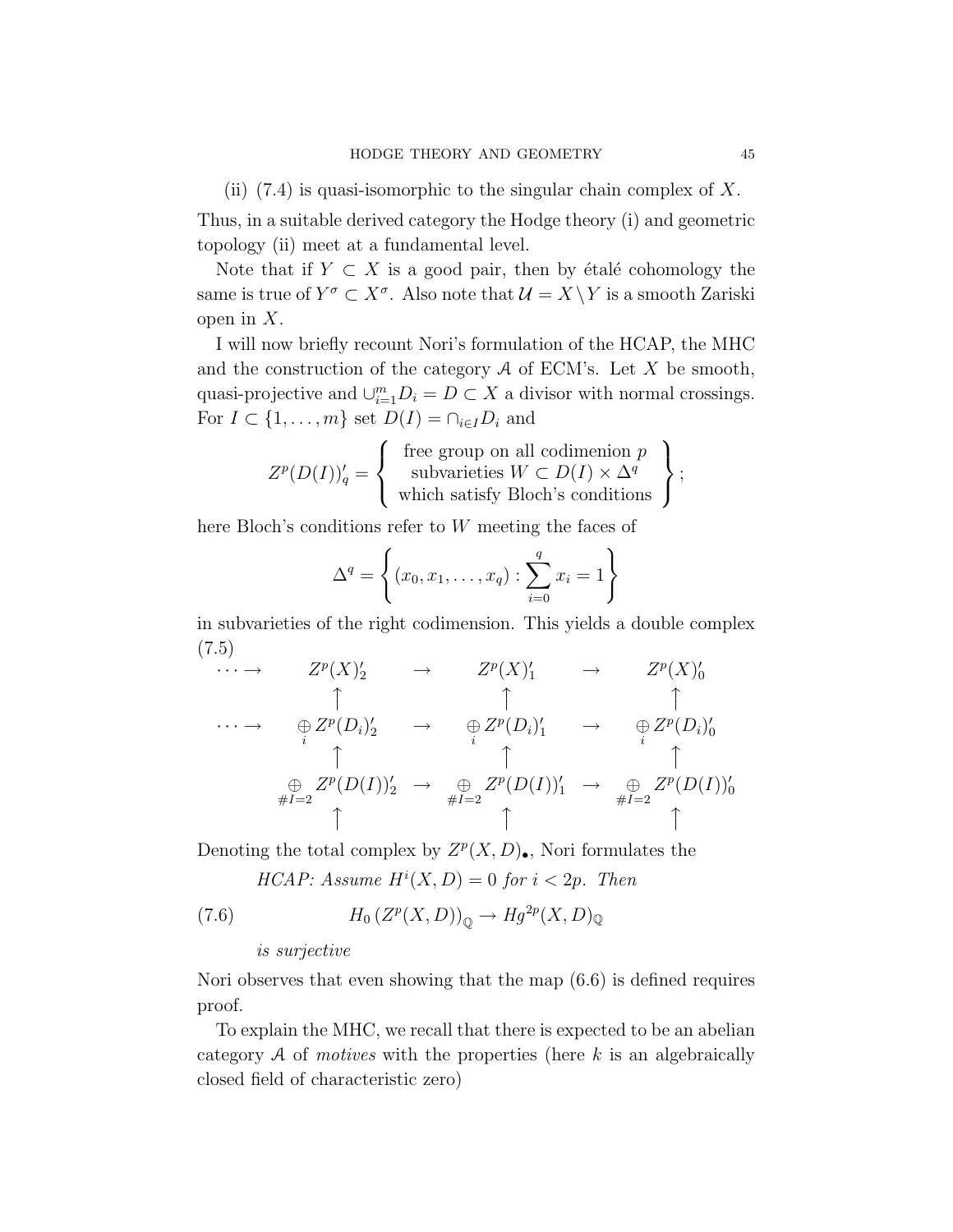(A) There is a functor

quasi-projective varieties/k 
$$
\rightarrow D^b(\mathcal{A})
$$
  
\n $\begin{array}{ccc}\n\cup & \cup & \cup \\
X & \rightarrow & |X|\n\end{array}$ 

where  $D^b(\mathcal{A})$  is the derived category of  $\mathcal{A}$ ;

(B) Standard cycle conjecture (SCC). There is a quasi-isomorphism

$$
Z^p(X)_{\bullet,\mathbb{Q}} \to \text{Hom}(\mathbb{Z}(-p)[-2p], |X|)_{\mathbb{Q}};
$$

or more generally a quasi-isomorphism

$$
Z^p(X,D)_{\bullet,\mathbb{Q}} \to \text{Hom}(\mathbb{Z}(-p)[-2p], |(X,D)|)_{\mathbb{Q}};
$$

(C) Motivic Hodge conjecture (MHC). There is an absolutely fully faithful functor

$$
\mathcal{A} \to \text{MHS} \ .
$$

Standard arguments, using the hard Lefschetz theorem, show that

 $SCC + MHC \Rightarrow HC$  $SCC + MHC \Rightarrow (6.6)$  is an isormorphism.

Since  $\text{Ext}_{\text{MHS}}^2(*) = 0$ , denoting by  $F^mCH^p(X)_{\mathbb{Q}}$  the filtration induced by  $(6.5)$  on Chow groups, by  $(C)$ 

$$
F^2CH^p(X)_{\mathbb{Q}} = \text{kernel}\left\{CH^p(X)_{\mathbb{Q}} \to H^0(\mathbb{Hom}_{\text{MHS}}(\mathbb{Q}(-p)[-2p], |X|)\right\}
$$
  
= kernel  $\psi_0 \cap \text{kernel } \psi_1$ 

is independent of the embedding  $k \hookrightarrow \mathbb{C}$ .

We conclude with a few comments on Nori's proposed candidate ECM for  $A$  and the map in  $(A)$  above. The category ECM is constructed out of the rings

$$
\text{End } H^*|F = \left\{ a \in \prod_{(X,Y)\in F} H^*(X,Y) : \text{``conditions''} \right\}
$$

where F is a finite collection of good pairs  $Y \subset X$  and the "conditions" refer to the commutativity of certain diagrams

$$
\begin{array}{ccc}\nX_1 & \longrightarrow & X_2 \\
\cup & & \cup \\
Y_1 & \longrightarrow & Y_2\n\end{array}
$$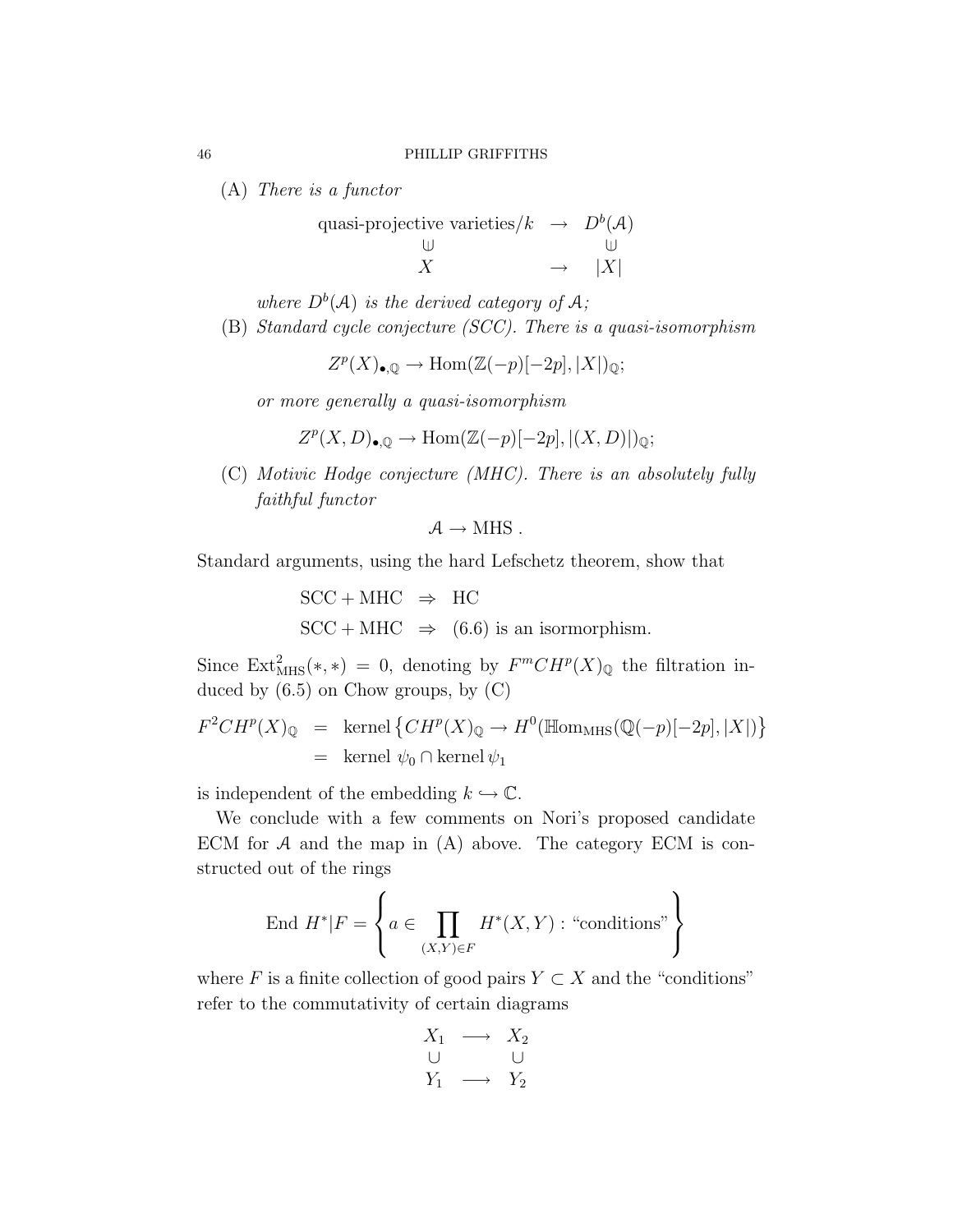among the good pairs in  $F$ . The objects are left modules  $M$  over End  $H^*$  F for F a finite set of good pairs. The map

$$
\text{ECM} \rightarrow \text{MHS}
$$

arises from the map

$$
(A = abelian group, P = MHS) \rightarrow Hom(A, P) = MHS
$$
,

which gives that

$$
Hom(H^*(X, Y), H^*_{\text{MHS}}(X, Y)) \text{ is a MHS on the abelian}
$$
  
group End  $H^*(X, Y)$ .

The crucial issue, that being the construction of the map in (A) above, proceeds as follows: For X affine the central geometric point is that the map

(7.7) 
$$
X \to \left\{ \begin{array}{c} \text{set of complexes } (6.18) \text{ arising} \\ \text{from ascending chains of} \\ \text{good pairs as above} \end{array} \right\}
$$

leads to a map

affine varieties defined  $/k \to D^b(\text{ECM})$ 

into the derived category of ECM. Denoting the right-hand side of (7.7) by |X| and taking  $A = ECM$  gives (A) for affine X's. In general, one uses the affine case as the basic building blocks and couples these with more or less standard simplical constructions.

#### **REFERENCES**

- [1] M. Atiyah and F. Hirzebruch, Analytic cycles on complex manifolds, Topology 1 (1962), 25–45.
- [2] A. Beilinson, J. Bernstein, and P. Deligne, Faisceaux pevers, Asterisque 100 (1981).
- $[3]$  J. Bertin and C. Peters, Variations de structures de Hodge, variétés de Calabi-Yau et symétrie miroir, in *Introduction A La Théorie de Hodge* 3, Soc. Math. France, 1996.
- [4] S. Bloch, On the tangent space to Quillen K-theory, L. N. M. 341 (1974), Springer-Verlag.
- [5] \_\_\_\_\_\_, Lectures on algebraic cycles, *Duke Univ. Math. Ser.* IV (1980).
- [6] J.-L. Brylinski and S. Zucker, An overview of recent advances in Hodge theory, in Several Complex Variables VI, Encyclopedia of Mathematical Sciences 69 (1990), 39–142, Springer-Verlag.
- [7] J. Carlson, S. Müller-Stock and C. Peters, Period mappings and period domains, Cambridge Univ. Press 85 (2003).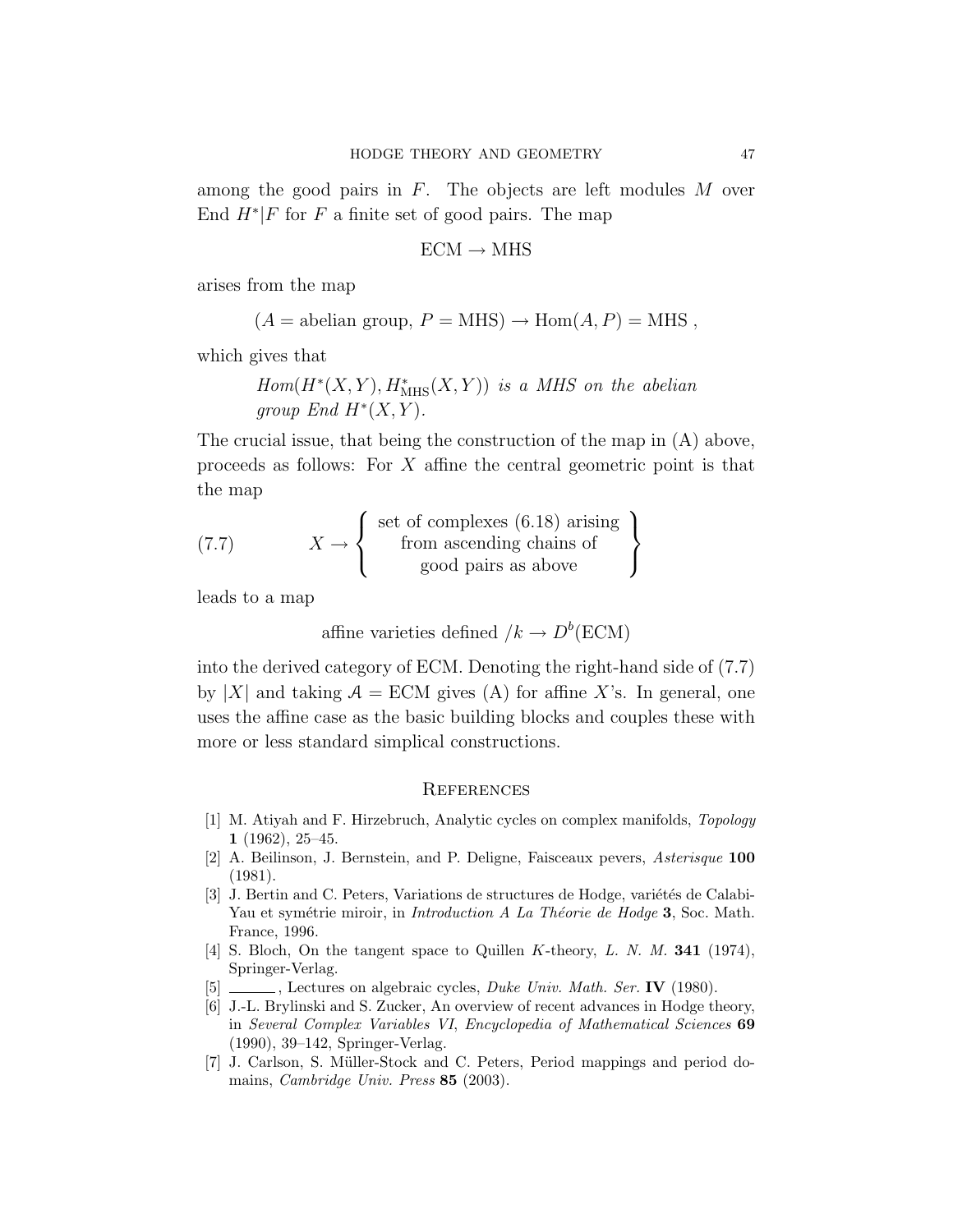- [8] E. Cattani, A. Kaplan, and W. Schmid, Degeneration of Hodge structures, Ann. of Math. **123** (1986), 457-535.
- [9]  $\ldots$ ,  $L^2$  and intersection cohomologies for a polarizable variation of Hodge structure, Invent. Math. 87 (1987), 217–252.
- [10] H. Clemens, Degeneration of Kähler manifolds, *Duke Math. J.* 44 (1977), 215– 290.
- [11] , The Neron model for families of intermediate Jacobians acquiring "algebraic" singularities, *Publ. Math. I.H.E.S.* 58  $(1983)$ , 5-18.
- [12]  $\quad \qquad$ , Homological equivalence, modulo algebraic equivalence, is not finitely generated, Publ. Math. I.H.E.S. 58 (1983), 19–38.
- [13] A. Collino, Griffiths' infinitesimal invariant and higher K-theory on hyperelliptic Jacobians, J. Alg. Geom. 6 (1997), 393–415.
- [14] D. Eisenbud, Commutative algebra (with a view toward algebraic geometry), Springer-Verlag 150 (1994).
- [15] F. El. Zein and S. Zucker, Extendability of normal functions associated to algebraic cycles, Topics in Transcendental Algebraic Geometry, Ann. of Math. Studies 106 (1984), 269–288, Princeton Univ. Press, Princeton, N.J.
- [16] H. Garland, A finiteness theorem for  $K_2$  of a number field, Ann. of Math. 94 (1971), 534–548.
- [17] M. Green, Griffiths' infinitesimal invariant and the Abel-Jacobi map, J. Diff. Geom. 29 (1989), 545-555.
- [18]  $\_\_\_\_\$ , Infinitesimal Methods in Hodge Theory, Algebraic Cycles and Hodge Theory, Lecture Notes in Math. 1594 (1993), 1–92, Springer-Verlag, Torino.
- [19] M. Green and P. Griffiths, On the tangent space to the space of algebraic cycles on a smooth algebraic variety, to appear in Annals of Math. Studies, Princeton Univ. Press.
- [20] , Hodge theoretic invariants for algebraic cycles, *IMRN* **9** (2003), 477– 510.
- [21] P. Griffiths, A theorem concerning the differential equations satisfied by normal functions associated to algebraic cycles, Amer. J. Math.  $101$  (1979), 94–131.
- [22] P. Griffiths, Topics in Transcendental Algebraic Geometry, Ann. of Math. Studies 106 (1984), Princeton Univ. Press, Princeton, NJ.
- [23] M. Kashiwara, The asymptotic behavior of a variation of polarized Hodge structure, *Publ. R.I.M.S. Kyoto Univ.* **21** (1985), 853-875.
- [24] M. Kashiwara and T. Kawai, The Poincaré lemma for a variation of polarized Hodge structure, Proc. Japan Acad. 61 (1985), 164–167.
- [25] K. Kato and S. Usui, Classifying spaces of degenerating polarized Hodge structures.
- [26] S. Lefschetz, L'analysis et la géometrie algébrique, Paris, Gauthiers-Villars (1924).
- [27] J. Le Potier, Fibrés de Higgs et systèmes locaux, Séminaire Bourbaki 737 (1991), 221–268.
- [28] R. MacPherson and M. Garesky, Intersection homology II, Invent. Math. 79 (1983), 77–.
- [29] S. Muller-Stach, Constructing indecomposable motivic cohomology classes on algebraic surfaces, J. Alg. Geom. 6 (1997), 513–543.
- [30] D. Mumford, Rational equivalence of zero cycles on surfaces, J. Math. Kyoto Univ. 9  $(1969)$ , 195-209.